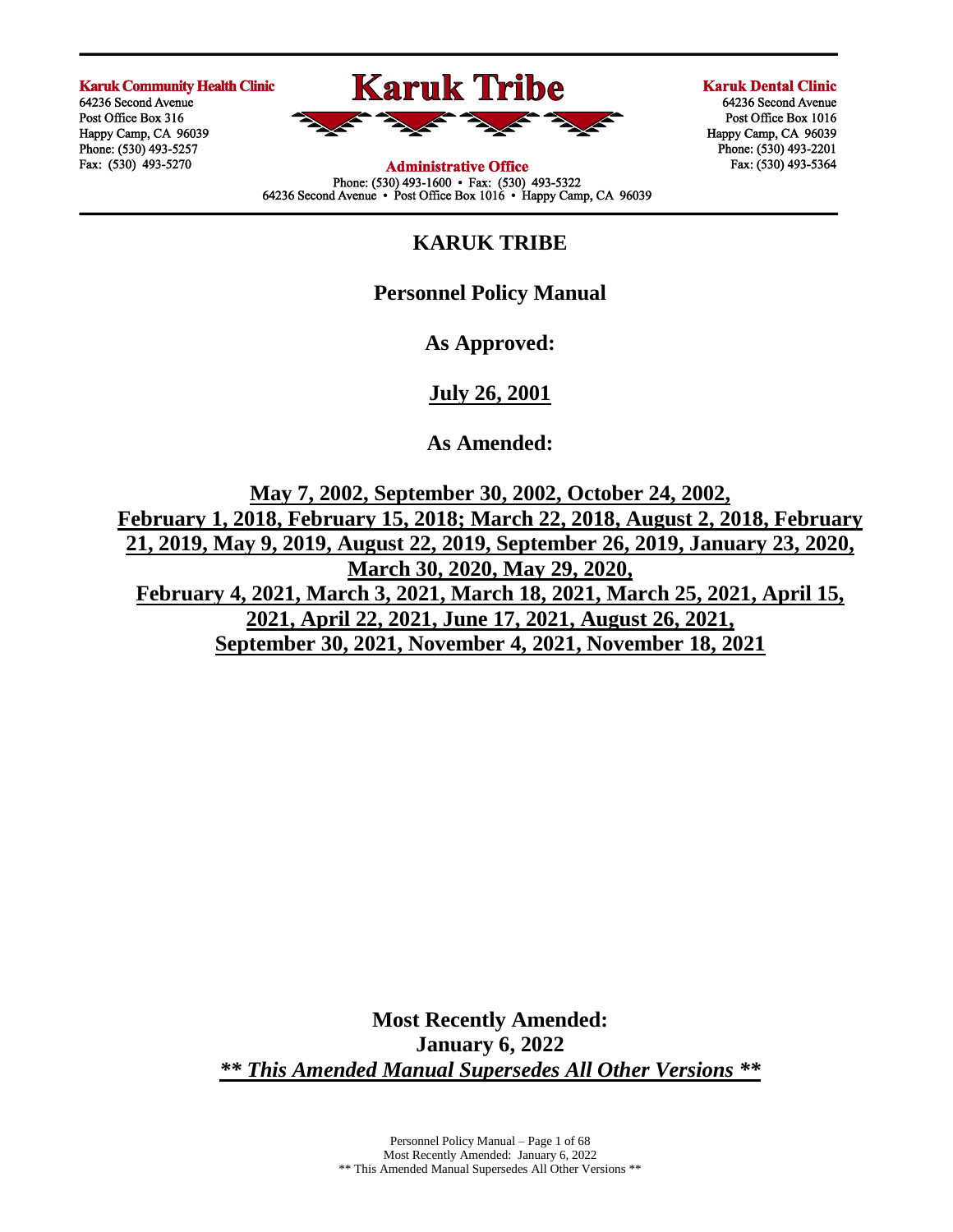| <b>SECTION 1</b>  |                                                                                                |  |
|-------------------|------------------------------------------------------------------------------------------------|--|
| <b>SECTION 2</b>  |                                                                                                |  |
| <b>SECTION 3</b>  |                                                                                                |  |
| <b>SECTION 4</b>  |                                                                                                |  |
| <b>SECTION 5</b>  |                                                                                                |  |
| <b>SECTION 6</b>  |                                                                                                |  |
| <b>SECTION 7</b>  |                                                                                                |  |
| <b>SECTION 8</b>  |                                                                                                |  |
| <b>SECTION 9</b>  |                                                                                                |  |
| <b>SECTION 10</b> |                                                                                                |  |
|                   |                                                                                                |  |
|                   |                                                                                                |  |
|                   |                                                                                                |  |
|                   |                                                                                                |  |
|                   |                                                                                                |  |
|                   |                                                                                                |  |
|                   |                                                                                                |  |
|                   |                                                                                                |  |
|                   |                                                                                                |  |
|                   |                                                                                                |  |
|                   |                                                                                                |  |
|                   |                                                                                                |  |
|                   |                                                                                                |  |
|                   |                                                                                                |  |
|                   | Karuk Community Development Corporation Personnel Policy Amendments For Tribal Enterprises. 63 |  |
|                   |                                                                                                |  |
|                   |                                                                                                |  |
|                   |                                                                                                |  |
|                   |                                                                                                |  |
|                   |                                                                                                |  |

# **Table of Contents**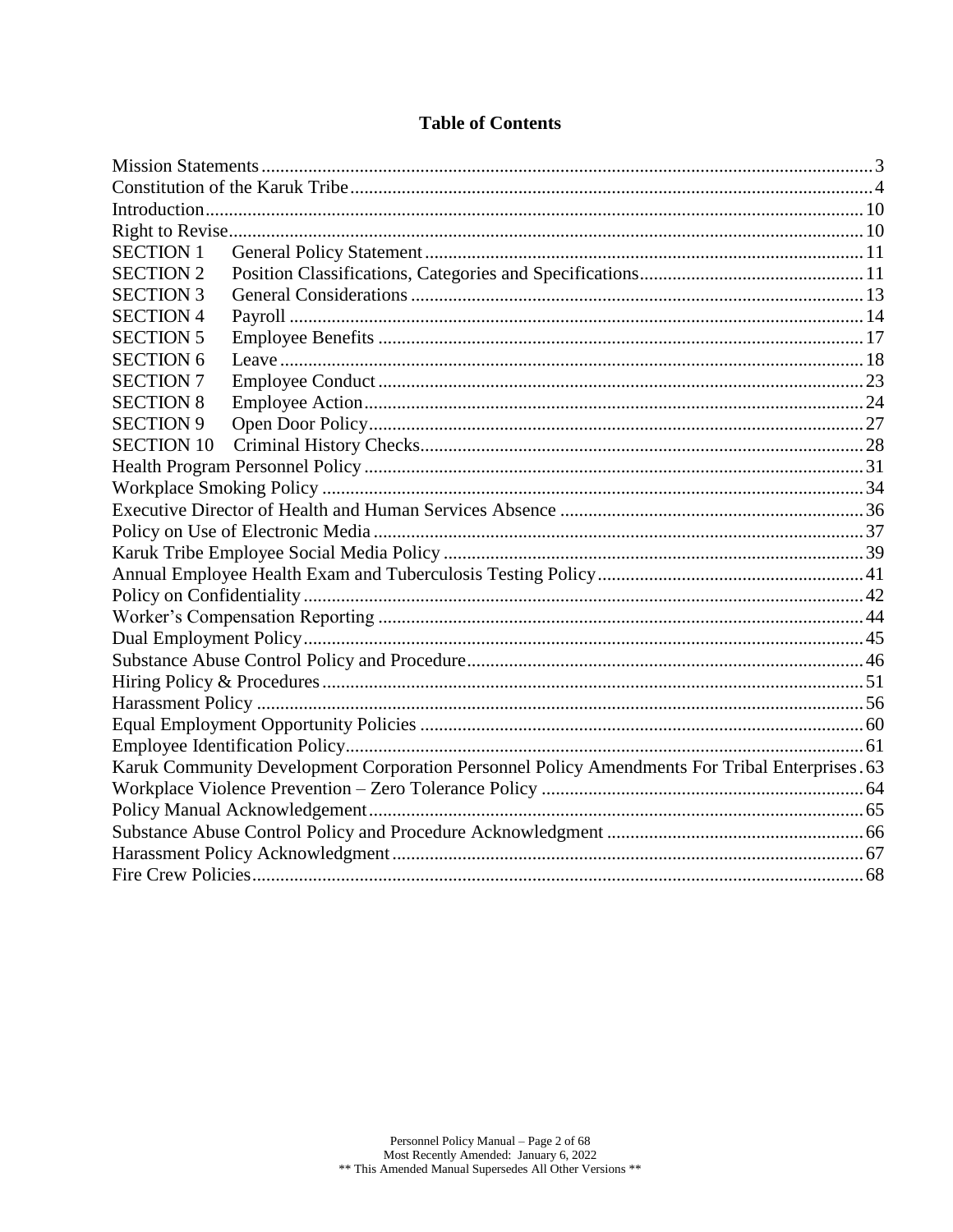#### **Mission Statements**

### <span id="page-2-0"></span>**Mission of the Karuk Tribe:**

The mission of the Karuk Tribe is *to promote the general welfare of all Karuk People, to establish equality and justice for our Tribe, to restore and preserve Tribal traditions, customs, language and ancestral rights, and to secure to ourselves and our descendants the power to exercise the inherent rights of self-governance.*

### **Mission of the Karuk Tribal Health Program:**

The mission of the Karuk Tribal Health Program is *to provide quality healthcare for Native Americans, and to provide quality healthcare to other people living in the communities we serve as resources allow. Our purpose is to appropriately assess or reassess conditions of illness, disease, or pain, provide culturally appropriate educational, preventative, and therapeutic services in an environment of continuous quality improvement.*

#### **Mission of the Karuk Tribe Housing Authority:**

The Karuk Tribe Housing Authority (KTHA) will *acquire and maintain assets. KTHA will strive to alleviate the acute shortage of decent, safe, and sanitary dwellings for Native American persons of low and moderate income. KTHA will promote and sustain the culture, education, language, health, welfare, selfsufficiency, and economic independence of its residents. Affordable housing services shall include rental, home ownership, and model programs.*

#### **Mission of the Karuk Community Development Corporation**

The mission of the Karuk Community Development Corporation is *to strengthen, sustain, and diversify our tribal economy and to improve the quality of life in our community.*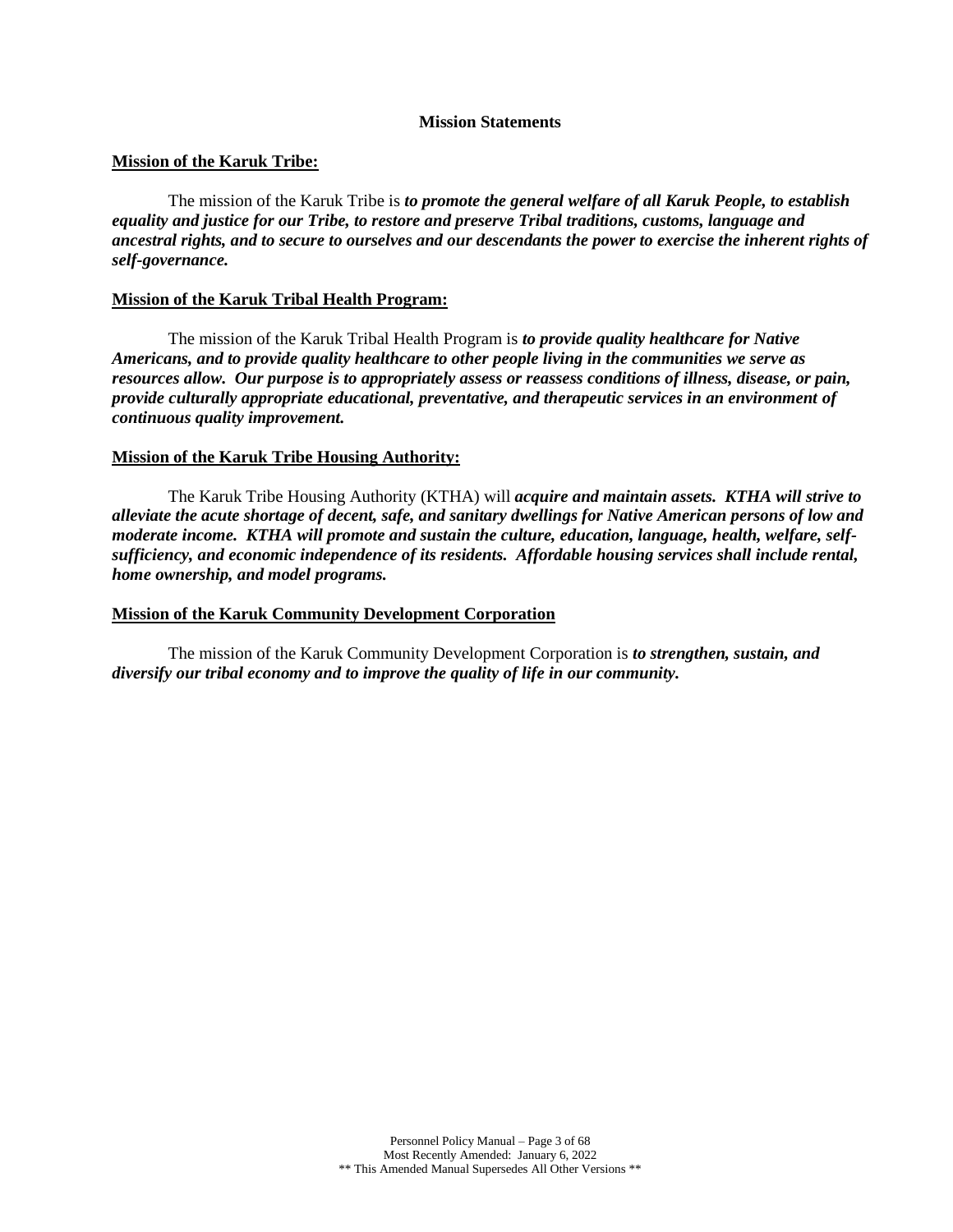### **Constitution of the Karuk Tribe**

## **PREAMBLE**

<span id="page-3-0"></span>We the Karuk Tribe being a sovereign indigenous people, in order to form a representative tribal government, to promote the general welfare of all Karuk people, to establish equality and justice for our Tribe, to preserve and restore our common bonds, tribal traditions and ancestral rights, and to secure for ourselves and our descendants the power to exercise the inherent rights of self-government, do hereby establish and adopt this Constitution.

## **ARTICLE I – ABORIGINAL TERRITORY, TRIBAL LANDS AND COUNCIL DISTRICTS**

**Section 1. Aboriginal Territory**. The Aboriginal Territory of the Karuk Tribe is depicted in the map of the Karuk Aboriginal Territory on file in the Karuk Tribal Offices as described in Resolution 85-R-13, and includes all submerged lands, and the beds, banks, and waters of all the waterways within the territory and the Tribe's usual and customary ceremonial, hunting, fishing, and gathering sites.

**Section 2. Tribal Lands.** Karuk Tribal Lands consist of its Aboriginal Territory, service areas, and all lands subsequently and hereafter acquired by and for the Tribe, whether within or outside of the Tribe's Aboriginal Territory.

**Section 3. Council Districts.** In order to have a representative government, representatives shall be elected from geographic districts within the Tribe's territory, as more fully set forth in the Tribe's Election Ordinance and the Karuk Voting District Map. These Council districts are as follows:

- 1. The Orleans (Panámniik) District, which shall draw its membership from the towns and surrounding areas of Orleans, Weitchpec/Hoopa, Somes Bar, Forks of Salmon/Sawyers Bar, Weaverville, Crescent City, Klamath, McKinleyville, Arcata, Eureka, Fortuna, and Rio Dell.
- 2. The Happy Camp (Athithúfvuunupma) District, which shall draw its membership from the towns and surrounding areas of Happy Camp, Seiad Valley, Klamath River, Scott Bar, O Brien, Cave Junction, and Grants Pass.
- 3. The Yreka (Kahtishraam) District, which shall draw its membership from the towns and surrounding areas of Yreka, Montague, Fort Jones, Etna, Hornbrook, Ashland, Talent, Phoenix, Medford, and Central Point.

## **ARTICLE II – JURISDICTION**

The laws of the Karuk Tribe shall extend to:

- 1. All Tribal members;
- 2. All persons who are eligible to be enrolled as Tribal members or descendent Tribal members with the Tribe, for the purposes of certain Tribal programs and Indian Child Welfare matters, wherever located;
- 3. All persons throughout and within Karuk Tribal Lands who consent to the Tribe's jurisdiction;
- 4. All activities throughout and within Karuk Tribal Lands, or outside of Karuk Tribal Lands if the activities have caused an adverse impact to the political integrity, economic security, resources or health and welfare of the Tribe and its members; and
- 5. All lands, waters, natural resources, cultural resources, air space, minerals, fish, forests and other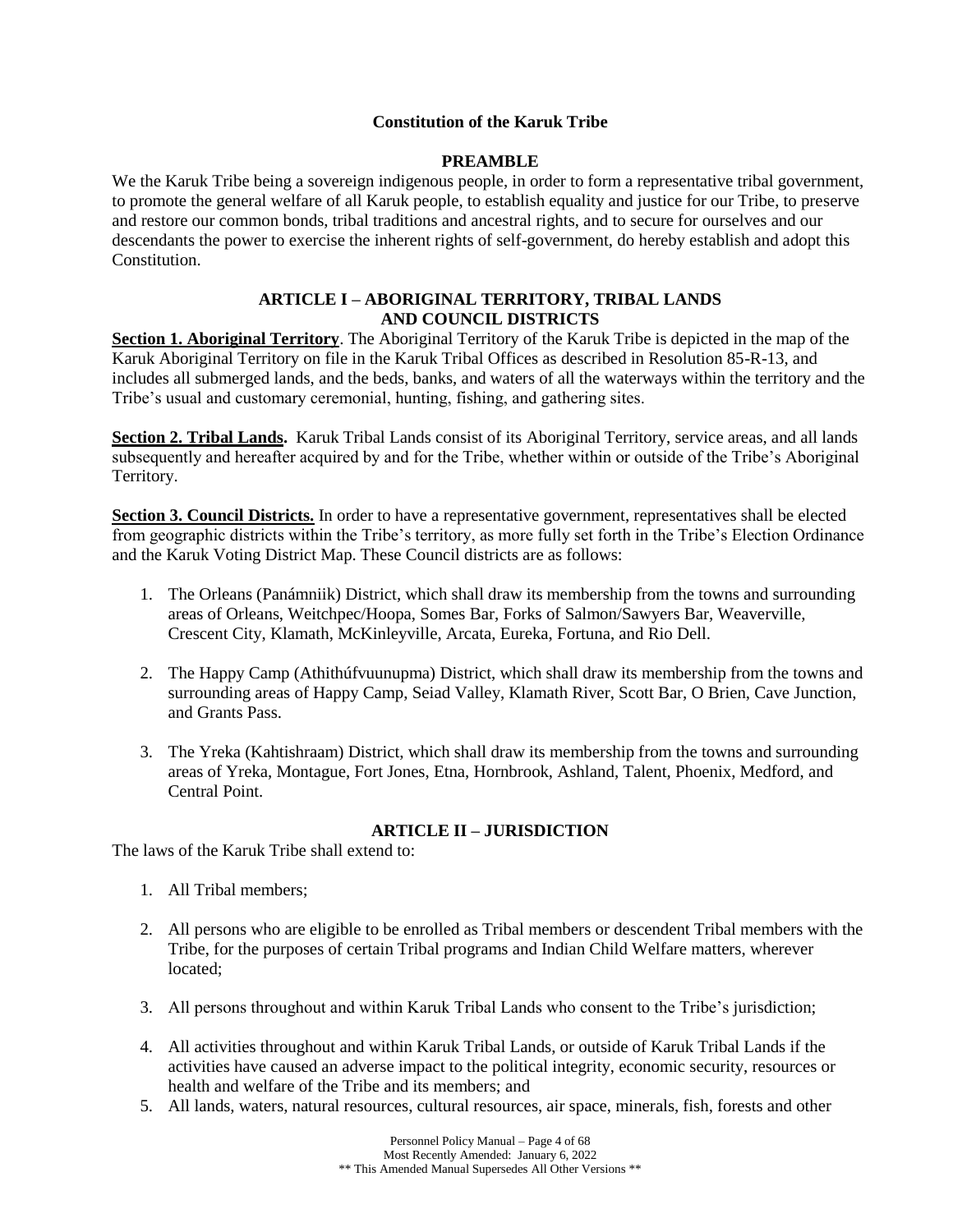flora, wildlife, and other resources, and any interest therein, now or in the future, throughout and within the Tribe's territory.

### **ARTICLE III – MEMBERSHIP**

**Section 1.** The membership of the Karuk Tribe shall consist of the following persons who are not enrolled as a member of any other Tribe:

- (a) Any person of one-eighth (1/8) degree or more of Karuk Indian blood whose name appears on the roll prepared pursuant to the Act of May 18, 1928, as amended by the Act of May 24, 1958, and the Act of September 21, 1968, for the distribution of judgment funds to Indians of California.
- (b) Any person of one-eighth (1/8) degree or more Karuk Indian blood who meets the membership criteria set forth in the Karuk Tribe's Enrollment Ordinance.

**Section 2.** Nothing in this Article shall prevent a person who has inherited an allotment or land use assignment on another Indian reservation and who is otherwise eligible for enrollment under this Article from being enrolled as a member of the Karuk Tribe.

**Section 3.** The Tribal Council shall maintain a Tribal membership roll, along with an enrollment ordinance governing Karuk Tribal enrollment criteria, including membership and descendancy criteria, future membership, and loss of membership.

#### **ARTICLE IV – RIGHTS OF MEMBERS**

Subject to the limitations imposed by this Constitution and by other duly enacted Tribal laws and policies, all members of the Karuk Tribe shall enjoy equal political rights and opportunities to participate in the tribal government, its economic resources, assets and all the rights that are conferred upon a Karuk citizen. No member shall be denied the right to petition the Tribal Council as the exclusive and final forum for redress of grievances against the Tribal government. Nothing in this Constitution is intended as, or shall be construed as, a waiver of the Tribe's sovereign immunity from unconsented suit. No member shall be denied freedom of speech, religion or the right to peaceful assembly, or otherwise be deprived of life, liberty or property without due process, which is notice and an opportunity to be heard.

#### **ARTICLE V – TRIBAL COUNCIL**

The governing body of the Karuk Tribe shall be the Tribal Council, which shall consist of nine (9) members elected at large from the Tribe: six (6) Council Members, consisting of two (2) representatives elected from each of the three (3) Council Districts, and three (3) officers (the Chairperson, Vice-Chairperson and Secretary/Treasurer), elected from anywhere within 100 road miles of the Tribe's Aboriginal Territory. All terms of office shall be for four (4) years.

## **ARTICLE VI – DELEGATION OF AUTHORITY TO THE TRIBAL COUNCIL**

The members of the Karuk Tribe hereby delegate to the Tribal Council the authority and responsibility to exercise by resolution or enactment of Tribal laws all the inherent sovereign powers vested in the Tribe as a Sovereign Aboriginal People. The Tribal Council shall exercise the following powers, subject to any limitations imposed by applicable law, and any express restrictions upon such powers contained in this Constitution.

1. To negotiate and contract with federal, state, Tribal and local governments, private agencies and consultants.

> Personnel Policy Manual – Page 5 of 68 Most Recently Amended: January 6, 2022 \*\* This Amended Manual Supersedes All Other Versions \*\*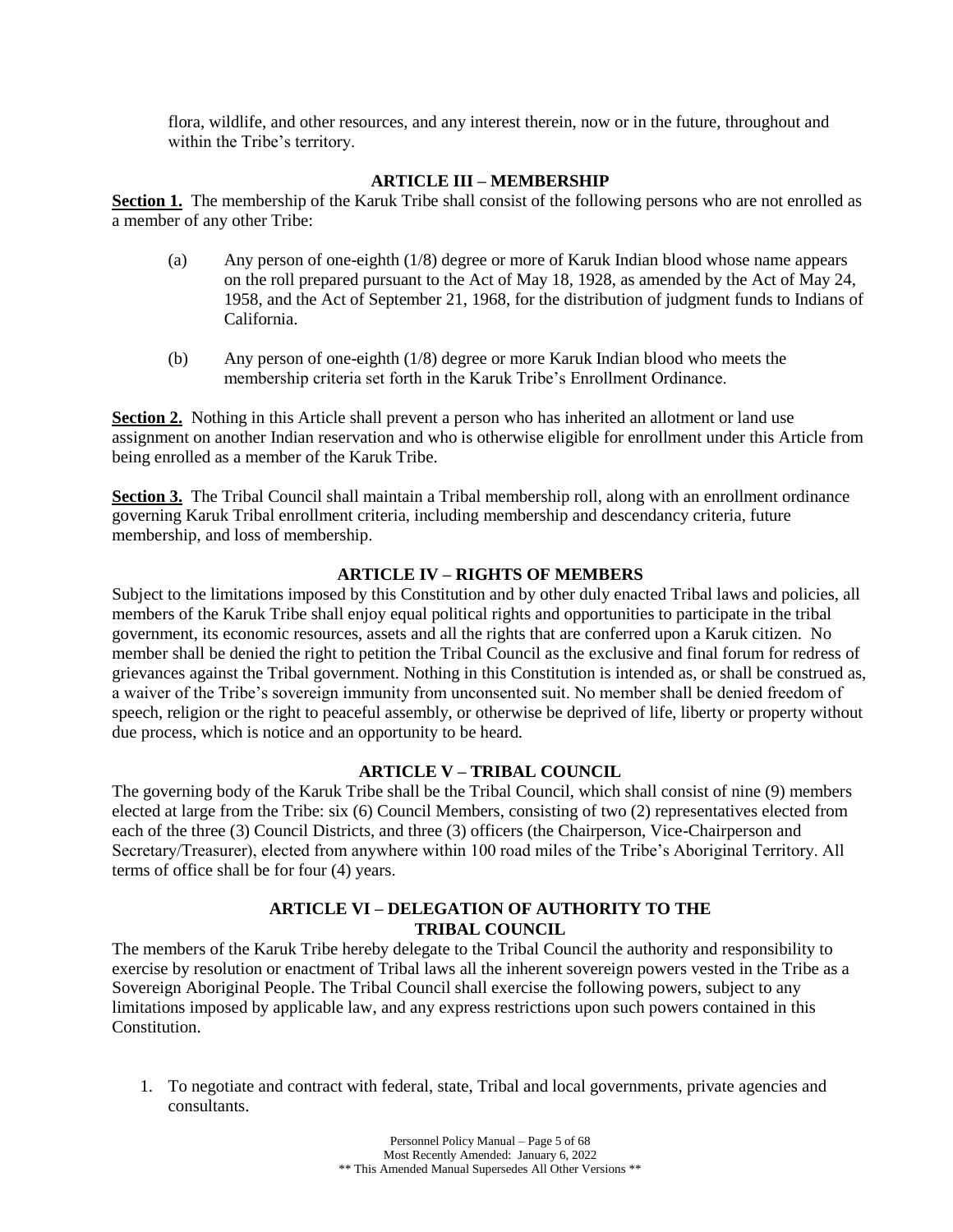- 2. To purchase, lease or otherwise acquire land, and to receive gifts for the benefit of the Tribe.
- 3. To prevent the sale, disposition, lease, or encumbrance of Tribal lands, interest in lands, or other Tribal assets without the consent of the Tribe.
- 4. To establish and manage Tribal enterprises and the economic affairs of the Karuk Tribe, including but not limited to: establishing boards, commissions and other tribally chartered entities to regulate housing, employment, gaming and other economic enterprises; approval of planning, programming, and development projects of all Tribal lands and assets; and other necessary financial and business activities.
- 5. To establish and oversee Tribal committees which have authority delegated by the Tribal Council for specific Tribal functions.
- 6. To license and regulate, including assessing applicable taxes and fees, the conduct of all business activities within Tribal jurisdiction.
- 7. To manage, develop, protect and regulate the use of Tribal land, wildlife, fish, plants, air, water, minerals, and all other natural and cultural resources within Tribal jurisdiction.
- 8. To provide for the preservation and unity of Karuk families, and the protection of Karuk Tribal children, while maintaining each child's cultural identity and relationship to the Tribe.
- 9. To enact laws and codes governing conduct of individuals and prescribe disciplinary action for offenses against the Tribe; to maintain order; to protect the safety and welfare of all persons within Tribal jurisdiction; and to provide for the enforcement of the laws and codes of the Tribe.
- 10. To establish Tribal courts and administrative bodies, and to provide for the courts' jurisdiction, procedures, separation of the judicial branch of government, and a method for selecting judges.
- 11. To take all actions that are necessary and proper for the exercise of the powers delegated to the Tribal Council or to any person or committee under the supervision of the Tribal Council.

## **ARTICLE VII – ELECTIONS AND NOMINATIONS**

**Section 1.** All members of the Tribe who are eighteen years of age and older who meet the eligibility criteria and have registered to vote with the Tribe pursuant to the provisions set forth in the Tribe's Election Ordinance, shall have the right to vote.

**Section 2.** All eligible voters must register to vote pursuant to the Tribe's Election Ordinance in order to vote. All registered voters are eligible to vote for all Council Member positions. Of the six (6) at large Council Member positions, two (2) shall be elected by candidates running from each of the three (3) Council Districts, described in Article I, Section 3 of this Constitution. Any eligible Tribal member may run for any of the three (3) Officer positions provided that he or she resides within 100 road miles of the Tribe's Aboriginal Territory and otherwise meets the Tribe's candidate eligibility criteria. Should there be no eligible candidate running in any given District for any given election where a District seat is open, another candidate from outside that District may be elected to fill the vacancies, pursuant to the Election Ordinance.

**Section 3.** Any member of the Tribe who has, at least sixty days before the election, presented to the Election Committee a petition signed by at least twenty enrolled members of the Tribe who are eighteen years of age or older, and who has maintained a legal residence for a period of six consecutive months before the election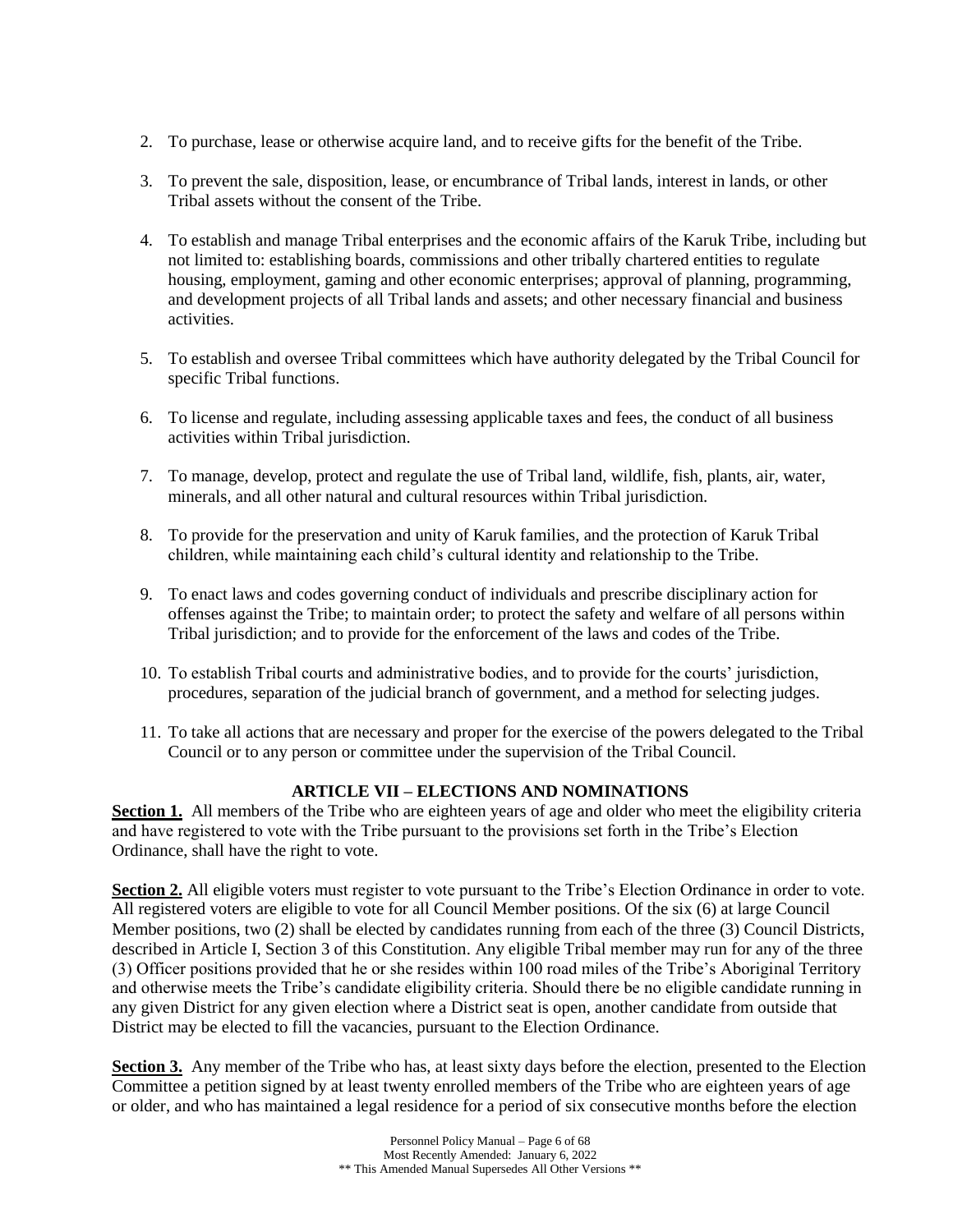within 100 road miles of the Tribe's Aboriginal Territory shall be declared by the Council to be nominated and to be a candidate for the office indicated in such petition. It shall be the duty of the Election Committee to post the names of all qualified candidates in a public place at least ten days prior to the election.

**Section 4.** Candidates for Tribal Council must pass a criminal background check. Potential candidates who have been convicted of a felony involving murder, manslaughter, rape, assault with intent to kill, burglary, child or elder abuse, assault resulting in serious bodily injury, theft, fraud or embezzlement, during his or her term of office or within ten (10) years prior to the election, shall be ineligible to run for office or serve on the Tribal Council. However, persons who have completed their sentence for such conviction at least ten (10) years before the date of the election in which they intend to run for office may file as candidates. Potential candidates who have been removed from Tribal Council office for gross misconduct, terminated from employment with the Tribe for theft, fraud or embezzlement, or who have been convicted of a crime requiring registration as a sex offender, shall be ineligible to run for office or serve on the Tribal Council.

**Section 5.** Annual elections shall be held on the first Tuesday in November. All tribal elections shall be by secret ballot. Elected Tribal Council Members and officers shall be sworn in and take office at the next Tribal Council meeting following certification of the election results, no later than thirty (30) days after the election.

**Section 6.** The Tribal Council shall amend its Election Ordinance within 60 days following ratification of this Constitution to incorporate the changes to this Constitution and to provide further guidelines on procedures governing elections.

## **ARTICLE VIII – DUTIES OF OFFICERS**

**Section 1.** Duties of Tribal Council Officers. Newly elected officers shall assume their respective offices and duties following their swearing-in. Council Members appointed to serve on a committee or board shall keep the Council informed of their activities.

**Section 2.** Chairperson. The Chairperson shall preside at all meetings of the Tribal Council. The Chairperson shall assume general supervision of all officers and employees and committees of the Tribal Council as directed by the Council.

The Chairperson shall sign all official resolutions and other formal Tribal enactments and documents on behalf of the Tribe, as required.

**Section 3.** Vice-Chairperson. In the absence of the Chairperson, the Vice-Chairperson shall act as Chairperson and when so presiding shall have all rights, privileges and responsibilities of the Chairperson.

The Vice- Chairperson shall perform such other duties as the Tribal Council may direct.

**Section 4.** Secretary/Treasurer. The Secretary/Treasurer shall act as Chairperson pro-tempore in the absence or incapacity of the Chairperson and Vice- Chairperson for the meeting at which the Chairperson and Vice-Chairperson are absent.

At the direction of the Tribal Council, the Secretary/Treasurer shall be responsible for assuring that all Council correspondence is properly written and mailed, all public notices are issued, the minutes of the Tribal Council meetings are properly recorded, published and distributed, and that all petitions, ordinances, applications and other papers are received and prepared for the Council's action. The Secretary/Treasurer shall affix his or her signature to official documents as required and shall certify the enactment of resolutions and ordinances. The Secretary/Treasurer shall maintain a roster of Council Members and serve as the Registrar for registered voters.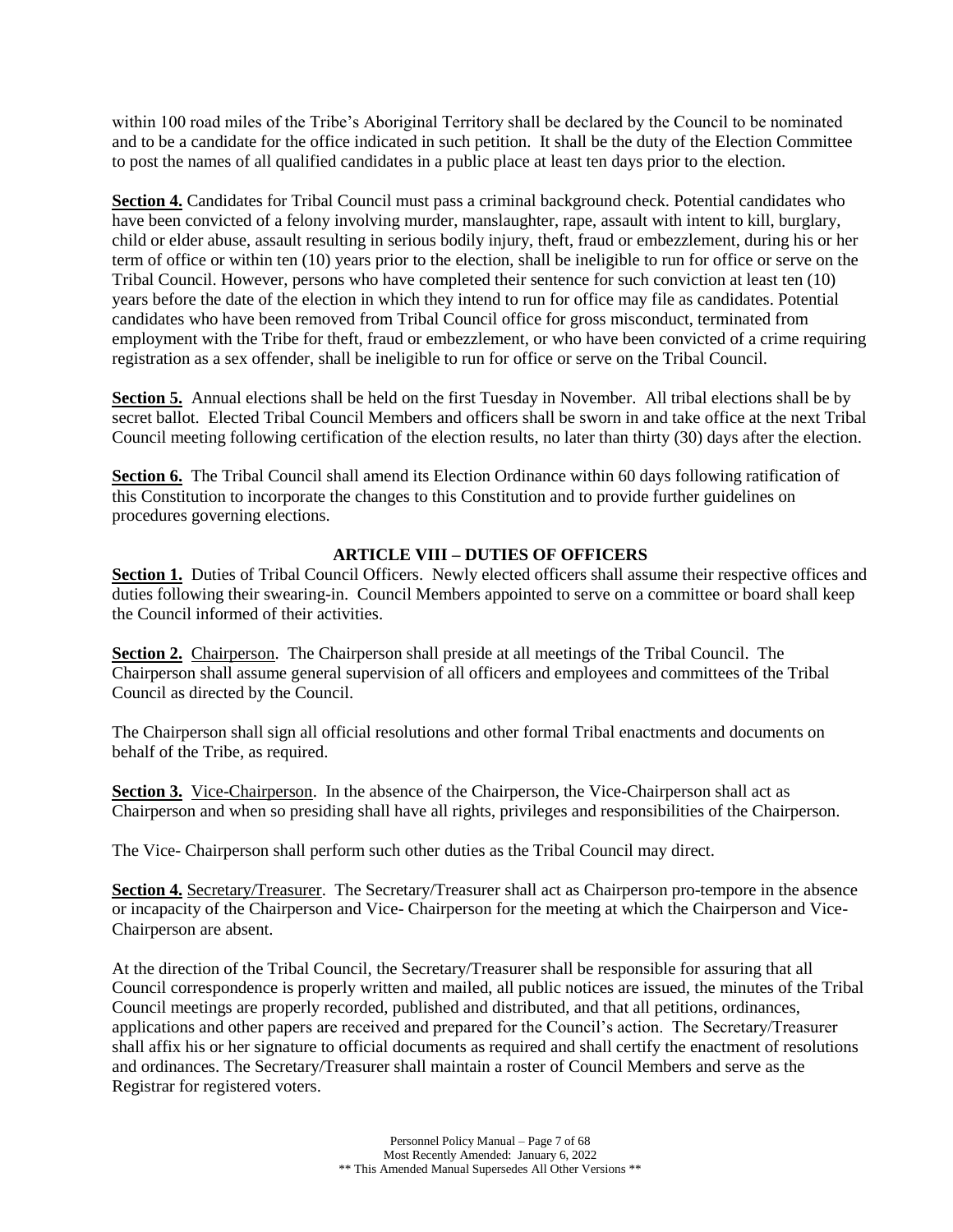At the direction of the Tribal Council, the Secretary/Treasurer shall be responsible for safeguarding tribal assets, which includes ensuring adequate internal controls are in place, communicating with Fiscal staff to ensure that audits are completed annually, corrective action is taken on any audit findings, fiscal and personnel policies are maintained and kept current and financial reports are presented as needed and performing such other duties as may be assigned by the Tribal Council.

**Section 5.** In the absence of an Officer, Council business may be conducted when a quorum is present, provided that a reasonable attempt has been made to notify all Council Members of the meeting time and the business to be conducted. The Council Member who has served the longest (has seniority) on the Council shall preside over such meetings.

**Section 6.** The Tribal Council shall maintain and adhere to a Code of Conduct governing internal protocols relevant to service on the Tribal Council.

## **ARTICLE IX – VACANCIES AND REMOVAL FROM OFFICE**

**Section 1.** If a member of the Tribal Council dies, resigns, fails to maintain residency within 100 road miles of the Tribe's Aboriginal Territory, or is convicted of a felony involving murder, manslaughter, rape, assault with intent to kill, burglary, child or elder abuse, assault resulting in serious bodily injury, theft, fraud or embezzlement, or is convicted of a crime requiring registration as a sex offender, the Council shall declare the position vacant and fill the unexpired term pursuant to the Tribe's Election Ordinance.

**Section 2.** If it is discovered that a member elected to the Tribal Council was convicted of one of the crimes set forth in Section 1 that was not discovered during the candidate screening process, the Council shall declare the position vacant and fill the unexpired term pursuant to the Tribe's Election Ordinance.

**Section 3.** The Council may by an affirmative vote of two-thirds (at least six Council Members) expel, or suspend pending investigation, any member for neglect of duty or gross misconduct, provided that the accused member shall be given full and fair opportunity to reply to any and all charges at a designated Council meeting, and provided further, that the accused member shall have been given a written notice of the charges against him or her at least five days before the meeting at which he or she is to appear. The Tribal Council shall enact and maintain fair hearing procedures to ensure that the accused has a full and fair opportunity to respond, including bringing witnesses and evidence on his or her behalf.

**Section 4.** Upon a petition of at least two thirds (2/3) of the registered voters of the Tribe, it shall be the duty of the Tribal Council to call a special election for the recall of any member or members of the Council named in such petition. In the event that a majority of those voting in such election approve a Council Member's recall from office, the office shall be declared vacant and the Tribal Council shall direct the Election Committee to hold a special election to fill said office, pursuant to the provisions of the Tribe's Election Ordinance.

## **ARTICLE X – REFERENDUM**

**Section 1.** Upon a petition of at least one-third (1/3) of the eligible voters of the Tribe or upon the request of a majority of the members of the Tribal Council any enacted or proposed ordinance or resolution shall be submitted to popular referendum and the vote of a majority of the qualified voters in such referendums shall be conclusive and binding on the Council, provided that at least 30 percent (30%) of the eligible voters shall vote in such election.

### **ARTICLE XI – PRIOR ENACTMENTS**

Upon approval of this Constitution, all prior actions of the Tribal Council are hereby ratified and confirmed as a valid exercise of the Tribe's inherent Sovereign powers.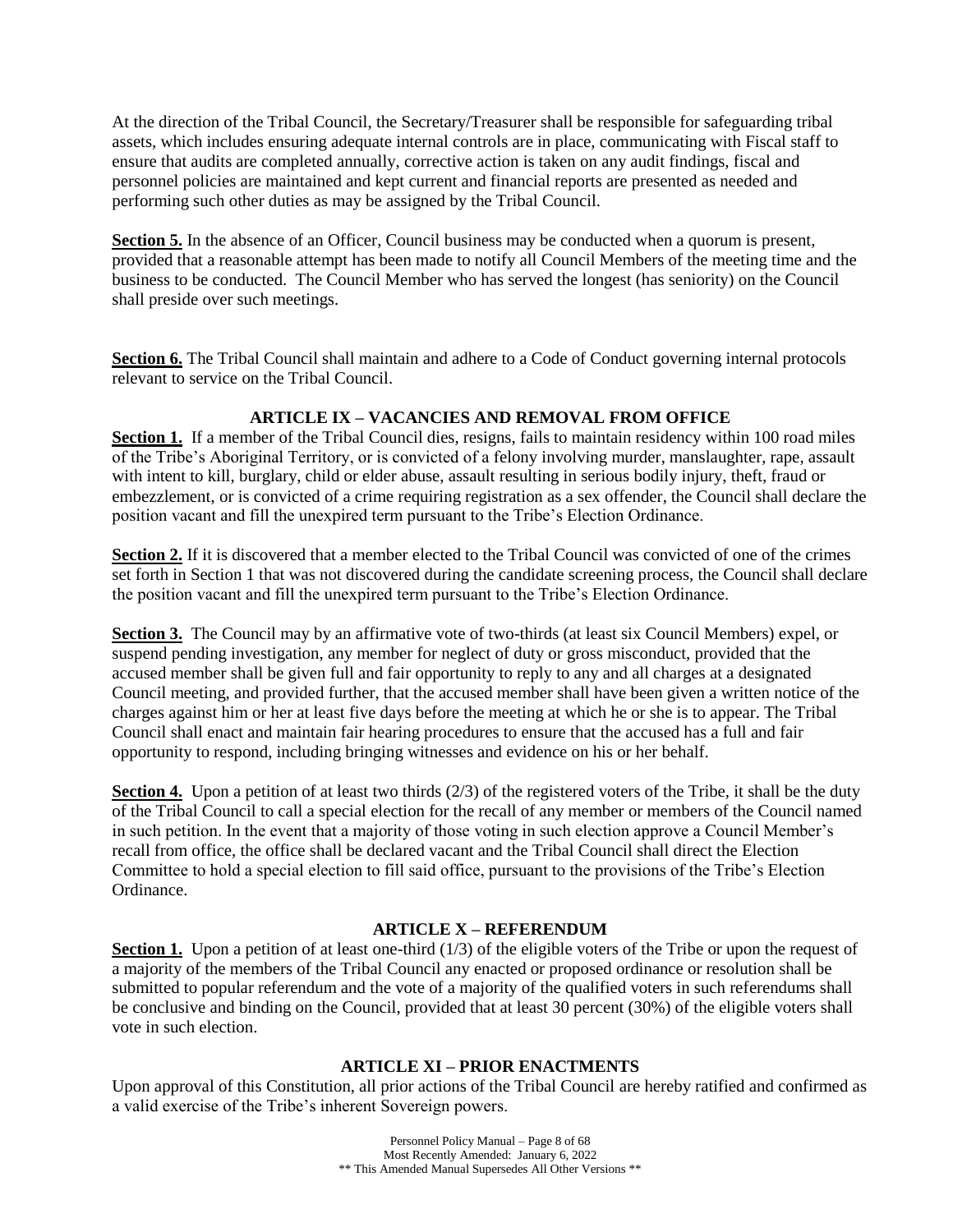## **ARTICLE XII – AMENDMENTS**

This Constitution may only be amended if proposed amendments are approved by a vote of the Tribal membership. Amendments to this Constitution may be proposed by submitting either of the following documents to the Tribal Election Committee along with the proposed amendments:

- 1. A resolution in which a quorum of the Tribal Council Members have voted in favor of the proposed Constitutional Amendment; or
- 2. A petition signed by at least one third  $(1/3)$  of the Tribe's eligible voters.

Upon receipt of either of these two documents, the Election Committee shall call and conduct a special election pursuant to the provisions set forth in the Election Ordinance. The specific language proposed as an amendment to the Constitution, along with language changes of any other parts of the Constitution that will be affected by the proposed modification and a brief explanation of the reason for the proposed changes, shall appear on the ballot materials sent to all eligible voters.

The amendment(s) shall take effect if adopted by the majority of those voting in the election held for that purpose, provided that at least fifty percent (50%) of the registered voters voted in the election.

## **CERTIFICATION**

I, the undersigned, as Chairperson of the Tribal Council of the Karuk Tribe, (formerly known as the "Karuk Tribe") do hereby certify that the Karuk Tribal Council is composed of nine (9) members of which eight (8) were present constituting a quorum at a meeting duly noticed and convened on the 30<sup>th</sup> day of July, 2008, to certify the election results; and that the Karuk Tribe held an election on the **19th day of July, 2008**; and that the Constitutional Amendments reflected in the foregoing document (Ballot Questions 1b, 2, 3, 4, 5, 6, 7, 8, 9, 10, 11, 12, 13, 14, 15 and 16) were all adopted by a majority vote of those voting in the election.

Dated on this  $30<sup>th</sup>$  day of July, 2008 /s/Arch Super

Arch Super, Chairperson Karuk Tribal Council

Attest: /s/Florrine Super Florrine Super, Secretary Karuk Tribal Council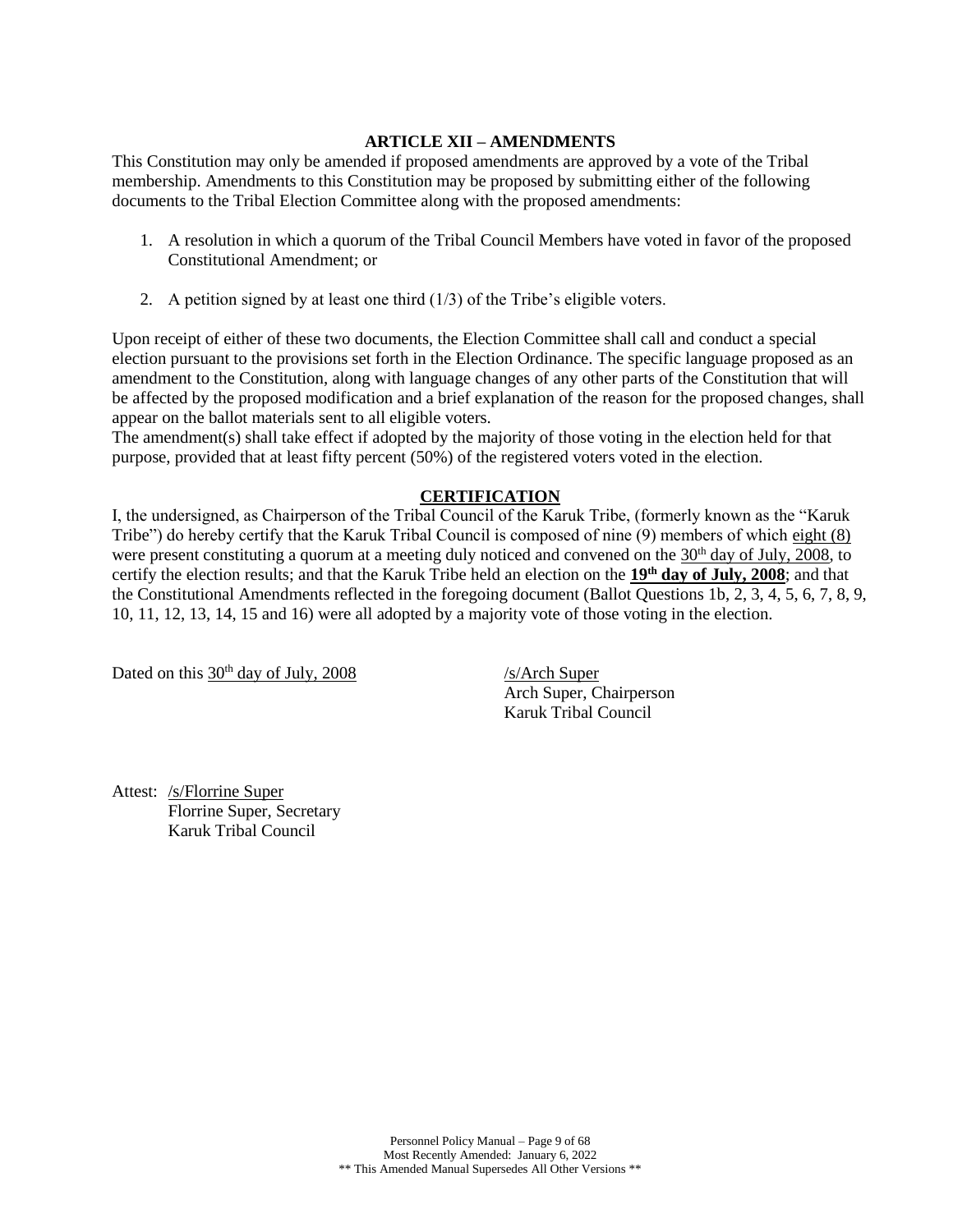#### **Introduction**

## <span id="page-9-0"></span>Ayukii!

This Personnel Policy Manual contains information about the employment policies and practices of the Karuk Tribe in effect at the time of the most recent approval. Except for employment at-will status and the arbitration agreement, the Karuk Tribe reserves the right to change, in its sole discretion, all such policies and practices and the hours, wages, working conditions, job assignments, positions, titles, compensation rates and benefits for any employee. Other than the Tribal Council of the Karuk Tribe, no manager, supervisor or representative of the Tribe has any authority to enter into an agreement for employment for any specified period of time or to make any agreement for employment other than at-will. Only the Tribal Council of the Karuk Tribe has the authority to make any such agreement and then only in writing.

The policies set forth in the Personnel Policy Manual replace any and all previous policy statements, whether written or oral, which differ from or are inconsistent with the policies expressed in this Manual. No such prior policies or procedures shall have any force or effect after the effective date of this Manual.

Nothing in this Personnel Policy Manual creates, or is intended to create, a promise or representation of continued employment for any employee. Employment at the Karuk Tribe is employment at-will. Employment at-will may be terminated at the will of either the employer or the employee. Employment and compensation may be terminated with or without cause and with or without notice at any time by you or the Karuk Tribe.

Moreover, nothing in this Personnel Policy Manual is intended in any way to waive the Karuk Tribe's sovereign immunity nor is the manual intended in any way to manifest any consent to such jurisdiction whatsoever. Native American tribes are sovereign governments. Sovereignty allows the Karuk Tribe to exercise their right to define the rules and apply those rules to people, places, and things. It is the express policy and practice of the Karuk Tribe to protect and maintain that sovereignty as well as immunity from state or federal jurisdictions. These statuses and associated rights form the basis of the principles behind the policies set forth in this manual and are intended to protect the inherent rights of the Karuk Tribe. This manual does not allow any actions, claims or awards to be brought or enforced against the members of the Karuk Tribal Council, tribal Staff or any entity of the Karuk Tribe.

This Manual is designed to familiarize you with our major policies. If you have any questions about any of the listed policies, or about the terms, conditions and/or benefits of your employment with the Tribe, or about the content of this manual, you may ask your Supervisor (or designee) for clarification.

<span id="page-9-1"></span>Yootva!

## **Right to Revise**

The Karuk Tribe reserves the right to revise, modify, delete or add to any and all policies, procedures, work rules or benefits stated in this Manual or any other document, except for the policy of at-will employment. However, any such changes will be in writing, approved by the Tribal Council and must be signed by the Tribal Chairperson. Any written changes to this Manual will be distributed to all employees so that employees will be aware of the new policies or procedures. No statements or representations can in any way change or alter the provisions of the Manual. Nothing in this Employee Manual, or any other personnel document, including benefit plan descriptions, creates or is intended to create a promise or representation of continued employment for any employee.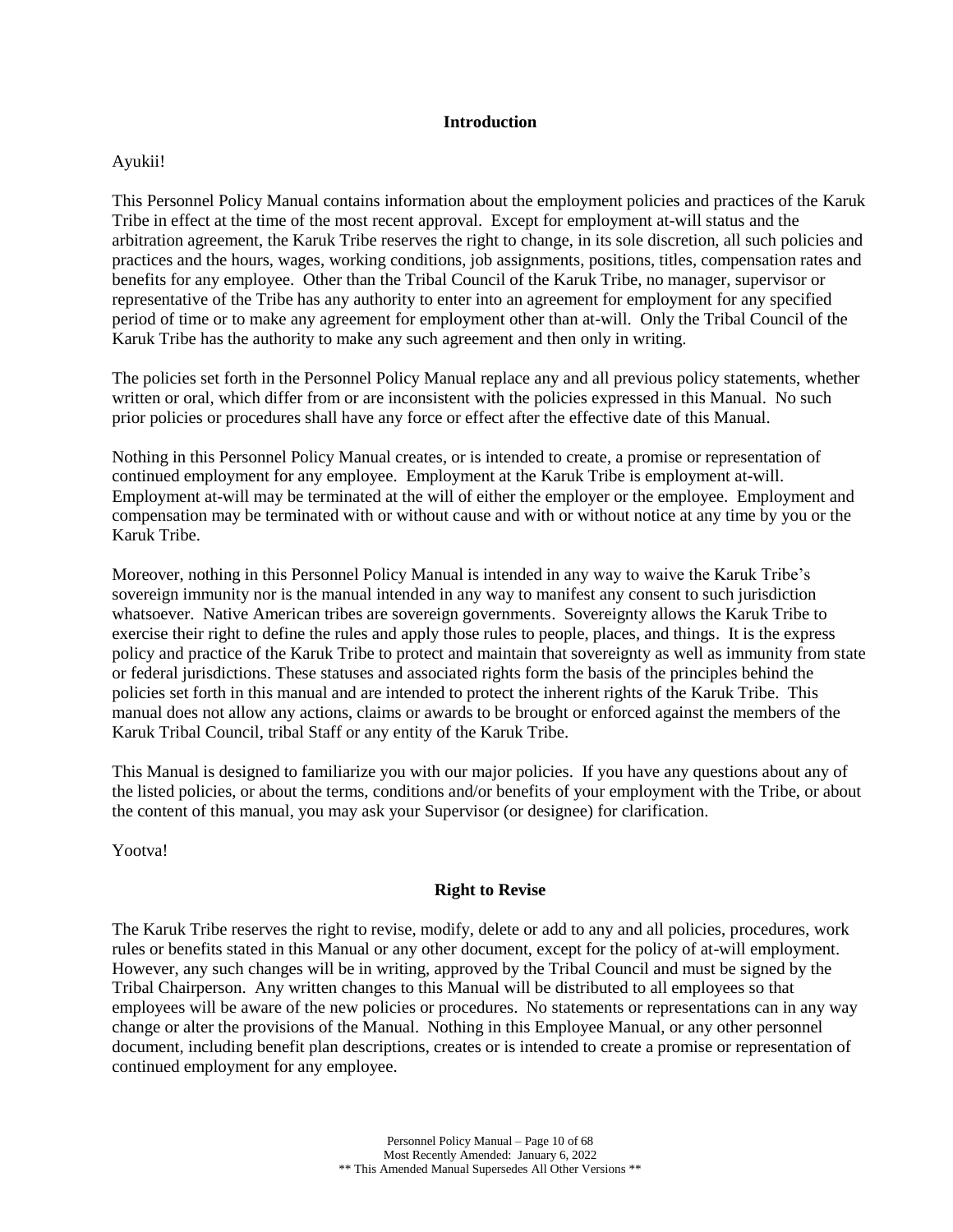### **Personnel Policy Manual**

## <span id="page-10-0"></span>**SECTION 1 General Policy Statement**

### **1.1.0 Origin and Delegation of Authority**

The origin of authority on personnel matters is the Tribal Council. Program Directors are delegated the responsibility to advise the Council of necessary revisions to the Personnel Policies and to interpret these Personnel Policies as required. Program Directors are delegated authority to implement these policies.

## <span id="page-10-1"></span>**SECTION 2 Position Classifications, Categories and Specifications**

The accrual of benefits is determined by the classification of the employee and not the hours worked in a particular week.

### **2.1.0 Position Classifications**

Employment at the Karuk Tribe is employment at-will. Employment at-will means that an employee may resign at any time with or without advance notice to the Tribe or with or without "cause." Likewise, the Tribe may terminate any employee at any time with or without advance notice and with or without "cause." Except for Tribal Council, no manager, supervisor or representative of the Karuk Tribe has any authority to enter into any agreement for employment for any specific period of time or to make any agreement contrary to employment at-will. Only Tribal Executive Council has the authority to make any agreement contrary to employment at-will and then only in writing.

Employees at the Karuk Tribe are classified by the Tribe as exempt or nonexempt and full-time, part-time, temporary, or seasonal.

**Exempt Employees.** Exempt employees are regular employees whose job assignments meet the federal requirements for overtime exemption as specified in Section  $13(a)(1)$  of the Fair Labor Standards Act. Exempt employees are compensated on a salary basis and are not eligible for overtime pay. Your supervisor will inform you if your status is exempt. Exempt employees may have job assignments that require full or part-time work. Following the completion of the initiation period, full-time exempt employees are eligible for all employee benefits described in this Manual. Following the completion of the initiation period, part-time exempt employees are eligible for some, but not all, employee benefits described in this Manual.

**Nonexempt Employees.** Nonexempt employees are regular employees subject to federal overtime regulations, and will be compensated for overtime hours worked in accordance with the law as specified in Section 13(a)(1) of the Fair Labor Standards Act. Nonexempt employees must comply with the Tribe's policies regarding overtime work.

**Full-Time Nonexempt Employees.** Full-time nonexempt employees are regular employees who are normally scheduled to work and who do work a schedule of 40 hours per week. Following the completion of the initiation period, full-time nonexempt employees are eligible for all employee benefits described in this Manual.

**Part-Time Nonexempt Employees.** Part-time nonexempt employees are regular employees who are scheduled to and do work less than 40 hours per week. Part-time nonexempt employees may be assigned a work schedule in advance or may work on an as-needed basis. Part-time nonexempt employees are eligible for employee benefits based on the number of hours they are assigned to work each week. This is based on their Notice of Appointment at time of hire or later Personnel Action Notice; it will not vary each week.

**Part Time Under 20 Hours Per Week.** Employees working less than 20 hours per week will not be eligible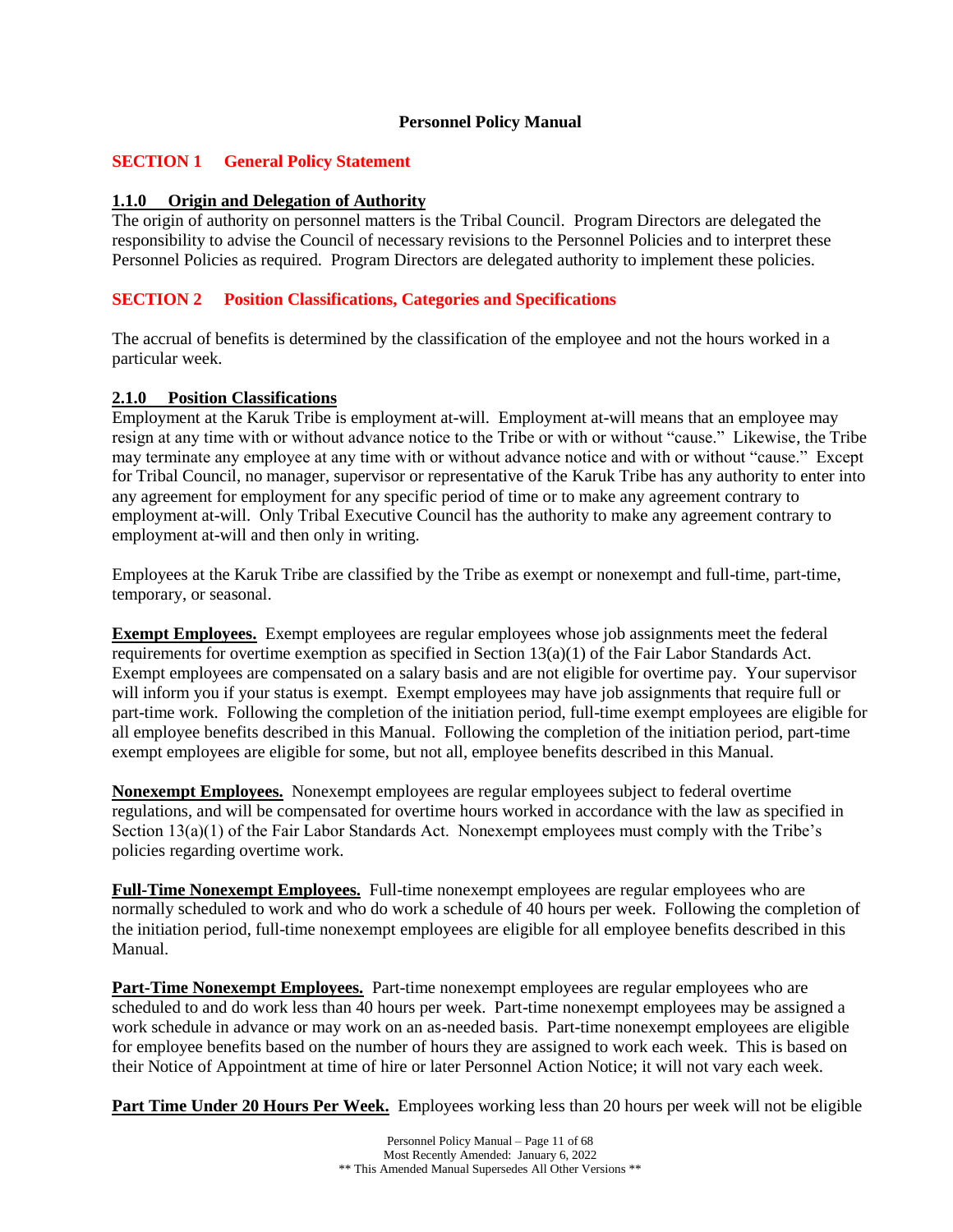for any employee benefits, with the exception of Retirement benefits according to the plan document requirements.

**Part Time 20 or More Hours Per Week.** Employees working 20 or more hours per week will be eligible for Retirement benefits according to the plan document requirements. These employees will be entitled to annual and sick leave benefits on a pro-rated basis according to the number of hours they are scheduled to and do work.

**Part Time 30 or More Hours Per Week.** Employees working 30 or more hours per week will be eligible for Group Insurance and Retirement benefits according to the plan document requirements. These employees will be entitled to annual and sick leave benefits on a pro-rated basis according to the number of hours they are scheduled to and do work.

|                                 | % of Leave      | Hours/Year             | Hours/Year             | Hours/Year            |
|---------------------------------|-----------------|------------------------|------------------------|-----------------------|
| <b>Part Time Classification</b> | <b>Accruals</b> | $(1-3$ yrs of service) | $(4-5$ yrs of service) | $(6+ yrs of service)$ |
| 40                              | 100             | 80                     | 120                    | l 60                  |
| 30 to 39                        | 80              | 64                     | 96                     |                       |
| 21 to 29                        | 60              | 48                     | 72                     |                       |
| 20                              | 50              | 40.                    | 60                     | 80                    |

### **Annual Leave Accruals for Part Time Employees**

## **Sick Leave Accruals for Part Time Employees**

| <b>Part Time Classification</b> | % of Leave Accruals | <b>Hours Earned Per Year</b> |
|---------------------------------|---------------------|------------------------------|
| 40                              | -00                 |                              |
| 30 to 39                        |                     | 76.80                        |
| 21 to 29                        | бΙ.                 | 57.60                        |
| 20                              |                     |                              |

**Temporary Employees.** Temporary employees are employees who are employed by the Tribe for short-term assignments. Short-term assignments will generally be periods of three months or less. Temporary employees are not eligible for employee benefits and may be classified as exempt or nonexempt on the basis of job duties and compensation.

**Seasonal Employees.** Seasonal employees are employees who are employed by the Tribe for short-term assignments in excess of three months. Their work will generally coincide with field seasons for various projects. Seasonal employees are not eligible for employee benefits and may be classified as exempt or nonexempt on the basis of job duties and compensation. Seasonal employees shall accrue annual and sick leave in accordance with policy guidelines and shall be compensated for holidays which fall on a scheduled work day during their season. Seasonal employees are not eligible for health insurance benefits in accordance with plan guidelines. Seasonal employees will be laid off during the off-season and re-hired when projects commence each year. They shall be subject to pre-employment drug screening if they have been laid off for more than thirty (30) days. Fire crew personnel are not classified as seasonal employees.

Individuals working through an employment agency (leased employees, etc.) and those working as independent contractors are not considered "regular" employees of the Tribe and are not entitled to any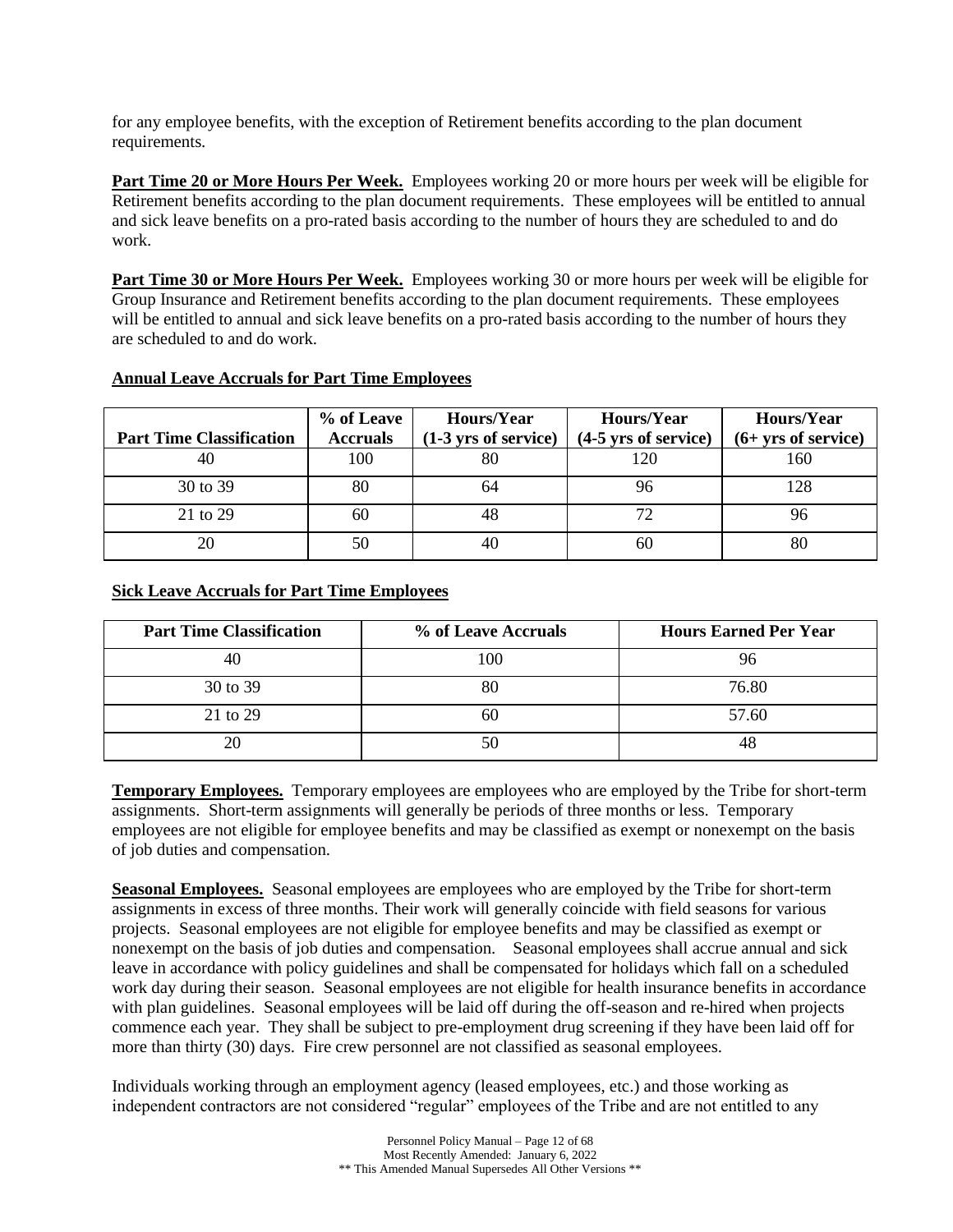employment benefits provided by the Tribe except as specifically provided in this Manual. If you have any questions about your classification, you should check with your supervisor.

## **Internal Transfer**

Employees that transfer employment within the entities of the Karuk Tribe (excluding Rain Rock Casino) without a gap in employment will accrue leave at the same accrual rate earned in their most recent position. Should the employee transition into a different job classification (full-time, part-time, temporary, and/or seasonal) the employee's accrual rate will be based on the classification set in new position.

## **2.2.0 Initiation Period**

The first 180 days of continuous employment at the Tribe during which you learn your responsibilities and get acquainted with your fellow employees is considered an initiation period. During this time you will have a chance to decide whether you are and will be happy with your job, and your supervisor will have the opportunity to determine whether you are adapting to your new work. Within 30 days of completion of your initiation period, you will be given a written performance review addressing your strengths and weaknesses.

If the Karuk Tribe decides you should continue to be employed, you will be advised of any improvements expected from you. You will be given the opportunity to express any recommendations that you have to improve the efficiency of the Tribe. Completion of the initiation period does not entitle you to remain employed by the Karuk Tribe. Both you and the Karuk Tribe are free, at any time, with or without advance notice, and with or without "cause", to end the employment relationship and your compensation. During the initiation period you are not entitled to use any accrued employee benefits such as vacation or compensatory time. However, you may access the Tribe's open-door policy during the initiation period in order to raise any issues, concerns or suggestions you may have regarding your employment relationship with the Tribe. Additionally, in accordance with the sick leave policy you are eligible to utilize sick leave as it is earned during your initiation period.

Employees that have successfully completed their initiation period and are transferring employment between the entities of the Tribe without a gap in employment will not be required to have an additional waiting period to use their annual leave. However, waiting periods for specific benefits such as health care and retirement may have specific waiting periods as determined by the industries governing such benefits. As in any other newly hired position, the first 180 days of employment in the new position will still be considered an initiation period as described above.

## <span id="page-12-0"></span>**SECTION 3 General Considerations**

## **3.1.0 General Considerations**

It is the policy of the Karuk Tribe to make employment-related decisions, including but not limited to hiring, firing, appointment, promotion, demotion, disciplinary action, or wage modification consistent with federal discrimination laws only to the extent such laws are applicable to the Tribe. It is also the policy of the Tribe to give preferential treatment to qualified Indians to the full extent provided for and permitted by applicable federal law to meet the needs and objectives of the Karuk Tribe as determined by the Tribal Council.

### **3.2.0 Nepotism**

Individuals may not apply for positions in which their supervisor would be an immediate family member.

### **3.3.0 Immediate Family**

For the purposes of this Personnel Policy Manual immediate family is defined as the following: Spouse, Co-Habitant, Significant Other, Parents, Siblings, Children, Grandparents, Grandchildren, Father-in-Law, Mother-in-Law, Son-in-Law, Daughter-in-Law, Step-Parents and Step-Children.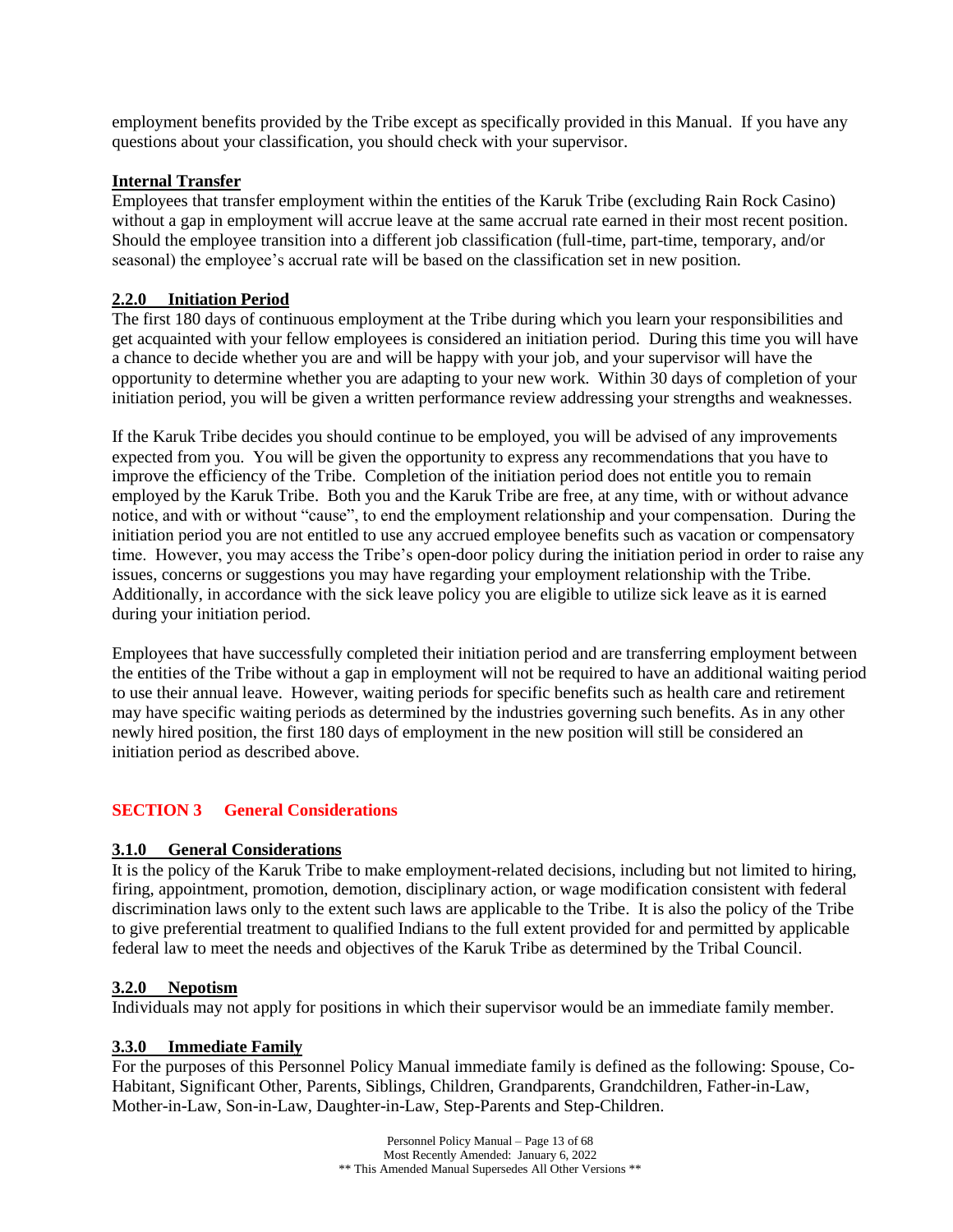## **3.4.0 Employment of Council Members**

Tribal Council Members are not eligible for employment within the Tribal organization, including any of its subsidiary corporations as it may pose a conflict of interest to have an employee on the Tribal Council. Employees of the Tribe may run for the Tribal Council, but if elected, must resign their position in accordance with Resolution 92-R-28, approved May 11, 1992. This exclusion does not apply to paid positions on the Tribal Council, which are currently Chairperson and Vice-Chairperson, as they are employees of the Tribe.

## **3.5.0 Internal Hiring**

In an effort to advance Tribal employees and recognize the value of experience obtained within employment as a Karuk Tribe employee, the Karuk Tribe will provide an internal 4 day posting period of each employment position.

## <span id="page-13-0"></span>**SECTION 4 Payroll**

## **4.1.0 Pay Periods**

Pay periods for employees shall be biweekly. Time cards shall be turned in no later than noon on the first Monday following the end of the pay period. Pay checks will be issued no later than 5:00 PM the second Wednesday following the close of the pay period. A late time card may result in late issuance of payroll check. Variations to the foregoing shall be approved by the Tribal Council.

- 4.1.1 Employees, upon departure for leave, may submit a written request for approval to their Director/Supervisor, and with approval receive their paychecks in the event a pay period ends during their absence.
- 4.1.2 Upon departure from employment, employees shall receive their final paychecks within 72 hours, which paychecks shall liquidate all outstanding advances or other financial obligations to the Karuk Tribe.
- 4.1.3 When an individual separates by involuntary termination, the final paycheck must be prepared within 24 hours.

## **4.2.0 Workday/Workweek**

The standard full-time workday is eight hours, and the standard full-time workweek is forty hours, beginning on Sunday at 12:01 AM and ending on Saturday at 12:00 midnight.

- 4.2.1 Standard office hours are 8 AM to 5 PM, Monday through Friday, with lunch from 12 PM to 1 PM, closed for designated holidays. Variances from this schedule will exist.
- 4.2.2 All employees are allowed two fifteen minute paid breaks each day, one in the morning and one in the afternoon. Breaks are to be taken at times mutually beneficial to the employee and the department in which they work. Breaks may not be accumulated or combined with lunch breaks.
- 4.2.3 The standard lunch period is 12 PM to 1 PM. All non-exempt (hourly) employees are required to take *at least a* 30 minute unpaid lunch break each workday.
- 4.2.4 Individual staff variations may be allowed with prior, written approval of your Supervisor to accommodate personal or departmental needs (ex; working four ten hour days instead of five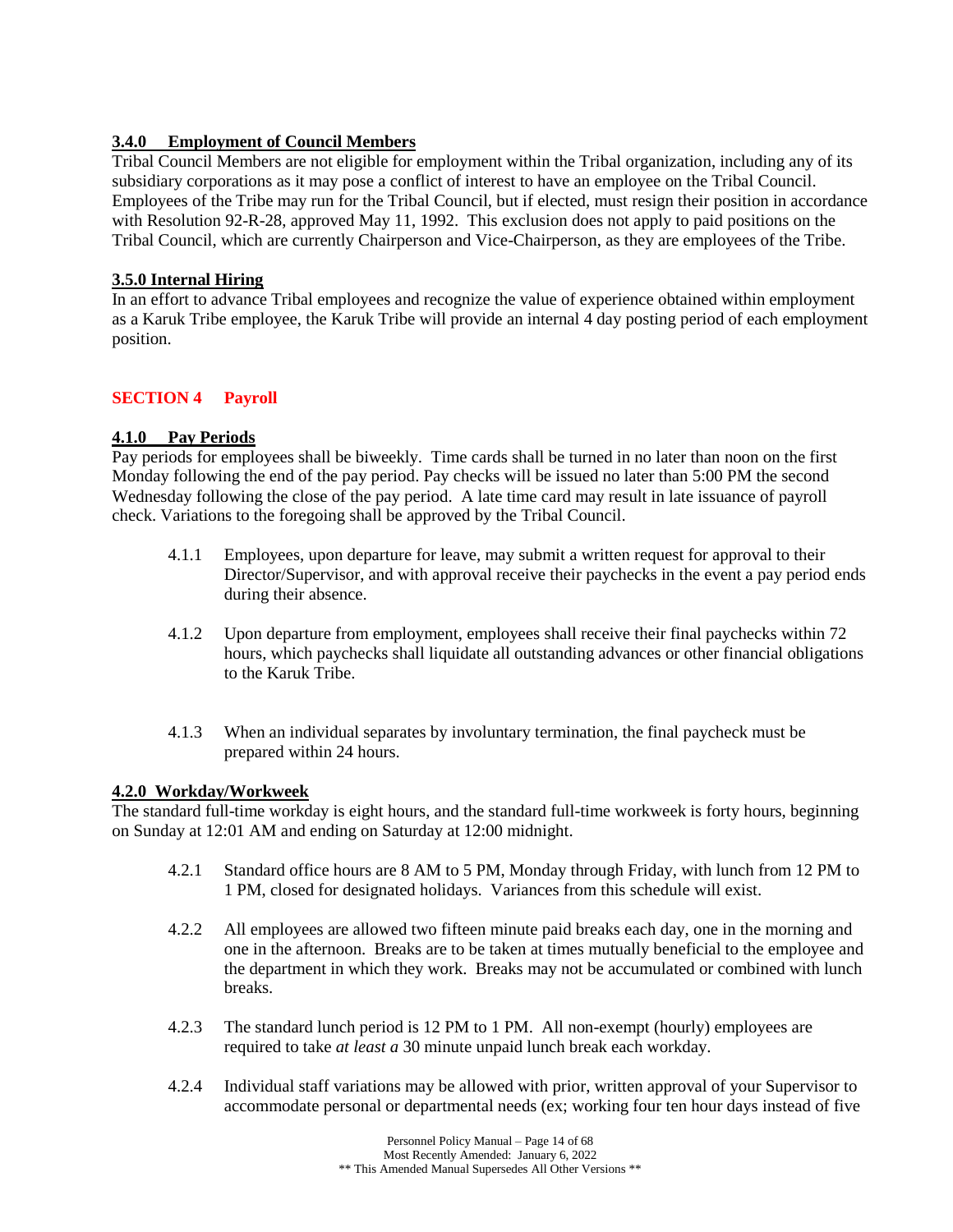eight hour days). Department-wide variations will require Council review and approval.

## **4.3.0 Timekeeping**

All employees are to be classified as either Exempt (Salaried) or Non-Exempt (Hourly) based on job duties and pay rate in accordance with Section  $13(a)(1)$  of the Fair Labor Standards Act. Classification as an Exempt employee is not required; Supervisors may choose to classify staff as Non-Exempt, in such instances overtime worked, with prior approval, must be paid for hours worked in excess of 40 per week for all Non-Exempt employees.

Timekeeping procedures for Non Exempt (Hourly) staff shall be as follows:

- 4.3.1 All Non Exempt staff shall complete and submit a timesheet each pay period. The timesheet shall be signed by both the employee and Supervisor prior to submission for processing. The timesheet shall include all days for the pay period. Hours shall be documented as they are worked. For example, if an employee misses hours on Monday, and then works additional hours on Tuesday to make up for them, the timesheet shall reflect the hours as they were actually worked.
- 4.3.2 Leave slips shall be submitted to the Supervisor for approval for all hours not worked. This includes sick, annual, bereavement, and leave without pay. Approved leave slips shall be submitted along with the timesheet for the pay period in which the hours occur.
- 4.3.3 Non exempt staff are required to obtain prior approval from their Supervisor for overtime hours to be worked. Failure to request prior approval will result in disciplinary action. All hours worked in excess of forty per week will be compensated at one and a half times the regular rate. Holidays, annual leave, sick leave, and administrative leave are not hours worked.
- 4.3.4 Comp/Flex time is not allowable, all variables in non exempt staff schedules shall occur within the Sunday through Saturday work week.
- 4.3.5 Non exempt staff who travel or attend training on non-work days (weekends/holidays) will be compensated their regular hourly rate for actual time spent traveling or in training up to a maximum of eight (8) hours per day.
- 4.3.6 Non exempt staff who serve on Tribal Committees shall take annual leave for any meetings (including committee related travel/training) that require their attendance during their regularly scheduled workday. With their Supervisor's prior approval, a flexible schedule may be allowed during the same workweek in lieu of taking annual leave.

Timekeeping procedures for Exempt (Salaried) staff shall be as follows:

- 4.3.7 Exempt staff are required to work the hours necessary to accomplish their job duties. That will often mean working hours in excess of forty in a week. Exempt staff will not be compensated for hours worked beyond forty in a week under any circumstances.
- 4.3.8 Exempt staff are required to report to their office location for at least a portion of the day in order to be compensated. An exempt employee may work from an alternate office location on occasion due to meetings, project work, or unforeseen weather events. Exempt employees shall not be docked for partial day absences if they have reported to work or are in travel status. Exceptions beyond these shall only be granted with prior approval from the Tribal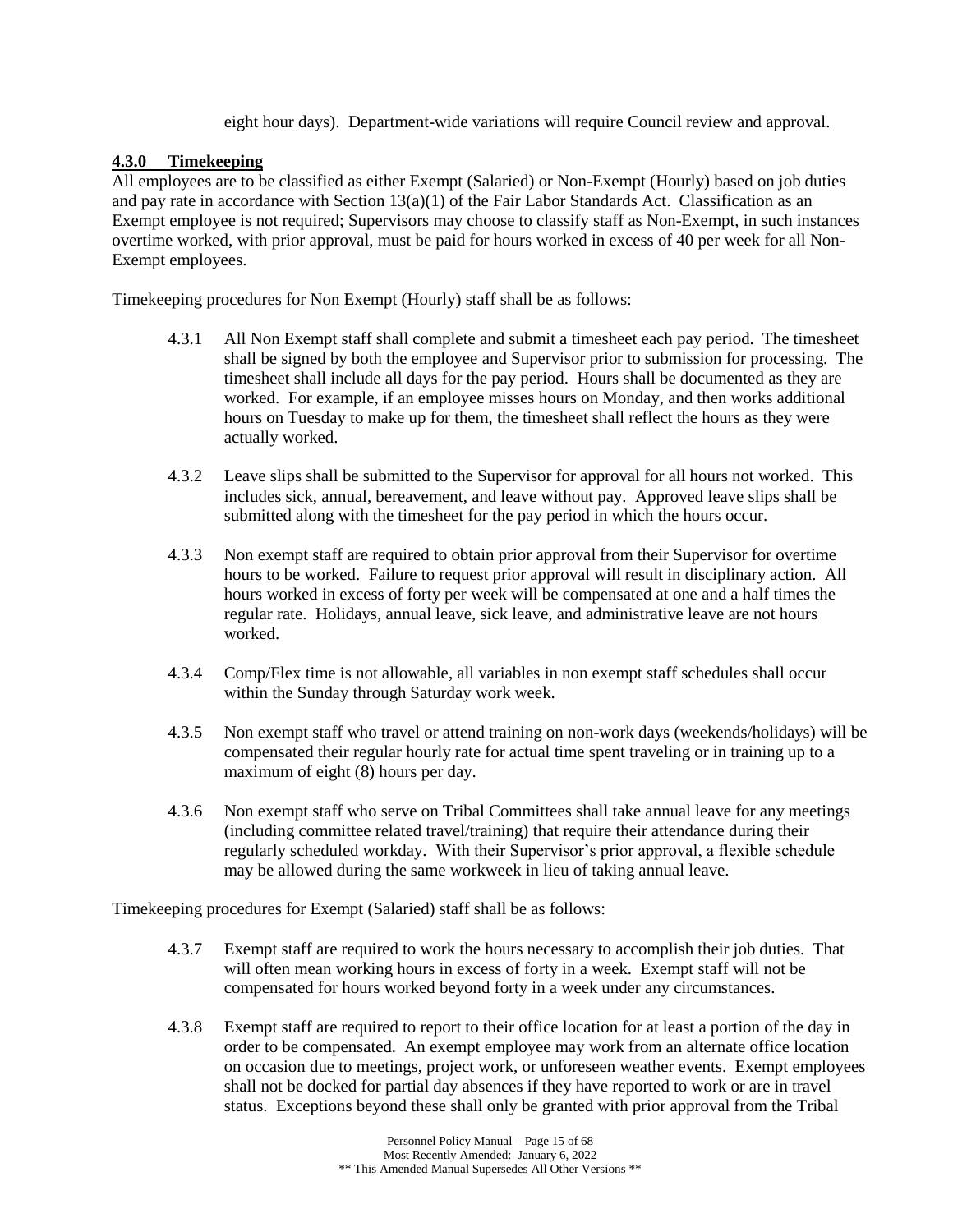Council.

- 4.3.9 Exempt staff are not required to submit timesheets each pay period; they are required to submit leave slips for full day absences for sick and annual leave regardless of the number of hours worked in that week. Prior approval for annual leave from the Supervisor is required.
- 4.3.10 Exempt staff who are required to travel on a non-work day (weekends/holidays) shall be allowed to take an alternate day off in exchange for that time within the same pay period.
- 4.3.11 Exempt staff who serve on Tribal Committees shall not be paid a stipend for meetings (including committee related travel/training) that take place during their regularly scheduled workday unless they are taking annual leave during that time. With their Supervisor's prior approval, a flexible schedule may be allowed during the same workweek in lieu of taking annual leave. Exempt staff are eligible to receive stipends for meetings that take place outside of their regularly scheduled workday.

### **4.4.0 Payroll Deductions**

Only the deductions required by law or authorized by the employee are to be made from payroll checks of employees. Such deductions are, but not limited to the following:

- 4.4.1 Federal Income (Withholding) Tax
- 4.4.2 State Income (Withholding) Tax
- 4.4.3 Federal Insurance Contributions Act (FICA) if applicable.
- 4.4.4 State Disability Insurance
- 4.4.5 Group Insurance Premium(s)
- 4.4.6 Wage Garnishments of (two or more garnishments by the Karuk Tribe in a year may result in a disciplinary action).
- 4.4.7 Other deductions must be specifically approved in writing by the Tribal Council.

#### **4.5.0 Payroll Advances**

Payroll advances must be approved by the Chairperson, and/or the Supervisor. The employee must have sufficient funds earned to cover the full amount of the advance.

## **4.6.0 Employee Expenses**

Employees incurring authorized expenses shall be reimbursed pursuant to policies set forth in the Travel and Vehicle Use Policy Manual. Such reimbursable employee expenses may include, but are not limited to:

- 4.6.1 Authorized travel expenses, as so stated in the Travel and Vehicle Use Policy Manual.
- 4.6.2 Membership in community and professional groups, when the employee's participation is primarily for the benefit of the Tribe in the achievement of its goals. Such expenses are subject to the prior approval of the Supervisor.
- 4.6.3 Purchases of supplies and/or materials necessary to fulfill the employee's job duties for the Tribe.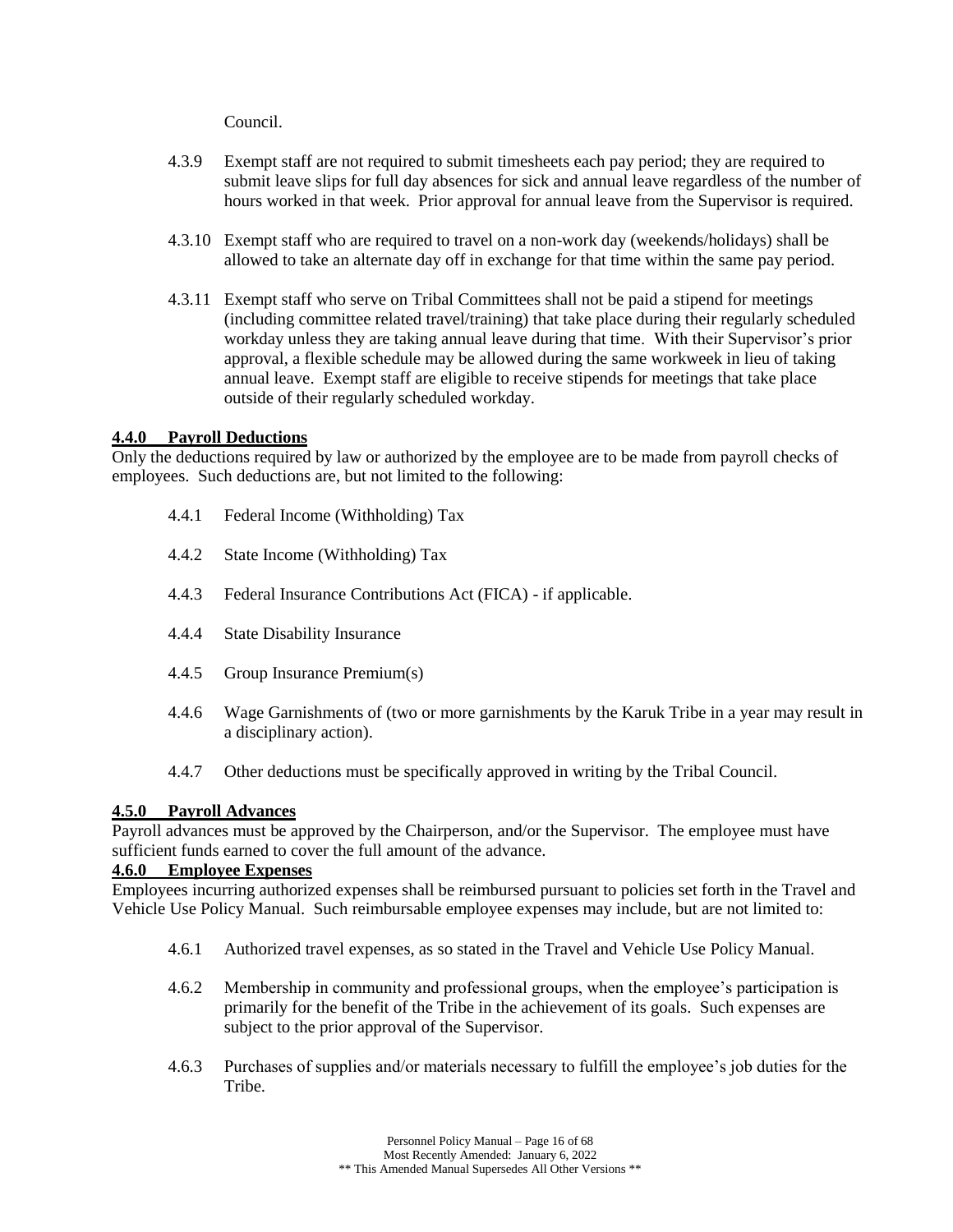## **4.7.0 Voluntary Terminations of Employment**

- 4.7.1 Employees may at any time terminate their employment voluntarily.
- 4.7.2 If you decide to leave your employment with the Karuk Tribe, we ask that you give us at least two weeks written notice. This will give us the opportunity to make the necessary adjustments in our operation.

## **4.8.0 Compensation**

Starting salaries for all employees shall be based on many factors including but not limited to the following items:

- 4.8.1 Salary range established on the position description;
- 4.8.2 Salaries for similar positions in the same category;
- 4.8.3 Federal and State Minimum wage (no employee shall receive less than Federal minimum wage); and
- 4.8.4 Qualifications of the employee for the position.
- 4.8.5 Annual evaluations of regular employees may result in recommendations for salary increases. Factors such as performance, longevity, increased responsibility, and budget availability shall be considered in recommendations for salary increases.
- 4.9.5 Personnel Action Notices for salary increases shall include all four signatures to ensure that the Supervisor or Program Director is recommending the increase, Human Resources has verified that the evaluation has been properly completed and increase is reasonable, the Chief Finance Officer has verified that sufficient funds are available to cover the increase, and that the Chair/Vice Chair are aware of the increase.
- 4.9.4 Annual Cost of Living Adjustments (COLA) shall be reviewed by the Tribal Council during budget preparations for availability of funds and must be approved by the Tribal Council.

## <span id="page-16-0"></span>**SECTION 5 Employee Benefits**

### **5.1.0 Associated Payroll**

- 5.1.1 State Unemployment and Disability Insurance: The Tribe contributes at a predetermined rate, a percentage of the employee's gross salary for State Unemployment Insurance. The employee contributes the required rate for State Disability Insurance.
- 5.1.2 Workmen's Compensation: The Tribe shall maintain such insurance as to provide coverage for employee Workmen's Compensation related injuries at no cost to the employees.
- 5.1.3 Federal Insurance Contributions Act (FICA): Employees shall contribute the required rates as provided by the Act. Provided, however, the Tribe will be subject to exemptions as provided by Tribal government and nonprofit corporation provisions and law.

### **5.2.0 Group Insurance**

The Tribe provides limited hospital and health coverage for all eligible employees.

### **5.3.0 Retirement Plan and Tax Deferred Annuity**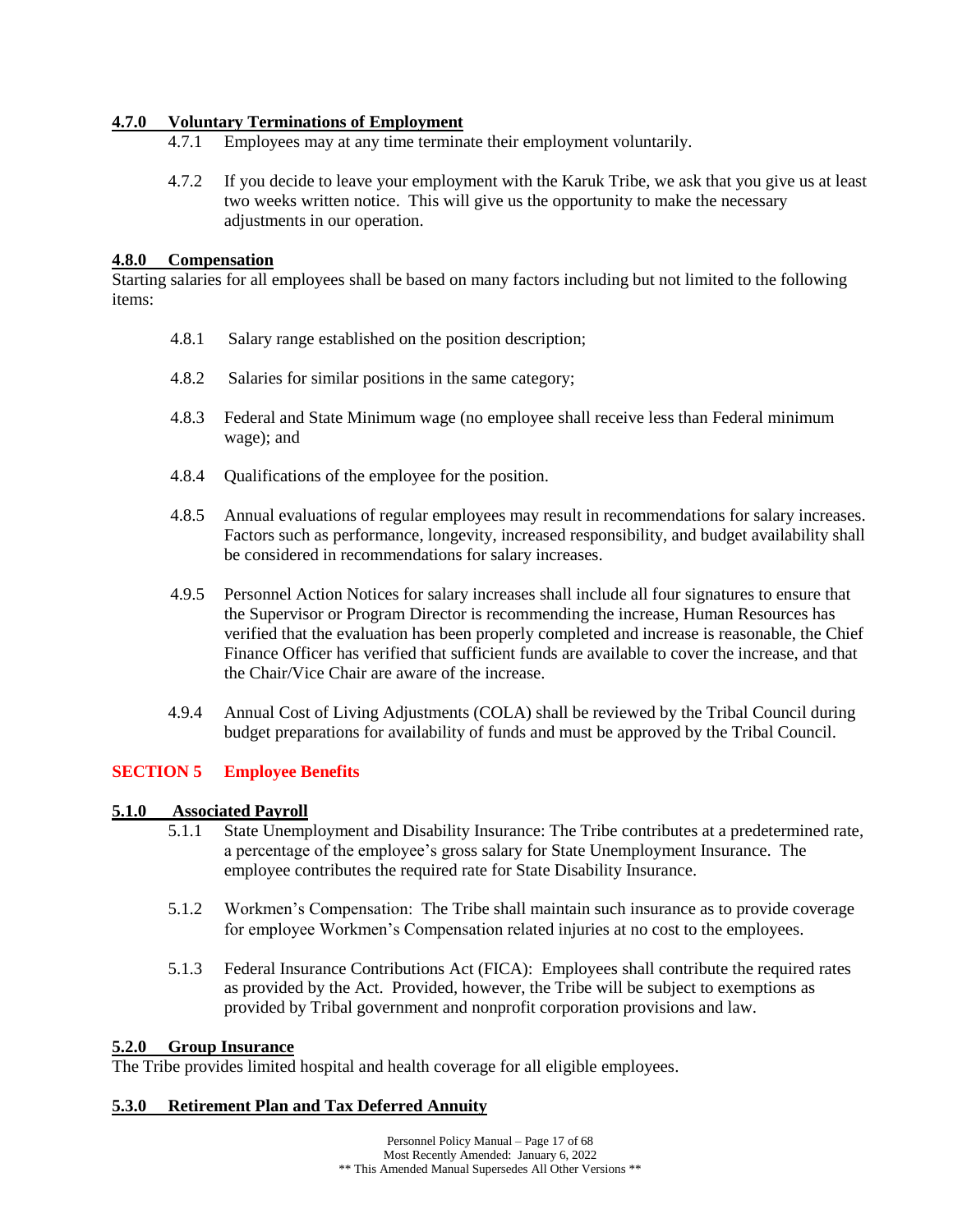Employees of the Tribe may voluntarily participate in any approved retirement plan and any tax deferred annuity programs as provided by the Council or otherwise. The benefits shall be subject to provisions set forth in Employee Deductions (Section 4.5.0).

### **5.4.0 Holidays**

The Tribe observes the legal holidays recognized herein or any such day proclaimed by the Chairperson or the President of the United States, with the exception of President's Day and Columbus Day.

Those holidays falling on a Saturday will be observed on the Friday preceding; those holidays falling on a Sunday will be observed on the following Monday. Holidays so recognized are:

New Year's Day Martin Luther King Jr.'s Birthday ka'timîin káruk supáah (Friday prior to Memorial Day; in honor of the Center of the World, where Karuks come from) Memorial Day Juneteenth Independence Day Labor Day Native American Day (Fourth Friday in September) Veteran's Day Thanksgiving Day (and Friday after) Christmas Day (or Equivalent Religious Holiday) Personal Holiday (on or near Birthday – within three months)

5.4.1 All regular full time employees shall be paid their regular rate for eight (8) hours on such holiday. Holiday pay shall be prorated for part time employees. For example: An employee who works 32 hours per week will be paid 6.4 (32/40<sup>\*8</sup>) hours for the holiday.

## **5.6.0 Exercise Policy**

The Karuk Tribe recognizes that employees that are physically fit, active and in good health are an asset to the organization. The Karuk Tribe has established a mechanism that allows employees to exercise during work hours.

- 5.6.1 Employees, with the approval of their supervisor, may exercise 30 minutes per day or up to a total of 150 minutes per week, during business hours. This option is available to all full time employees.
- 5.6.2 When scheduling their exercise activities, employees will not exercise at home and arrive late, or leave their work location at the end of the day early to exercise at home. Employees may schedule exercise activities to coincide with normal break or lunch periods.
- 5.6.3 Employees will schedule exercise times that do not interfere with the operations of their department. If a conflict arises between the needs of the Tribe and the employee's exercise schedule, the employee will defer to the needs of the organization.
- 5.6.4 Before starting an exercise program, employees will have completed their annual health physical (health program employees). If employees have any doubts about beginning an exercise program, they should consult their health care provider.

### <span id="page-17-0"></span>**SECTION 6 Leave**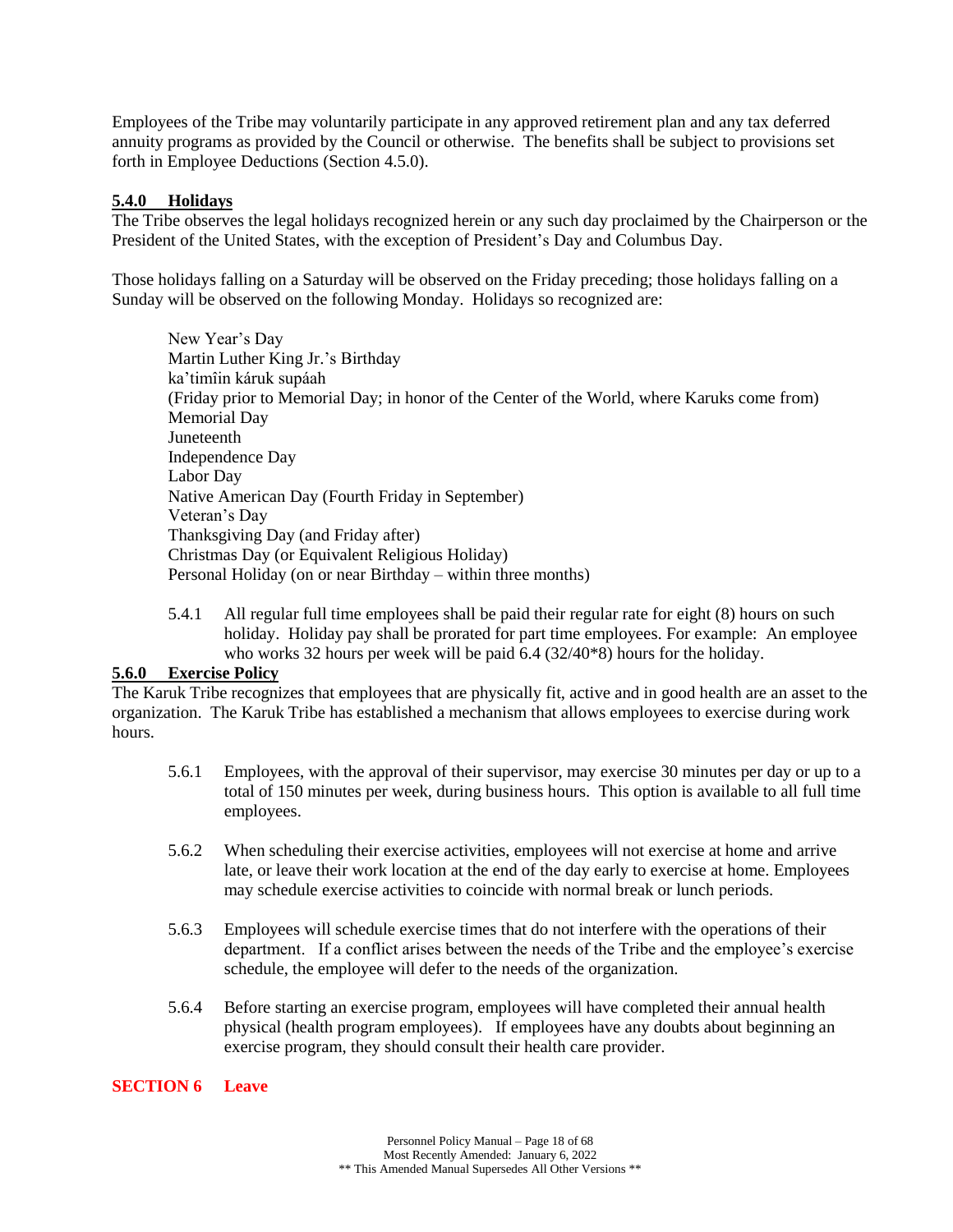Leave is defined as any authorized absence, with or without pay, during regularly scheduled work hours which are approved by the Supervisor or designated staff. Absence Without Leave (AWOL), by definition, is an unauthorized absence and is subject to disciplinary action. Leave shall be granted in accordance with these rules on the personal request of the employee.

The Karuk Tribe may grant leaves of absence to employees in certain circumstances. It is important to request any leave in writing as far in advance as possible, to keep in touch with your Supervisor or the Human Resources Manager during your leave, and to give prompt notice if there is any change in your return date. If your leave expires and you have not contacted your Supervisor or the Human Resources Manager, it will be assumed that you do not plan to return and you have terminated your employment. If you are unwilling or unable to return to work at the conclusion of any leave, your employment may be terminated.

This Manual contains only a summary of the leaves that may be available. Some types of leave have detailed requirements regarding eligibility, duration, benefits, etc. You should contact the Human Resources Manager prior to taking any leave for information about leave requirements and to make sure you understand the requirements and ramifications of any leave.

It is understood that you will not obtain other employment (other than military duty pay) or apply for unemployment insurance while you are on a leave of absence. Acceptance of other employment (nonmilitary) while on leave will be treated as a voluntary resignation from employment with the Karuk Tribe.

## **6.1.0 Annual Leave**

Annual leave credit for regular staff members shall be computed on the basis of Two (2) weeks per year for the first three years (3.08 hours per pay period), three (3) weeks after three years (4.62 hours per pay period) and four (4) weeks after five (5) years (6.15 hours per pay period). Employees who are laid off in good standing and return to work within one year, shall accrue at the rate they were receiving when laid off. Special provisions for annual leave are:

- 6.1.1 Employees may accrue annual leave from date of employment, but no annual leave shall be taken during the standard initiation period.
- 6.1.2 When a recognized holiday occurs during annual leave, except terminal vacation (vacation from which an employee will not return to work such as prior to retirement or separation), the holiday is not considered a day of annual leave.
- 6.1.3 Annual leave for employees is in the best interest of staff members. Full annual leave credits should be used annually. No employee may be compensated beyond 160 hours of accrued annual leave upon separation from employment. No employee may accrue more than 160 hours vacation.
- 6.1.4 Annual leave must be approved by the Supervisor and shall be taken at a time mutually convenient to the employer and employee. Any conflict in requested annual leave shall be resolved on the basis of seniority.
- 6.1.5 Advance payment for salary due during the vacation period may be drawn by the employee prior to departure upon submission of request for same to the Supervisor.
- 6.1.6 Annual leave credits may be cashed-in with approval from the Supervisor and/or Chairperson.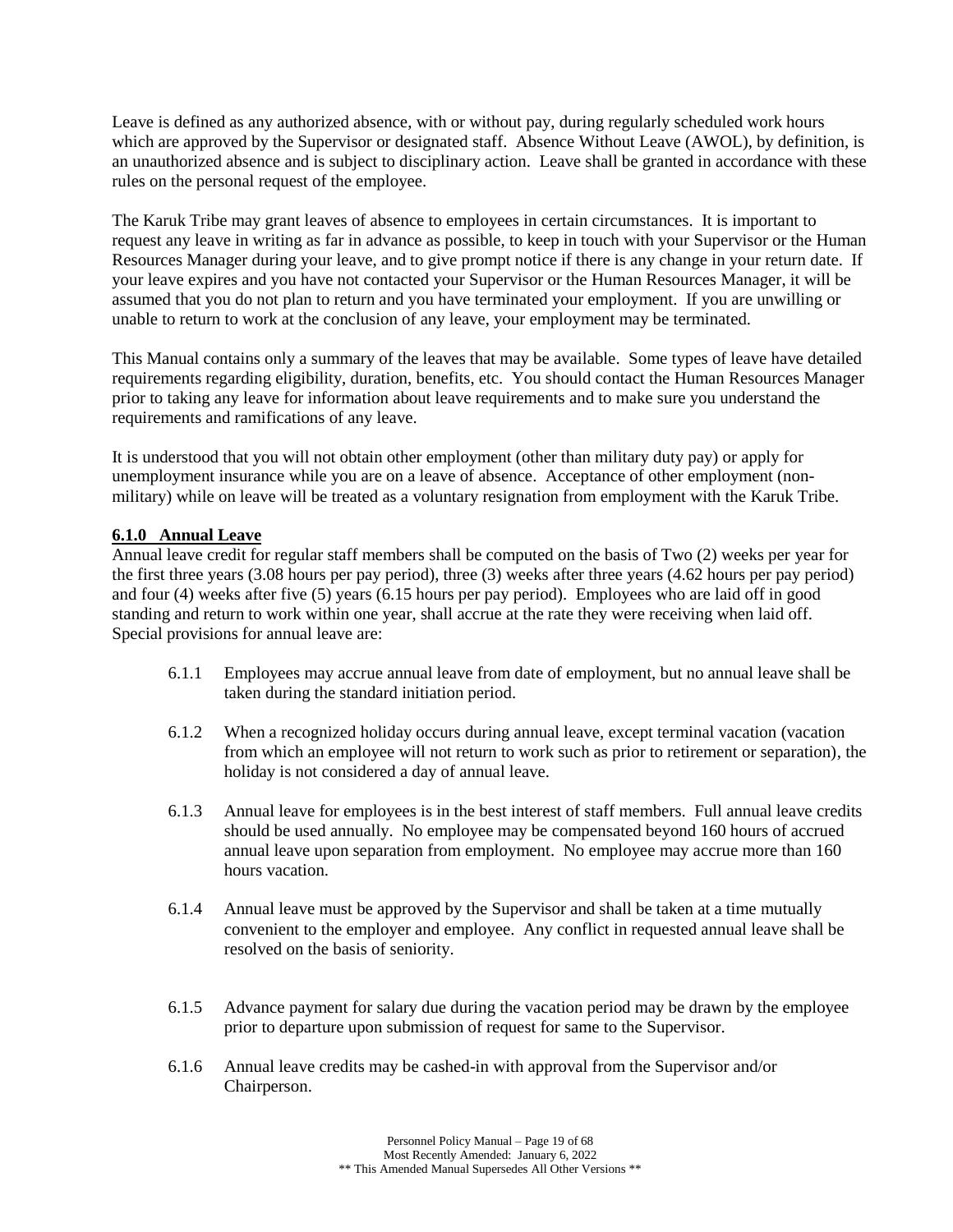- 6.1.7 In the event that a regular employee of the Karuk Tribe seasonally becomes eligible for Davis Bacon wages, all annual leave benefits that employee is entitled to shall be paid directly to them in wages and their accruals will temporarily cease until they return to their regular wage rate.
- 6.1.8 In the event that an employee of the Karuk Tribe or its entities accepts a position with another tribal entity, they must cash-out all annual leave upon their final payroll with the departing entity. Annual leave will not at any time be transferable between entities of the Karuk Tribe.

### **6.2.0 Sick Leave**

Paid sick leave is accrued at the rate of one (1) working day per service month (3.70 hours per pay period) up to a maximum of 480 hours. A certificate from a registered practicing physician may be required before sick leave is authorized and one must be submitted for any sick leave in excess of three (3) consecutive days.

- 6.2.1 Employees accrue sick leave from date of employment, sick leave is available for use as it is accrued without any waiting period.
- 6.2.2 Earned sick leave with pay shall be granted to employees who are unable to render service because of sickness, disability or quarantine whether incurred in performance of duty or otherwise.
- 6.2.3 Employees unable to report to work shall notify their Supervisor no later than the first hour of the regular work period; failure to do so may result in forfeiture of sick leave with pay.
- 6.2.4 Sick leave may be granted to employees who become ill while on vacation provided satisfactory proof of such illness is submitted. When a holiday occurs during paid sick leave, the holiday is not considered a day of sick leave.
- 6.2.5 Sick leave may be used in the instance of illness in the immediate family of the employee requiring his/her presence.
- 6.2.6 Sick leave credits will not be paid to employees upon separation under any circumstances.
- 6.2.7 Abuse of sick leave privileges will be investigated and confirmation by a doctor will be required.
- 6.2.8 In the event that an employee of the Karuk Tribe or its entities accepts a position with another tribal entity, all accrued sick leave will be transferable to the new employer within the Karuk Tribe (except Rain Rock Casino). All employment transfers to or from the Head Start program are exempt from this policy and should comply with Attachment C of this manual.

### **6.3.0 Special Leave**

- 6.3.1 The Karuk Tribe will assist employees to become increasingly proficient in their job by providing relevant training. A training plan will be part of each employee's end of initiation and annual performance appraisal. All training will be related to Career Development and Training needs as stated in the training portion of the Performance Appraisal form.
- 6.3.2 Job related training or education may be 100 percent advanced and/or reimbursed with approval of the Supervisor. Documentation of satisfactory completion must be provided and reimbursement will only occur if the employee is still employed by the Karuk Tribe.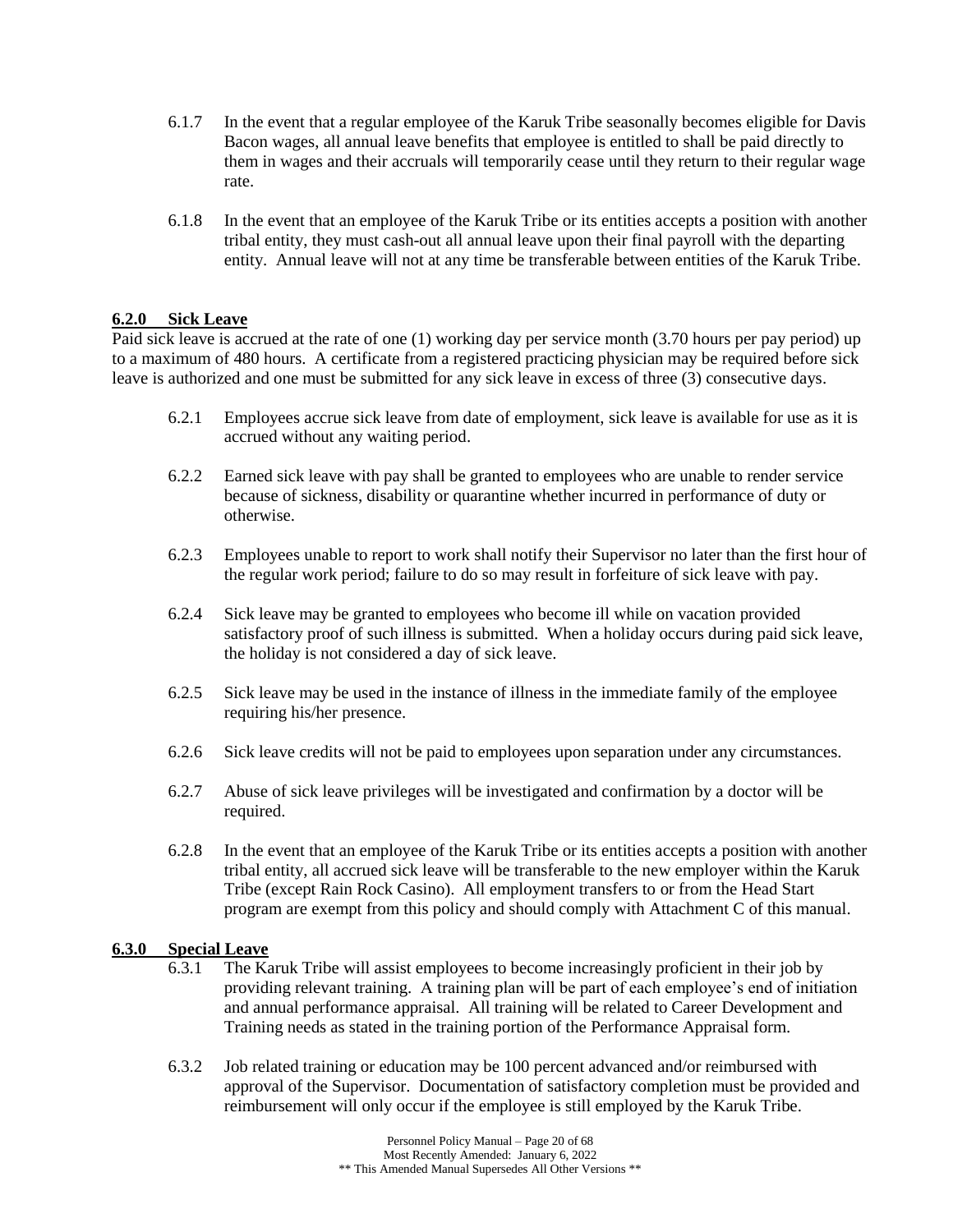Advances and/or Reimbursements may include expenses such as tuition, registration fees, books, or other required course materials. Such training/education must be given prior approval in writing by the employee's Supervisor in order to be advanced and/or reimbursed.

6.3.3 Jury Duty/Subpoena:

An employee shall be granted leave of absence if called for jury or witness duty (Subpoena) for the Federal Government, Tribal Government, a State or political subdivision thereof, or in their official capacity as an employee. A copy of the notice must be submitted to Payroll. Any employee so called is continued at full pay less any fees paid to jurors by the court. Tribal vehicles may not be used unless appearing on behalf of the Tribe. Mileage payments from the Court may be retained if the employee utilized their privately owned vehicle. If a Tribal vehicle was used, mileage payments received must be turned over to the Tribe. This includes employees in their initiation period.

## **6.4.0 Administrative Leave/Office Closures**

- 6.4.1 Administrative Leave and Office Closures may only be authorized by the Chairperson/Tribal Council.
- 6.4.2 In the event the Tribal Offices are closed for Administrative Leave (snow days, annual staff trip, coordinated staff events) as authorized by the Chairperson/Tribal Council, regular employees shall be paid their regular rate for the hours regularly scheduled on such day. If employees choose not to attend the event the offices have been closed for, they can either work, or use their accrued annual leave.
- 6.4.3 Supervisors may grant employees paid administrative leave for time spent attending funeral services for close friends and family who are not covered under bereavement leave as immediate family. Employees will be paid their regularly scheduled rate for such hours.
- 6.4.4 With Supervisor approval all employees will be allowed to participate in Karuk tribal ceremonies and be compensated their regular rate for their regularly scheduled hours for a maximum of seven (7) work days per year. Employees will be required to use their Sick Leave, Annual Leave, or LWOP for any additional days. All approvals or denials from an employee's supervisor must be in writing.
- 6.4.5 Weather and utility related office closures will be authorized under one or more of the following conditions by your Department Director:
	- a. Loss of power or water at your office location of more than two (2) hours; or

b. Road closures (that are officially declared by road conditions) preventing staff from getting to/from their office location.

c. Administrative Leave for a weather or utility related closure will only be authorized under these conditions for regular employees for their regular rate for the hours regularly scheduled during such closure. Employees may request annual leave if they have other reasons that impact their ability to report to work.

### **6.5.0 Bereavement Leave**

Bereavement leave will be granted for a death in the immediate family. The leave will be a maximum of five (5) working days of absence with pay. Documentation may be necessary if so required by the Supervisor. A request for such leave should be submitted to the immediate Supervisor. Extensions may be granted on a case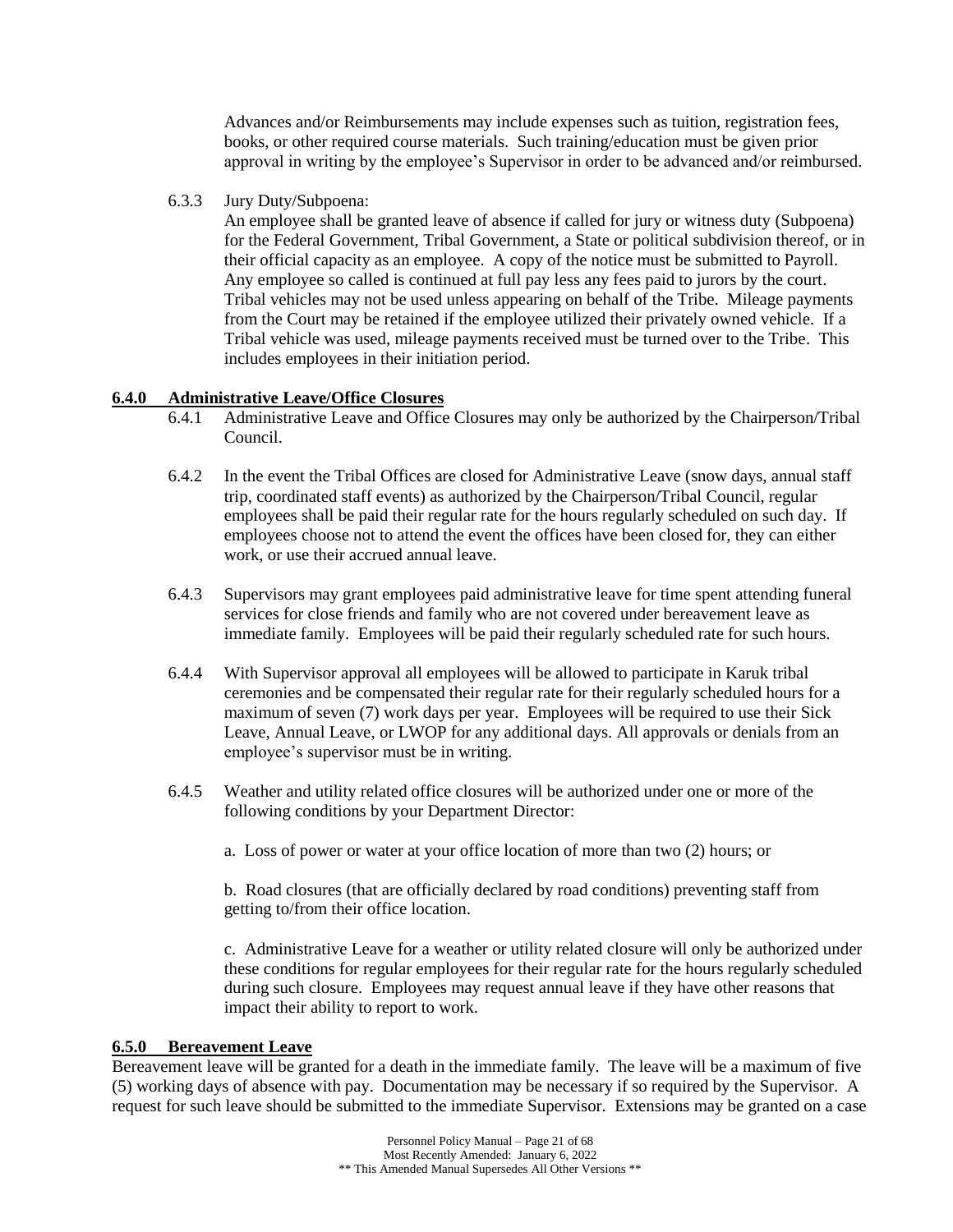by case basis by the Supervisor. Any additional time granted will be charged against accrued sick leave.

## **6.6.0 Family Medical Leave**

The Karuk Tribe recognizes that an employee may need to be absent from work for an extended period of time for family and/or medical reasons. Our Tribe complies with federal law provisions for family, medical and pregnancy disability leaves. The Tribe will grant these leaves to employees as required by applicable law in effect at the time the leave is granted. We intend to grant leave benefits only to the extent the law requires.

You must request any leave in writing as far in advance as possible. If you have not contacted your Supervisor at the end of your scheduled leave, we will assume that you do not plan to return and you have terminated your employment. If you are unwilling or unable to return to work at the conclusion of the leave you are allowed, your employment may be terminated.

## **Employees Who May Take Leave**

Before you may seek a leave of absence you must:

- a. Have been employed by the Tribe for at least 12 months; and
- b. Have worked at least 1,250 hours in the previous 12 months; and
- c. Work within 75 miles of 50 or more of our other employees (an employee's work site is the office to which the employee reports and from which assignments are made).

## **Reasons for Taking Leave**

You may request an unpaid leave for any of the following reasons:

- a. Care for your child after birth, or after a child is placed with you for adoption or foster care within the 12 months following birth or placement; or
- b. To care for your spouse, son or daughter, or parent, who has a serious medical condition; or
- c. For your own serious medical condition which makes you unable to perform your job duties; or
- d. For any qualifying exigency (as defined by the Secretary of Labor) arising out of the fact that your spouse, son, daughter, or parent of the employee is on active duty, or has been notified of an impending call to active duty status, in support of a contingency operation; or
- e. To care for your spouse, son, daughter, parent, or next of kin who is a covered service-member who is recovering from a serious illness or injury sustained in the line of duty on active duty.

### **Length of Leave Allowed**

The maximum time you will be allowed to take leave, if you are eligible, is 12 weeks in a 12 month period for reasons a through d and 26 weeks in a 12 month period for reason e. This does not include leave time an employee is allowed because of pregnancy disability. The Tribe will use a "rolling" 12-month period measured backward from the date you begin a leave to determine how much leave time is available to you unless another calculation is required by law.

## **Advance Notice and Medical Certification**

You may be required to provide us advance leave notice and medical certification. Your leave request may be denied or your leave delayed if these requirements are not met.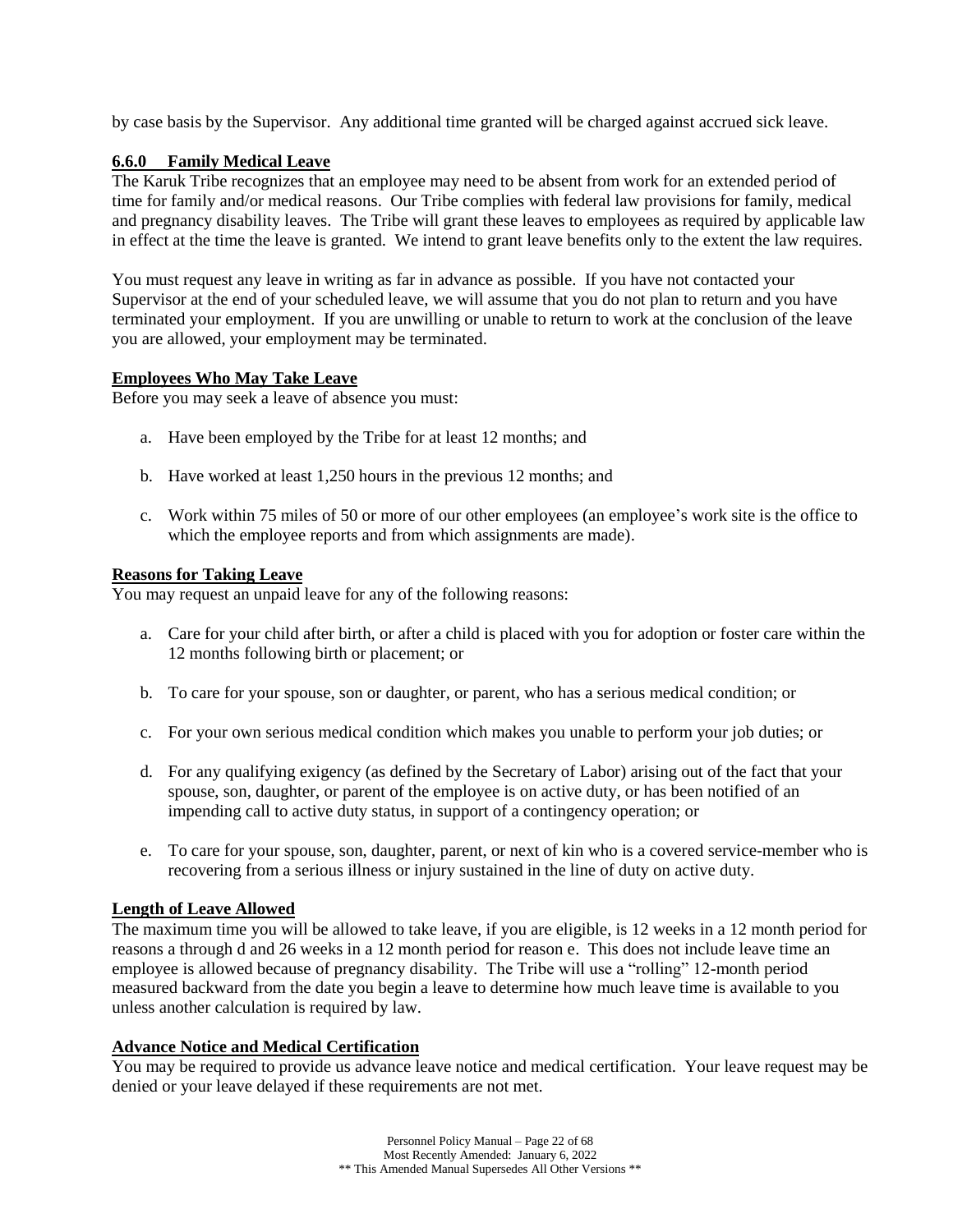- a. You must provide us 30 days notice of your need to take leave, if you know about the need in advance, or you must notify us as soon as you can if you did not know about the need for a leave at least 30 days in advance.
- b. We require medical certification if you request leave because of your own or a family member's serious medical condition. We may also require a second or third medical opinion regarding your own serious health condition at our expense. You are required to cooperate with us in obtaining any additional medical opinions we may require.
- c. If you require a leave because of your own medical condition, you must obtain certification from your health care provider that you are able to return to work before you report to work at the end of your leave.

## **Job Benefits and Protection**

We will continue our contributions for your health care coverage for the duration of your leave. You must continue to make any premium payments for health care coverage for yourself or your dependents that you are now making, if you want the coverage to continue during your leave. Employees will normally be restored to their original or equivalent position with equivalent pay, benefits, and other employment terms when they return from leave. Your use of leave allowed by this policy will not result in the loss of any employment benefit that accrued prior to the start of your leave. However, at your option or our option, certain kinds of paid leave may be substituted for unpaid leave. Key employees may be subject to reinstatement limitations in some circumstances. You will be notified of the possible application of limitations on reinstatement at the time you request leave if you are a key employee.

### **Premium Cost Repayment**

If you choose not to return to work from a leave allowed by this policy, you will be required to repay to us the premium amounts we paid during your leave, unless you do not return to work because of circumstances beyond your control.

### **6.6.1 Inability to Return to Work**

Any tribal employee who is not able to fulfill his or her duties for any reason shall automatically be terminated after 90 days, and all benefits shall cease at that time, continuance beyond this time period is not automatic and must be specifically approved by the employee's Supervisor and the Chairperson or his designee. Supervisors are required to follow normal personnel procedures to extend the leave of absence (ex; by filing a personnel action notice to the appropriate department) (ex; fiscal or personnel). This does not apply to Head Start employees.

## <span id="page-22-0"></span>**SECTION 7 Employee Conduct**

### **7.1.0 General Rule of Conduct**

All employees shall conduct themselves in a manner that exemplifies the mission of the organization. Such conduct shall display a blend of professionalism. Failure to adhere to the standards described herein may be grounds for immediate disciplinary actions.

### **7.2.0 Public Statements**

No employee should presume to speak for or on behalf of the Council or on any matter concerning the organization in public meetings or to the press without the express prior approval of the Tribal Council. Provided Further:

7.2.1 Employees so designated, shall exercise proper restraint, prudence, and accuracy in public statements, and display respect for the opinions of others.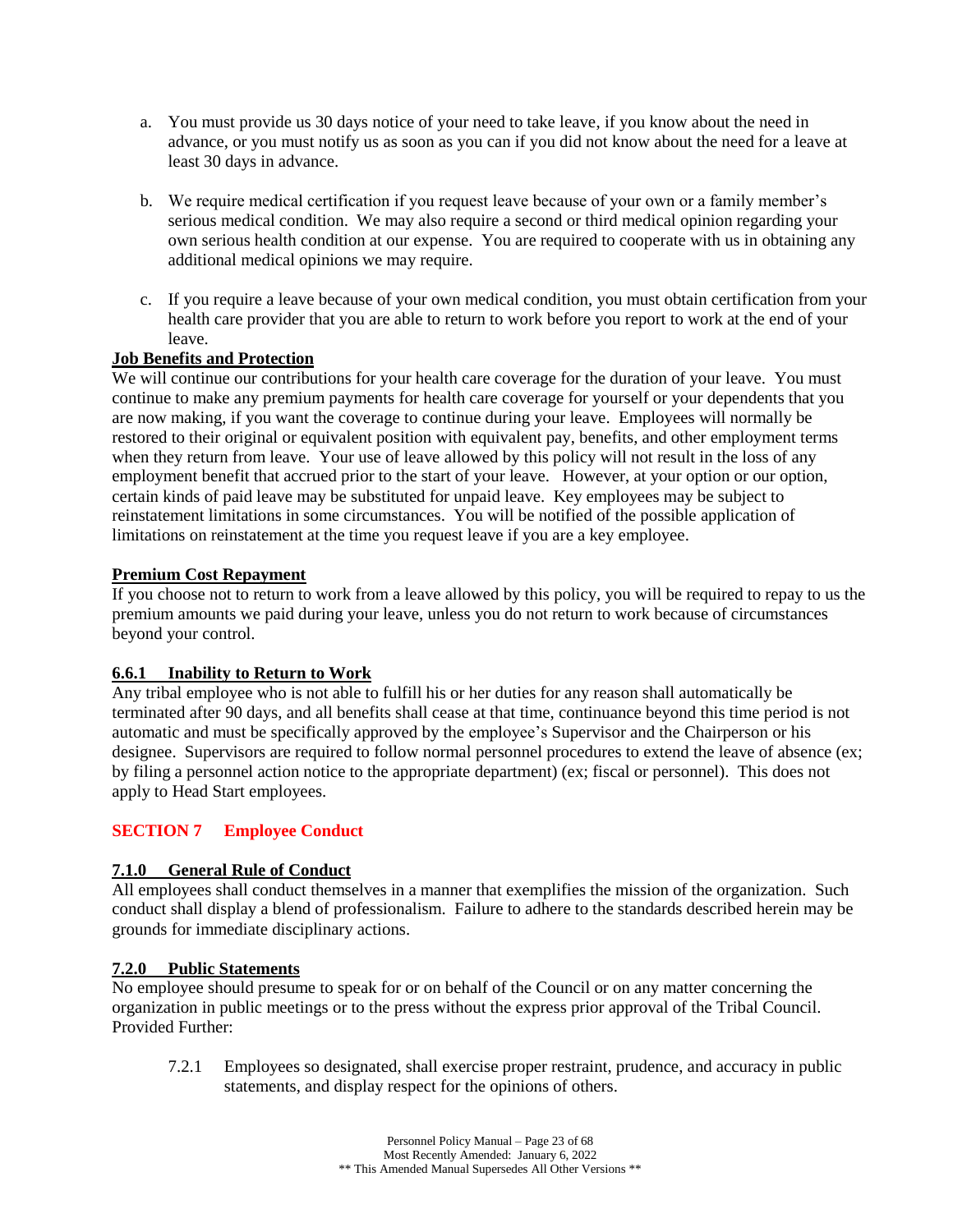7.2.2 Employees shall not presume to speak at Council or Committee meetings without first being added to the agenda.

## **7.3.0 Standards of Dress**

All employees of the Tribe are expected to dress in a manner appropriate to their position and their scheduled tasks for that day (ex; Tribal Council Meetings, meetings with outside agencies, field work, travel, etc.). This policy includes any and all persons who do volunteer work for the Tribe.

Business casual attire shall be acceptable for all staff. This shall be construed to mean neatly dressed and professional looking. Attire shall be appropriate for office tasks, meetings, public interaction, and representing the Tribe. Denim, bearing no holes, is acceptable.

Scrubs and lab coats shall be acceptable for Health and Dental Program personnel. Casual dress will be allowed on Fridays. Shorts, spaghetti straps, and thong sandals will not be acceptable at any time in the offices.

## **7.4.0 Conflicts Of Interest**

Situations which result in actual or even potential conflicts of interest must be avoided by all employees. Personal, social and economic relationships with competitors, suppliers, customers or co-employees which may impair an employee's ability to exercise good judgment on behalf of the Tribe, or which give the appearance of such impairment, create an actual or potential conflict of interest. Any employee involved in such a relationship must immediately and fully disclose the nature of the relationship to the Tribal Council so a determination can be made as to whether an actual or potential conflict exists, and if so, how to correct the situation.

In situations where an employee is processing paperwork which may directly benefit themselves or a member of their immediate family, a second signature shall be required from the Chairperson, Chief Finance Officer, Human Resources Director, CEO of Health and Human Services, or Executive Director to avoid any appearance of a conflict of interest and to provide adequate internal controls.

### **7.5.0 Protection of Personal Property**

The Tribe will not be responsible for the loss of any personal property of employees, regardless of the reason for the loss, except to the extent required by applicable law. Employees are advised to exercise care over all tribal and personal property at all times.

## <span id="page-23-0"></span>**SECTION 8 Employee Action**

## **8.1.0 Performance Evaluations**

Your immediate Supervisor will periodically review your performance and discuss the review with you in private. Your first performance evaluation will be made within 30 days after you complete your initiation period. After that review, your performance will be reviewed at least once a year on or near the anniversary date of your employment with the Karuk Tribe.

Your performance evaluations will include factors such as the quality and quantity of the work you perform, your knowledge of your job, your initiative, your work attitude and your attitude toward others. The performance evaluation is designed to help you become aware of the progress you are making and of the areas in which you need to improve. At the time of your evaluation you will be required to sign your Job Description, Confidentiality Statement, Harassment Policy and the Substance Abuse Control Policy and Procedure Acknowledgment.

### **8.2.0 Progressive Discipline**

The purpose of this section is to state the Tribal Council's position on administering equitable and consistent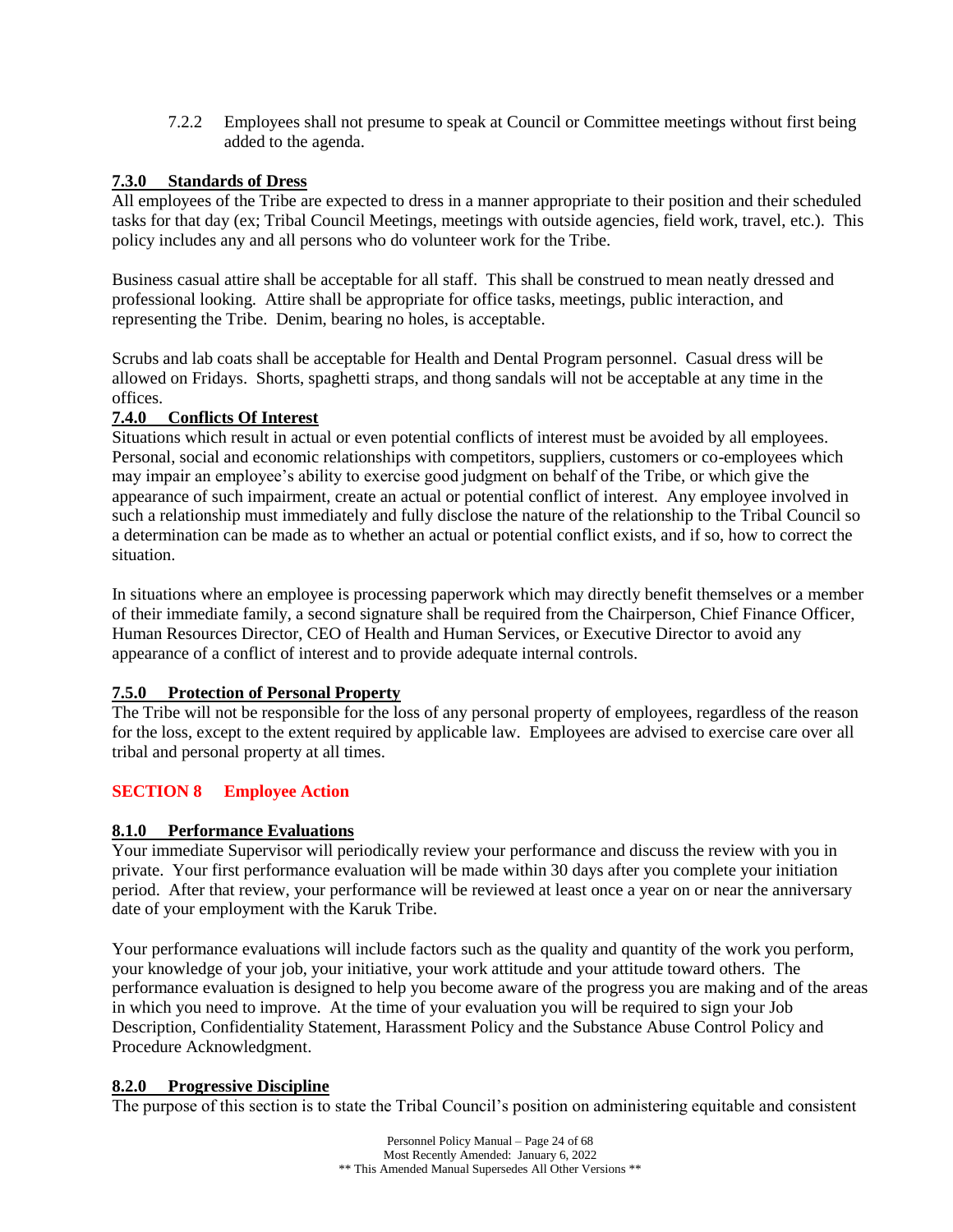discipline for unsatisfactory conduct in the workplace. The best disciplinary measure is the one that does not have to be enforced and comes from good leadership and fair supervision at all employment levels.

The discipline system is not formal, and the Tribal Council may, at its sole and absolute discretion, deviate from any order of progressive disciplinary actions and utilize whatever form of discipline is deemed appropriate under the circumstances, up to and including immediate termination of employment. The Tribe's policy for discipline in no way limits or alters the at-will employment relationship.

The Tribe's own best interest lies in ensuring fair treatment of all employees and in making certain that disciplinary actions are prompt, uniform, and impartial. The ideal outcome of any disciplinary action is to correct the problem, prevent recurrence, and prepare the employee for satisfactory service in the future. By using progressive discipline, we hope that most employee problems can be corrected at an early stage, benefiting both the employee and the Tribe.

Disciplinary action may call for any of four steps – verbal warning, written warning, suspension with or without pay, implementation of a corrective action plan, or termination of employment – depending on the severity of the problem and the number of occurrences. There may be circumstances when one or more steps are bypassed.

Written warnings will be placed in the employee's file and if after one year, the employee has not had any other written warnings or suspensions; they can request that the warning be removed. If additional written warnings or suspensions are issued during the year, the warnings will become a permanent record of the file.

Progressive discipline means that, with respect to most disciplinary problems, these steps will normally be followed: a first offense may call for a verbal warning; a next offense may be followed by a written warning; another offense may lead to a suspension or corrective action plan; and, still another offense may then lead to termination of employment.

The Tribe recognizes that there are certain types of employee problems that are serious enough to justify either a suspension, or, in extreme situations, termination of employment, without going through the usual progressive discipline steps. All suspensions and terminations must be reviewed by the Chairperson or Executive Director of the appropriate entity before execution.

While it is impossible to list every type of behavior that may be deemed a serious offense, the following list includes examples of problems that may result in immediate suspension or termination of employment. However, the problems listed are not all necessarily serious offenses, but may be examples of unsatisfactory conduct that will trigger progressive discipline.

- a. Falsification of employment records, employment information, or other Tribe records.
- b. Recording the work time of another employee or allowing any other employee to record your work time, or allowing falsification of any time card, either your own or another's.
- c. Theft, deliberate or careless damage of any Tribe property or the property of any employee or customer.
- d. Provoking a fight or fighting during working hours or on Tribe property.
- e. Participating in horseplay or practical jokes on Tribe time or on Tribe premises.
- f. Carrying firearms or any other dangerous weapons on Tribe premises at any time. (Law enforcement officials are exempt from this provision)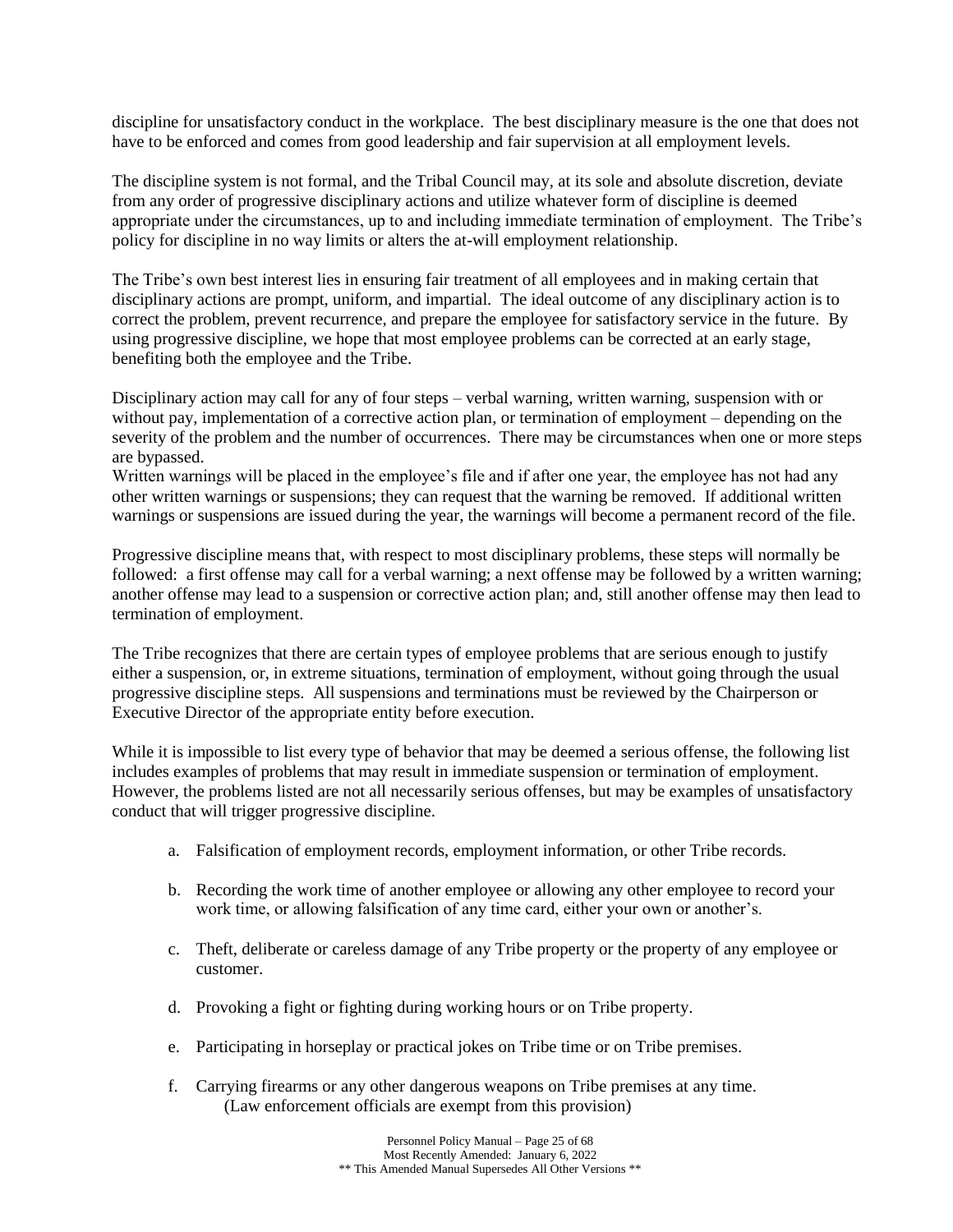- g. Consuming, possessing, or being under the influence of alcohol and/or drugs during working hours or at any time on Tribe property.
- h. Deliberate destruction of any Tribe property or the property of any employee or customer.
- i. Insubordination, including but not limited to, failure or refusal to obey the orders or instructions of a supervisor or member of management, or the use of abusive or threatening language toward a supervisor or member of management.
- j. Unreported absence of three scheduled workdays.
- k. Unauthorized use of Tribe equipment, time, materials, facilities, or the Tribe name.
- l. Sleeping or malingering (avoiding work by pretending to be incapacitated) on the job.
- m. Failure to observe working schedules, including rest and lunch periods.
- n. Engaging in criminal conduct whether or not related to job performance.
- o. Causing, creating or participating in a disruption of any kind during working hours or on Tribe property.
- p. Soliciting other employees for membership, funds, or other similar activity in connection with any outside organization during your working time or the working time of the employee solicited. (This does not include your meal and break periods.)
- q. Distributing unauthorized literature or any written or printed material during working time or in work areas. (This does not include your meal and break periods.)
- r. Failure to timely notify your supervisor when you are unable to report to work.
- s. Failure of a nonexempt employee to obtain permission to leave work for any reason during normal working hours.
- t. Abuse of sick leave.
- u. Removing or borrowing Tribe property without prior authorization.
- v. Making or accepting excessive personal telephone calls during working hours.
- w. Failure to provide a physician's certificate when requested or required to do so.
- x. Wearing extreme, unprofessional or inappropriate styles of dress or hair while working.
- y. Making derogatory racial, ethnic, religious or sexual remarks or gestures or using profane or abusive language at any time on Tribe premises.
- z. Violation of any safety, health, security or Tribe rules.
- aa. Working overtime without authorization or refusing to work assigned overtime.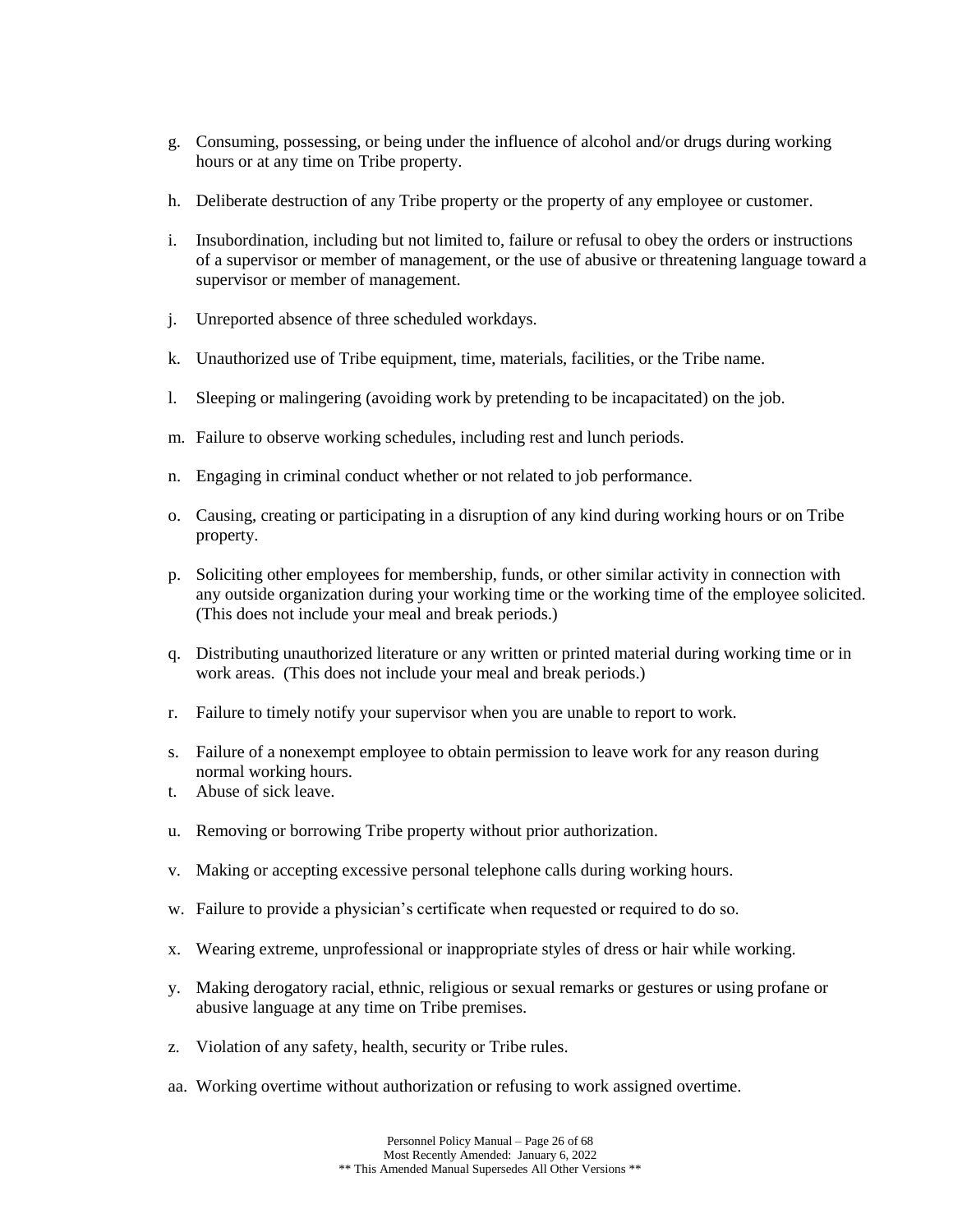- bb. Committing a fraudulent act or a breach of trust under any circumstances.
- cc. Threatening, committing or encouraging of any act of violence in the workplace or against any employee, supplier or customer of the Tribe. Workplace violence is not a joking matter; all statements will be taken seriously.

No statement in this list or elsewhere in the Personnel Policy Manual is intended to or should be taken to affect the at-will employment relationship between the Tribe and its employees or in any way to waive the Tribe's immunity from state or federal jurisdiction or in any way to consent to such jurisdiction.

### **8.3.0 Terminations**

In the event that the Tribe terminates an employee there shall be three options that determine the employee's rehire status which are included in the Termination section of the Personnel Action Notice. The three options are:

1) YES: Employee is eligible for rehire with no restrictions.

2) NO: Employee is not eligible for rehire; this includes all departments and entities of the Karuk Tribe.

3) CONDITIONAL: Employee is subject to rehire with conditions such as not eligible for rehire in same position, not able to handle money, etc. OR following completion of a selected waiting period.

The Supervisor or Program Director shall determine which option is appropriate through consultation with the Human Resources Manager and indicate on the Personnel Action Notice which waiting period will apply to the terminated employee. The employee must be notified of the selected rehire status. The completed Personnel Action Notice will be placed in their personnel file. If an employee is deemed to not be eligible for rehire, that can only be overturned by appeal in person to the Tribal Council by the employee.

## <span id="page-26-0"></span>**SECTION 9 Open Door Policy**

### **9.1.0 Open Door Policy**

At some time or another, you may have a suggestion, complaint or question about your job, your working conditions, treatment you are receiving, etc. We welcome your suggestions for improving the Tribe's operations. Your complaints or questions are also of concern to the Tribe. For all issues other than prohibited harassment (which is addressed in Attachment B – Harassment Policy) or terminations (which are addressed below), we ask that you take your concerns first to your immediate Supervisor, following these steps:

- 1. Employees should promptly bring a workplace concern to the attention of your immediate Supervisor, who will investigate and provide a solution or explanation.
- 2. If there is no response from your immediate supervisor in a reasonable amount of time:
	- a. If your immediate supervisor reports directly to the Tribal Council then you may present the problem in writing to the Tribal Council for final resolution.
	- b. If your immediate supervisor does not report directly to the Tribal Council, you may raise the issue with:
		- i. the appropriate Executive Director (Tribe, Health, Housing);
		- ii. if Executive Director does not resolve the issue within a reasonable amount of time, you may present the problem in writing to the appropriate Board (Council, Health, Housing);
		- iii. if the Board does not resolve the issue within a reasonable amount of time, you may present the problem in writing to the Tribal Council for final resolution.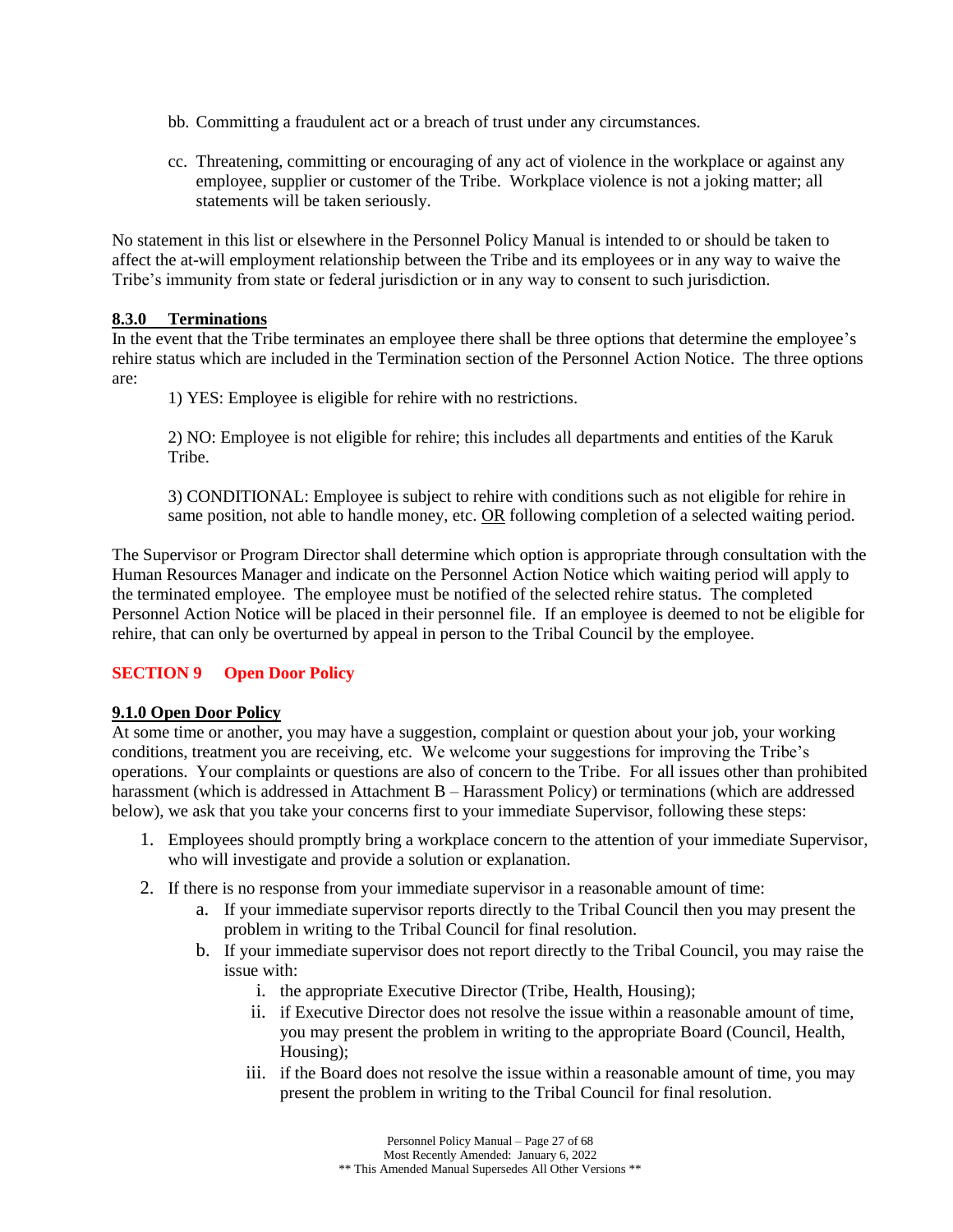Though Employees who have workplace concerns are encouraged to raise them through the steps outlined above, employees will not be disciplined in any way for not following this procedure.

Nothing in this Open Door Policy is intended to or should be taken to limit the employment at-will relationship between you and the Tribe. Either you or the Tribe can terminate your employment at any time with or without "cause" and with or without advance notice.

Termination disputes shall be taken to the TERO Director not more than seven days after the termination and addressed through the TERO Commission's Grievance Procedures. ONLY termination disputes shall be addressed through the TERO Department; all other issues other than prohibited harassment (which is addressed in Attachment B – Harassment Policy) shall be addressed pursuant to this Section 9.1.

### <span id="page-27-0"></span>**SECTION 10 Criminal History Checks**

### **10.1.0 Criminal History Checks Required**

All covered employers of the Karuk Tribe are hereby required to conduct criminal history checks on all current employees, volunteers and future job applicants whose duties and responsibilities will allow them regular contact with or control over children less than 18 years of age and to employ only persons who meet the standards of character necessary to establish a person's fitness to have responsibility for the safety and well-being of children less than 18 years of age. All existing employees within the group described above must receive criminal history checks.

### **10.2.0 Definitions**

*Child* or *children* means any person less than 18 years of age.

*Child sensitive position* means medical doctors, nurse practitioners, physician assistants, dentists, licensed clinical social workers, mental health therapists, and registered dental hygienists.

*Covered employer* means the Karuk Tribe, all tribal programs and entities, and all other employers who receive grant or contract funding from the Tribe, or who lease a parcel of tribally owned land that is not assigned to an individual Tribal member.

### **10.3.0 Investigations**

A criminal history check required in this article shall be:

- a. Based on a set of the employee's or volunteer's fingerprints obtained by the Human Resources Manager or law enforcement officer and other identifying information obtained from the employee's or volunteer's job application;
- b. Conducted through the Federal Bureau of Investigation, (and when required for certification and/or licensing purposes, by the state criminal history repositories as well), local court systems, all applicable tribal court systems and all state and tribal sexual offender registration repositories based on the counties and states listed by the prospective employee or volunteer in the job application; and
- c. Initiated through the Human Resources Department of the Karuk Tribe.

## **10.4.0 Confidentiality**

The results of criminal history checks shall be treated as confidential and shall be communicated only to the appropriate supervisors and/or persons involved in the hiring/retention/termination decision. In addition,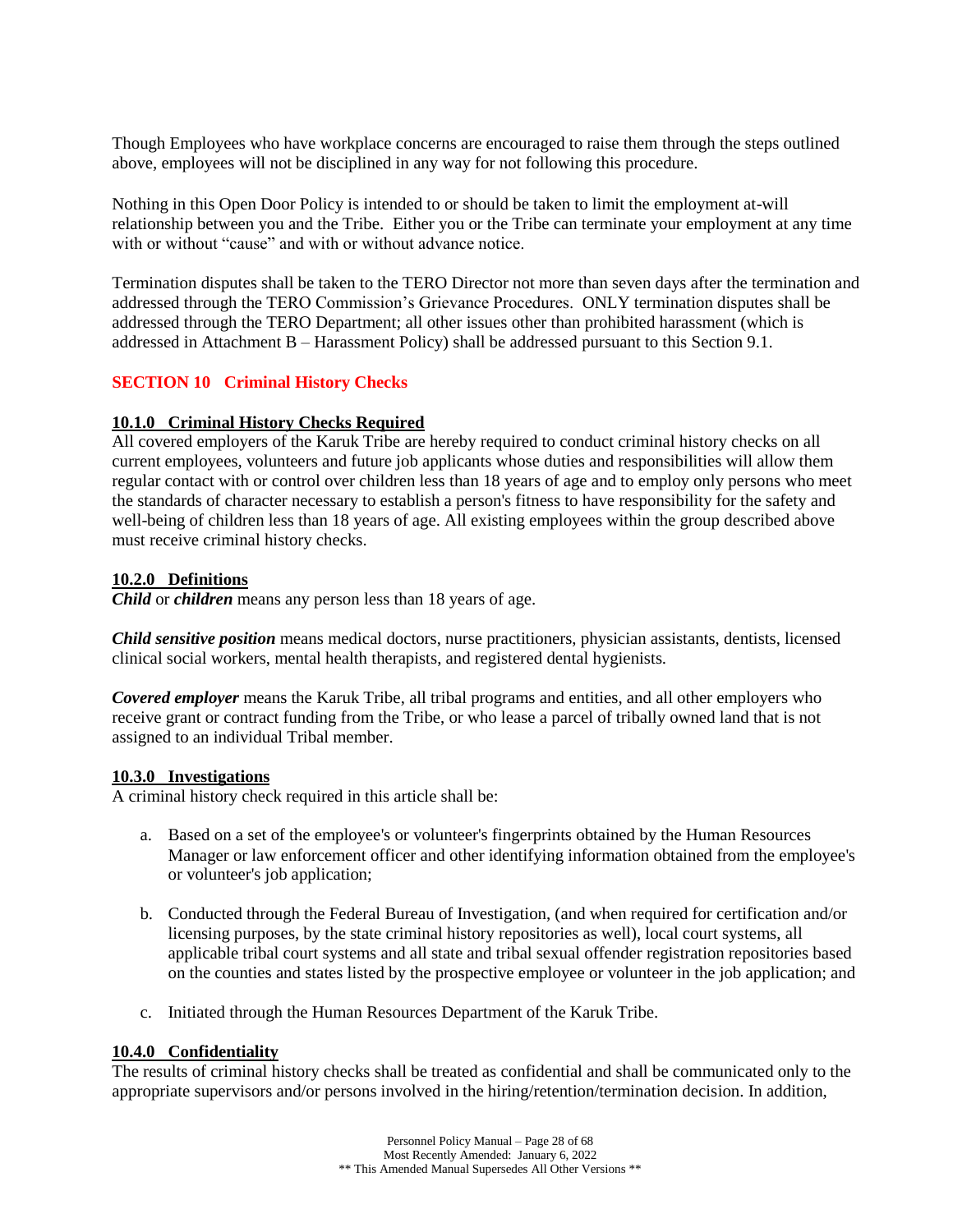covered employers may disclose this information to other tribal divisions, departments and entities when requested by another covered employer in connection to any employment or volunteer applications submitted by a potential or present employee or volunteer and in defense of any personnel-related complaint when the information is needed in an administrative or judicial proceeding.

## **10.5.0 Use of Investigation Results**

- a. The covered employer shall use the results of criminal history checks to aid in the determination of whether an applicant should be placed in a child sensitive position, whether a current employee/volunteer should be allowed to remain in a child sensitive position, or whether the applicant's criminal history poses a threat to the safety of the employees or volunteers working within a particular department.
- b. Individual covered employers shall also use results of criminal history checks if a current employee or volunteer of the covered employer moves within the entity to another position (ex; through transfer, demotion, promotion, or rehire with no break in service).

## **10.6.0 Maintenance of Investigation Results**

Each covered employer shall maintain the results of criminal background checks in a locked file cabinet located in the Human Resources Department.

## **10.7.0 Provisional Hiring or Approval**

A covered employer may hire a person or approve a volunteer provisionally before the completion of a criminal history check if; at all times prior to receipt of the criminal history check, during which children are in the care of the provisional employee or volunteer, the provisional employee or volunteer is within the sight and under the supervision of a staff person for which a criminal history check has been completed.

### **10.8.0 Felony and Misdemeanor Offenses**

- a. The minimum standards of character required in this article shall be applied to ensure that none of the individuals hired for, appointed to, or allowed to volunteer for, child sensitive positions, have been found guilty of, or entered a plea of nolo contendere or guilty to;
- b. Any felonious offense under Federal, State, or tribal law involving crimes of violence; sexual assault, molestation, exploitation, contact or prostitution; crimes against persons; or offenses committed against children; or
- c. Any two or more misdemeanor offenses under Federal, State, or tribal law involving crimes of violence; sexual assault, molestation, exploitation, contact or prostitution; crimes against persons; or offenses committed against children.
- d. If the individual's criminal history reveals an offense(s) prohibited in this section, such evidence shall constitute grounds for denying employment or dismissing an employee or volunteer in any child sensitive position.
- e. Any arrest, charge or conviction of a crime that bears upon an individual's fitness to have responsibility for the safety and well-being of children including, but not limited to, crimes involving violence, offenses against public morality and decency, public intoxication, possession or sale of drugs and alcohol related offenses such as the sale to underage persons or driving while impaired, may be grounds for denying employment or dismissal of an employee or volunteer in any child sensitive position.

### **10.9.0 Effect of Un-disposed Charges**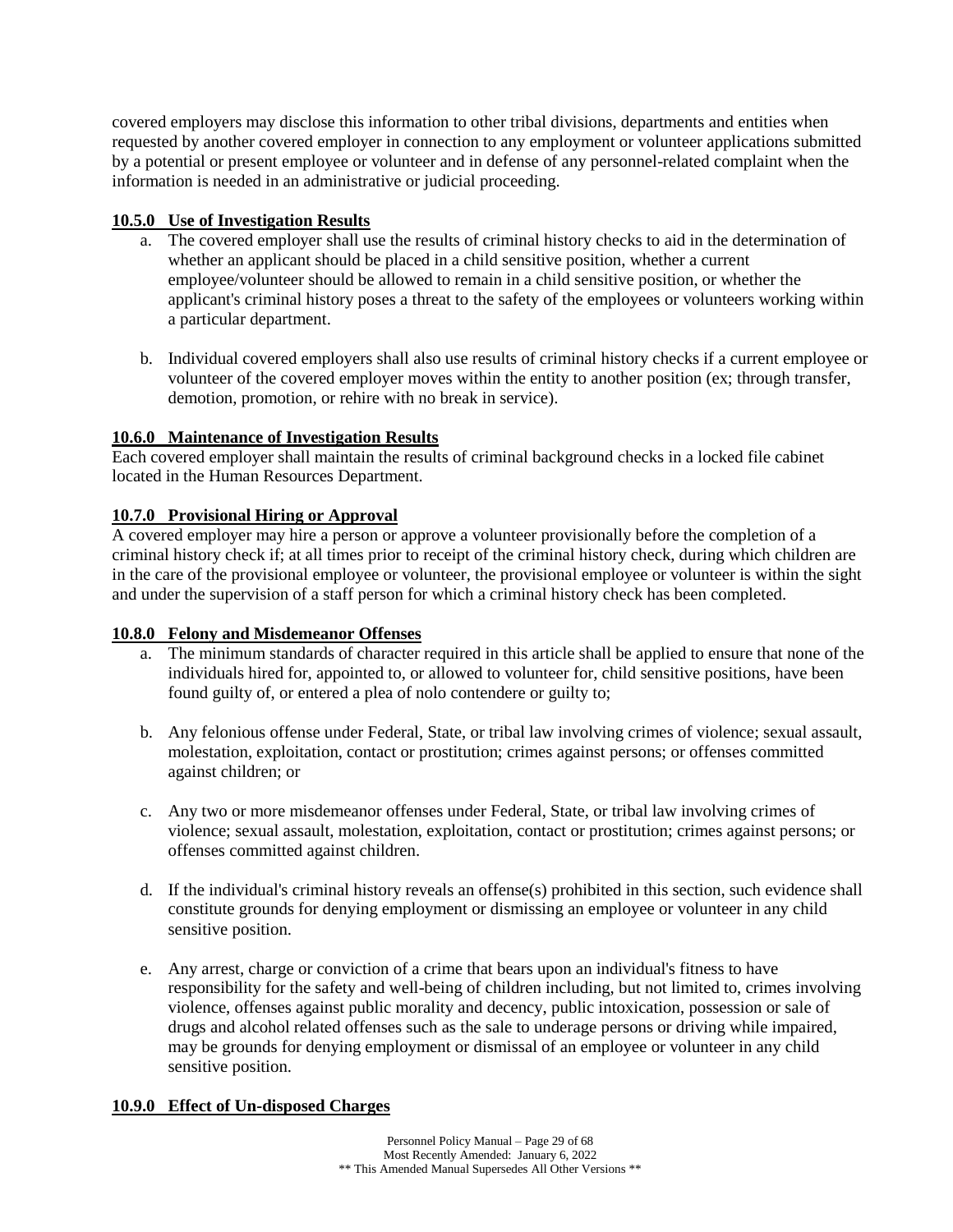If an employee or volunteer is charged with an offense that falls within the offenses prohibited in Section 10.8, an employer will re-classify the employee or volunteer as provisionally approved meaning that; at all times prior to final disposition of the charges, the provisional employee or volunteer is within the sight and under the supervision of a staff person for which a criminal history check has been completed.

## **10.10.0 Employment Applications**

Employment and volunteer applications for persons who are seeking to work regularly with covered employers in a child sensitive position shall contain the following question:

a. Have you ever pled "guilty" or "no contest" to, or been convicted of a crime as an adult? (Note: Do not include infractions, or convictions that have been annulled, erased, expunged, vacated, set aside, sealed by a court, or referred to a diversion program.)

## **10.11.0 Mandatory Notice to Employees and Volunteers**

Each employee or volunteer in any child sensitive position with a covered employer must sign the following authorization:

I authorize investigation of all statements contained on this application, and any attachments to it. I authorize the Tribe to secure information about my background experience with education institutions and any relevant agencies. I authorize those parties to provide information to the Tribe concerning my background and experience, and authorize a copy of this application to be provided to the TERO Department. I release the Tribe, and all parties providing information to the Tribe about my background and experience, from any and all liability whatsoever arising therefrom.

I release the Tribe, its officers, agents, directors, representatives, employees, attorneys and representatives from any and all claims, causes of action, judgments, liens, indebtedness, damages, obligations, losses, liabilities, or costs, which they may have, whether known or unknown, suspected or unsuspected, arising with this application for employment. I understand that this application is only valid for the position applied for at present and that the Tribe is not obligated to retain or consider this application for future openings. My signature below certifies that I understand that if I am extended an offer of employment by the Tribe, my employment is contingent upon satisfactory completion of a medical examination, including a drug test, and submission of proof that I have the credentials and/or licenses necessary for the position that I am offered. I also hereby subject myself to the jurisdiction of the Tribe and its governing system, including any enforcement or judicial proceedings or process that may be associated with the application for employment or any resulting employment relationship.

## **11.0.0 Enforcement**

(a) It is the sole responsibility of every covered employer to comply with this article.

(b) Failure of a covered employer to comply with this article shall be deemed a serious violation and will result in corrective action taken against the appropriate personnel.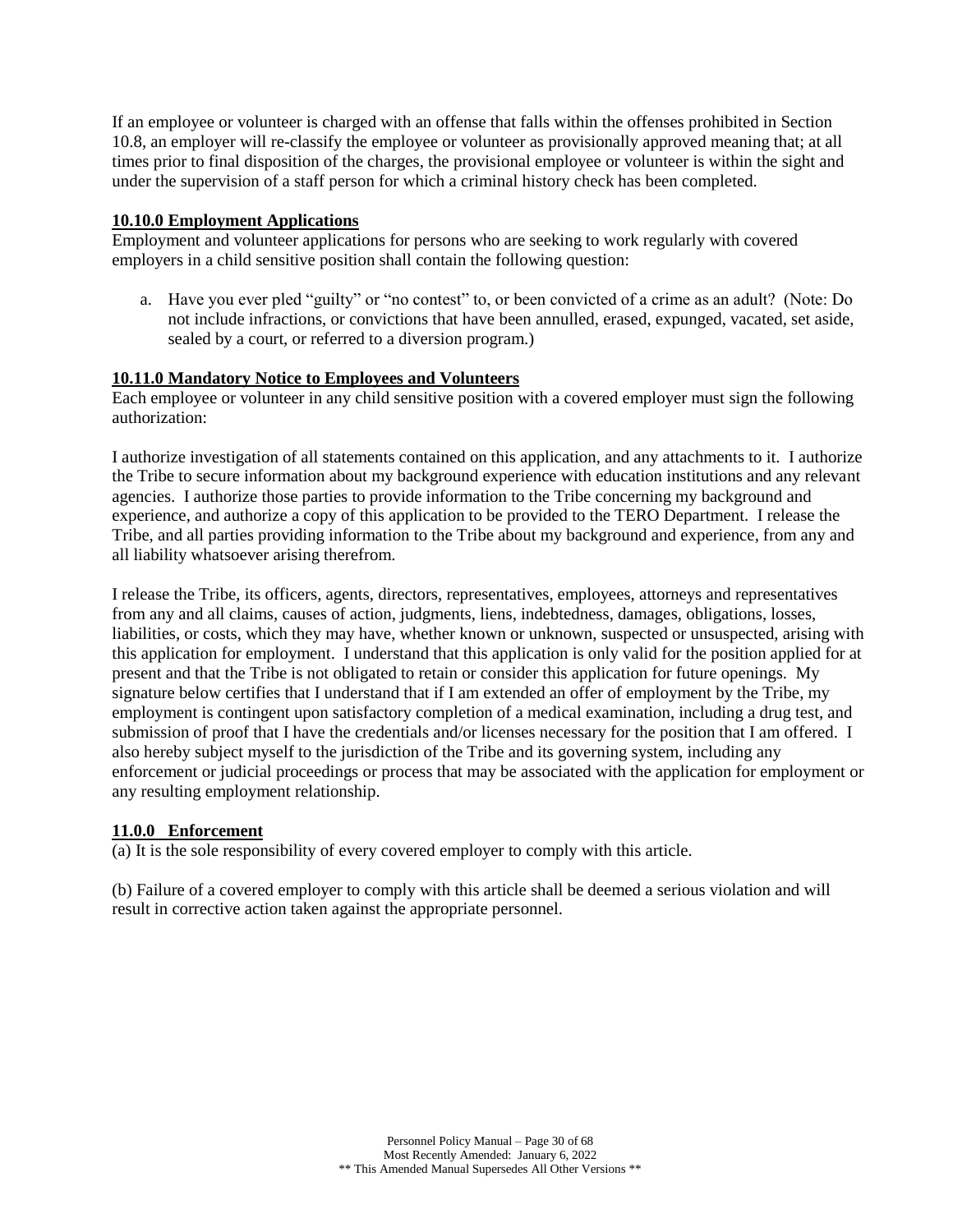### **Health Program Personnel Policy**

## <span id="page-30-0"></span>**HE.20.10 Staffing:**

The Karuk Tribal Health and Human Services Program shall hire employees who have qualifications and experience commensurate with position description responsibility and authority.

## **HE.20.12 OIG List of Excluded Individuals:**

No employee shall be employed by the Karuk Tribal Health and Human Services Program if their name is found to be listed on the OIG's (Office of Inspector General) List of Excluded Individuals.

## **HE.30.10 Professional Licensor and/or Certifications:**

Verification of all applicable licensors or certifications shall be required initially and upon renewal dates.

| HE.30.11: | It shall be the responsibility of each individual to obtain and maintain his/her |
|-----------|----------------------------------------------------------------------------------|
|           | license.                                                                         |
| HE.30.12: | Renewal fees shall be paid by KTHHSP upon request.                               |
| HE.30.13: | Licensed personnel must report to work with a current license on file.           |
| HE.30.14: | Licensed personnel reporting to work with an expired license shall be sent       |
|           | home until a current license is obtained and/or on file.                         |
| HE.30.15: | All licensed or certified personnel shall certify and remain current in CPR.     |

## **HE.40.10 Licensed Independent Practitioners:**

Licensed Independent Practitioners (LIP's) shall be Credentialed and Privileged at time of initial appointment and every two years thereafter (reappointment).

| HE.40.11: | Core criteria for appointment/reappointment shall include:                      |
|-----------|---------------------------------------------------------------------------------|
|           | Current licensor/and DEA, if applicable                                         |
|           | Relevant education, training, and experience.<br>$\bullet$                      |
|           | Current competence, and<br>$\bullet$                                            |
|           | Ability to perform requested privileges<br>$\bullet$                            |
| HE.40.12: | Licensed Independent Practitioners must be granted privileges to practice at    |
|           | KTHHSP clinics.                                                                 |
| HE.40.13  | Licensed Independent Practitioners shall maintain privileges for fulfilling     |
|           | their scope of work.                                                            |
| HE.40.14: | Mid-level practitioners shall be credentialed, but will work according to a job |
|           | description and protocols approved by their supervising physician. A mid-       |
|           | level practitioner shall receive supervision/consultation from a qualified      |
|           | physician.                                                                      |
|           |                                                                                 |

### **HE.50.10 Adverse Decisions/Appeals:**

See Appeals, C and P Policy.

## **HE.60.10 National Practitioner Data Bank:**

KTHHSP shall query the NPDB for adverse action or claims information on any practitioner applying for employment, and biannually thereafter.

> HE.60.11: It shall be the policy of the KTHHSP to report any adverse actions, settlements or claims made on a practitioner curing his/her employment with the Tribe.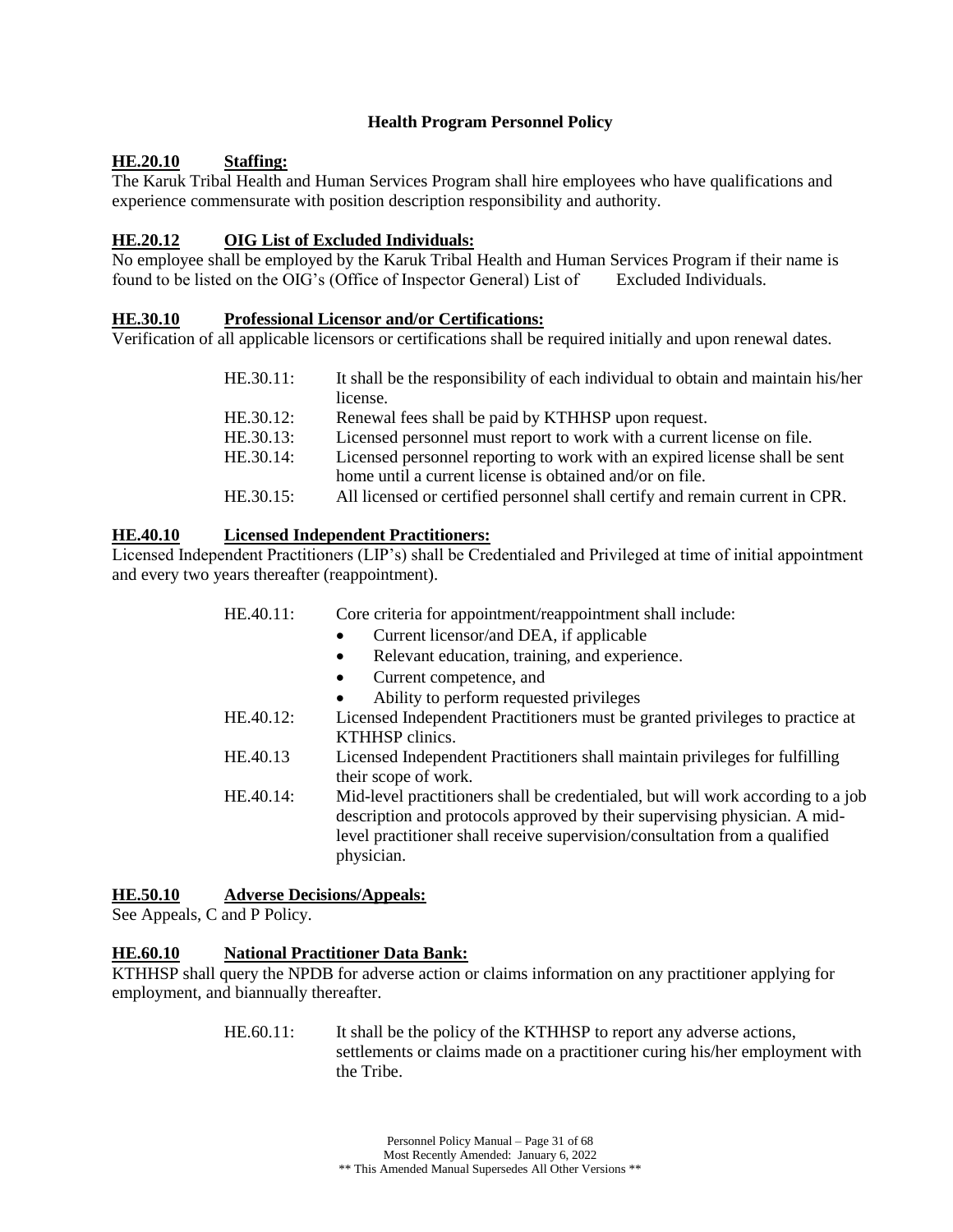## **HE.70.10 Physician Assistant:**

A Physician Assistant shall have a primary sponsor and shall have access to a consultative physician at all times.

HE.70.11: The physician sponsor shall ensure that protocols are provided and followed. **HE.71.15 Tele-consultation:**

The practitioners who provide KTHHSP with Tele-consultation are not required to be credentialed by the Karuk Tribal Health and Human Services Program.

Telemedicine is not practiced at KTHHSP facilities.

### **HE.80.10 Continuing Education Units (CEU), and Continuing Medical Education (CME):**

The Karuk Tribal Health and Human Services Program shall pay the expense for job related CEU/CME attendance for all licensed personnel (see educational activities policy) when educational request are approved by the employee's supervisor.

## **HE.90.10 Committees and Taskforce:**

All employees shall be assigned to one or more committees or taskforce and shall actively participate in their meetings and/or activities.

> HE.90.11: The Accreditation Continuous Quality Improvement (ACQI) Committee shall have jurisdiction over all committees, taskforce, and teams except CHS Managed Care, the C and P Committee, and Compliance.

### **HE.100.10 Orientation:**

Prior to assuming work responsibilities, health personnel, which includes students, SWEEP, youth workers, volunteers, and outside placements (NCIDC, etc.), shall be given two orientations.

- 1. A New Employee Orientation orientation given to all Karuk Tribe employees. It includes fiscal, insurance, personnel policy, cultural, citizenship, safety, and other organizational information. This orientation is presented to the new employee by the KT Human Resource Manager or designee.
- 2. A Health Orientation is an additional orientation given to Karuk Tribal Health and Human Services employees and includes mission, vision, and value statements, confidentiality of health records, blood borne pathogens, safety, requests to be excused, and other relevant information. This orientation is presented to the new employee by their immediate supervisor or designee.
- 3. A performance evaluation shall be conducted initially to assess competence and the need for training. This assessment begins when a new employee reports to work and must be completed within 30 days. This assessment must be completed by a peer.

### **HE.110.10 Staff Request to be Excused:**

At the time of orientation, a new employee must declare if there is any aspect of care that conflicts with his/her personal cultural values, ethics or religion.

> HE.110.11: Employees must explain in writing why they must be excused from this care if not declared at time of orientation (see Staff Request to be Excused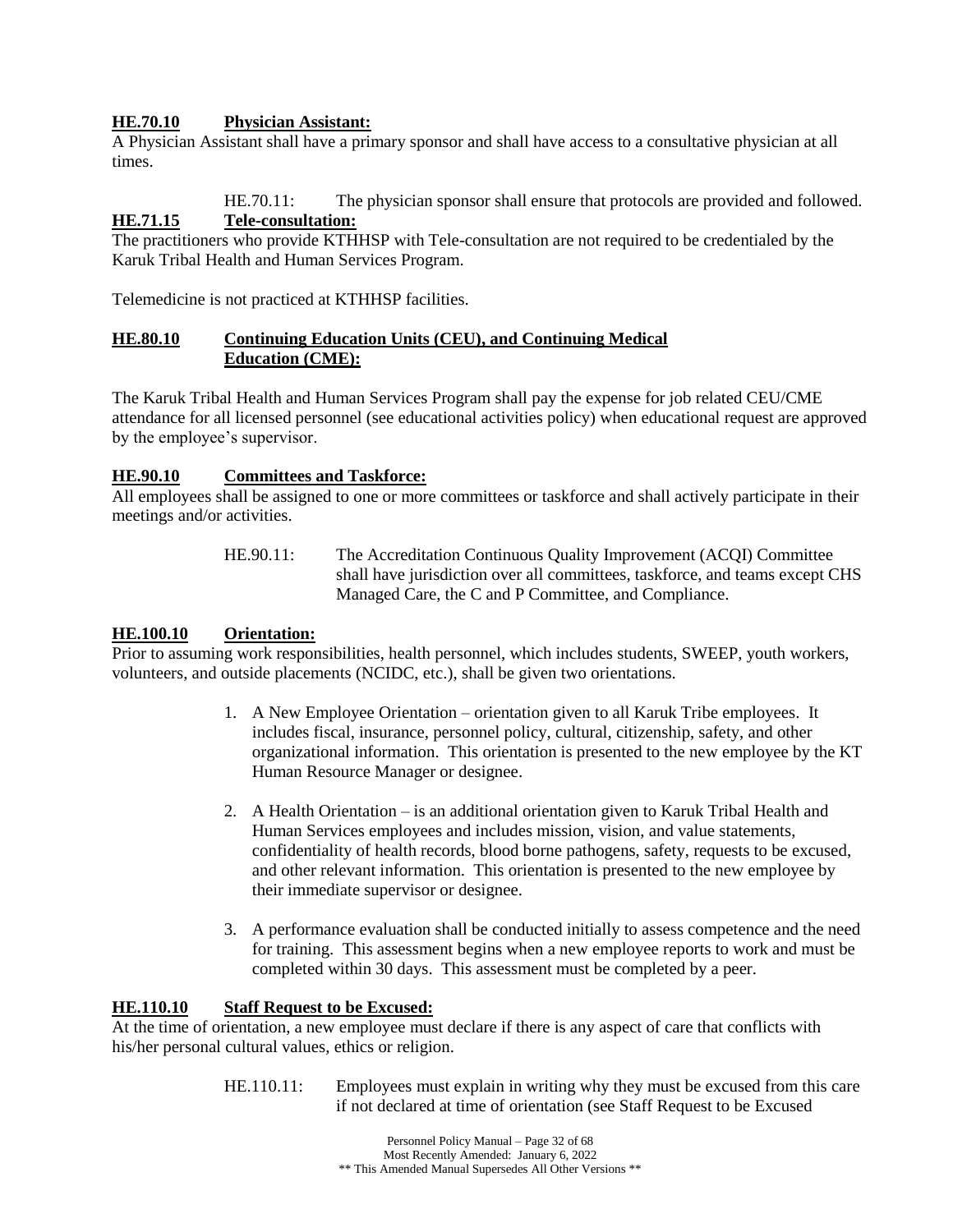### Policy).

## **HE.120.10 Contractors/Outside Services:**

When hiring a contractor, KTHHSP must follow the guidelines of Karuk Tribe's Contract Compliance Specialist. This may include a three bid requirement and approval by the Contract Compliance Specialist, the Chief Financial Officer and the Karuk Tribal Council.

In some instances, if not covered in the contract or MOA, a Business Associate Agreement will be required by the HIPAA Privacy Officer.

Contractors or consultants shall provide proof of competence relevant to their scope of practice and experience.

The KTHHSP shall define in writing the scope of care or services requested of outside contractors, which shall include that these services meet ambulatory care AAAHC standards.

Contract staff who provides direct patient care or support services shall receive a periodic performance evaluation based on their contract or MOA with emphasis placed on the quality and safety of their performance.

### **HE.130.10 Housekeeping Services/Volunteers/Contractors:**

Housekeeping/Janitorial, volunteers and/or contractors shall receive safety and infection control training prior to assuming work-related responsibilities.

### **HE.140.10 Health Exams:**

All employees, students, youth workers, SWEEP, and volunteers, who work in KTHHSP clinics, shall have a health history and physical evaluation completed within 15 days of employment and annually thereafter.

> HE.140.11: Hepatitis B immunizations will be offered and measles will be required unless documentation of immunization or immunity is provided (see Employee Health Exams and Records Policy).

HE.140.12: TB testing/evaluation will be done on all health employees and volunteers initially and annually thereafter. /s/Russell Attebery

Tribal Council Chairperson

\_\_\_\_\_\_\_\_\_\_\_\_\_\_\_\_\_\_\_\_\_\_\_\_\_\_\_\_\_\_\_\_\_\_\_\_\_\_\_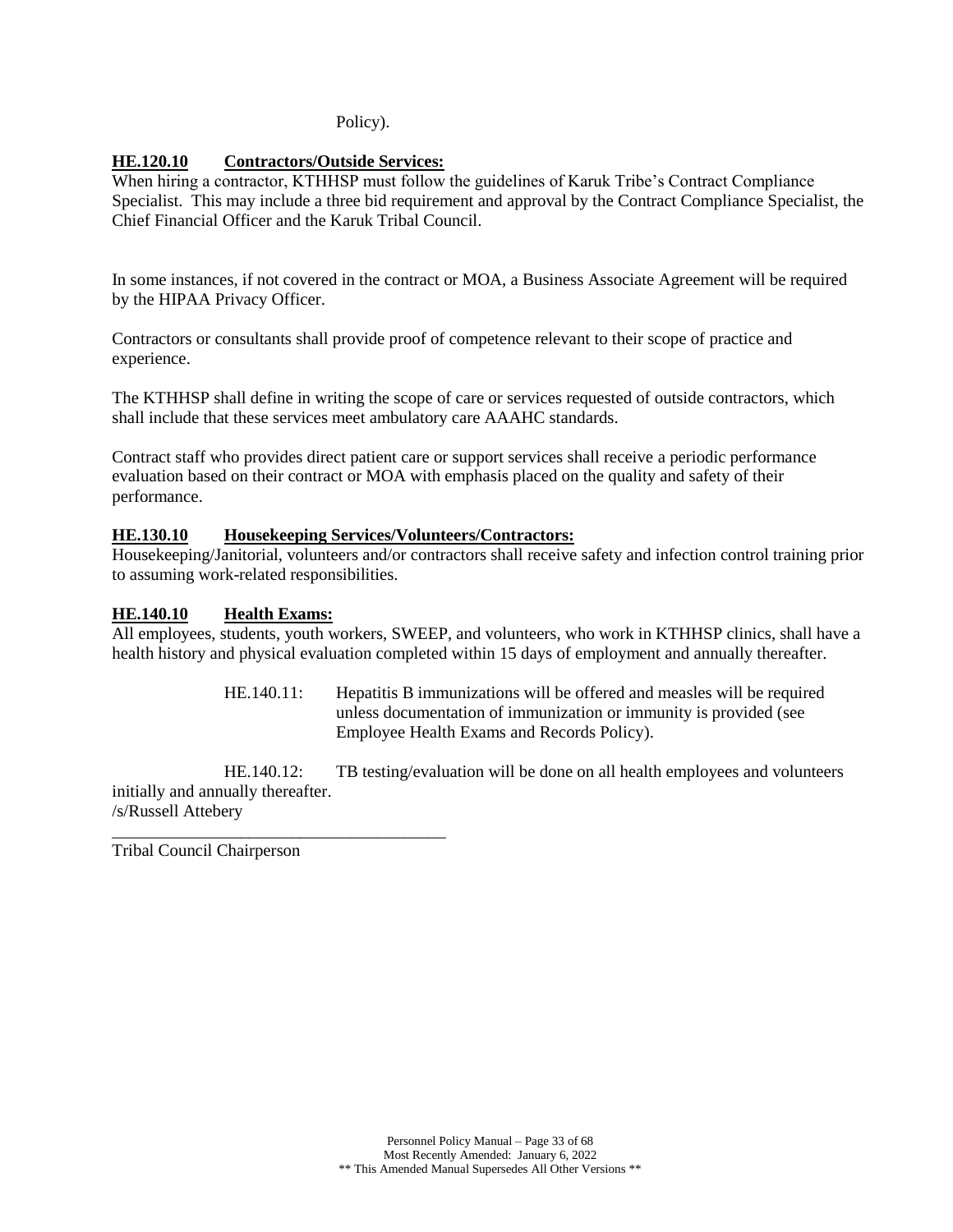## **Workplace Smoking Policy**

## <span id="page-33-0"></span>**Policy number: 01-101-001**

## **1. Purpose and Authority**

This instruction provides guidance on personnel issues related to establishing and maintaining a smoke-free Tribal Environment. The provisions of this instruction have been developed under the authority provided by 5 U.S. Code, Chapter 41 and 79. This instruction supplements the regulations of the General Services Administration, (41 CRF Part 101-20), and Chapter 1-60 of the HHS General Administration Manual.

## **2. Coverage**

This instruction covers all employees of the Karuk Tribe, in accordance with the provisions of HHS General Administration Manual, Chapter 1-60.

### **3. References**

- 1) 5 U.S. Code, Chapter 41, Training
- 2) 5 U.S. Code, Chapter 79, Service to Employees
- 3) 41 CRF Part 101-20 (GSA Smoking Regulation)
- 4) HHS General Administration Manual, Chapter 1-60, Policy on Smoking in HHS Occupied Buildings and Facilities.
- 5) The Health Consequences of Smoking; Cancer and Chronic Lung Disease in the Workplace, (1985 Surgeon Generals' Report)
- 6) The Health Consequences of Involuntary Smoking, (1986 Surgeon Generals' Report).

### **4. Background**

The Karuk Tribal Health Program is the principal department for furthering the health of the Karuk Tribe and providing them with essential human services. The health risk of smoking and exposure to smoke are clearly documented in recent reports by the Surgeon General. The Karuk Tribe accepts the evidence that:

- 1) Involuntary smoking is a cause of disease;
- 2) Including lung cancer in healthy non-smokers.
- 3) And the simple separation of smokers and non-smokers within the same airspace may reduce but does not eliminate the exposure of non-smokers to environmental tobacco smoke. It is therefore essential that the Tribe, in carrying out its mission, provide a smoke-free environment in all Tribal controlled building space.

## **5. Policy**

The Karuk Tribe's policy is to establish a smoke-free environment in all Tribal controlled building space, except for the multiple purpose room where Bingo is played. Implementation of this policy as set forth in Chapter 1-60, HHS General Administration Manual, will be achieved through the cooperation, understanding, and support of both the operating management of this Tribe, Tribal employees and representatives.

### **6. Management Responsibilities**

- 1) Provide and support smoking education and cessation programs to encourage employees to stop smoking.
- 2) Process disputes arising from the implementation of the Tribe's policy and guidance in accordance with applicable administrative or negotiated procedures.
- 3) Review employee request for leave associated with smoking or conditions related to smoking in accordance with existing procedures for granting leave requests.
- 4) Take appropriate action in accordance with applicable administrative and negotiated procedure in instances where employees fail to comply with or implement the Tribe's policy.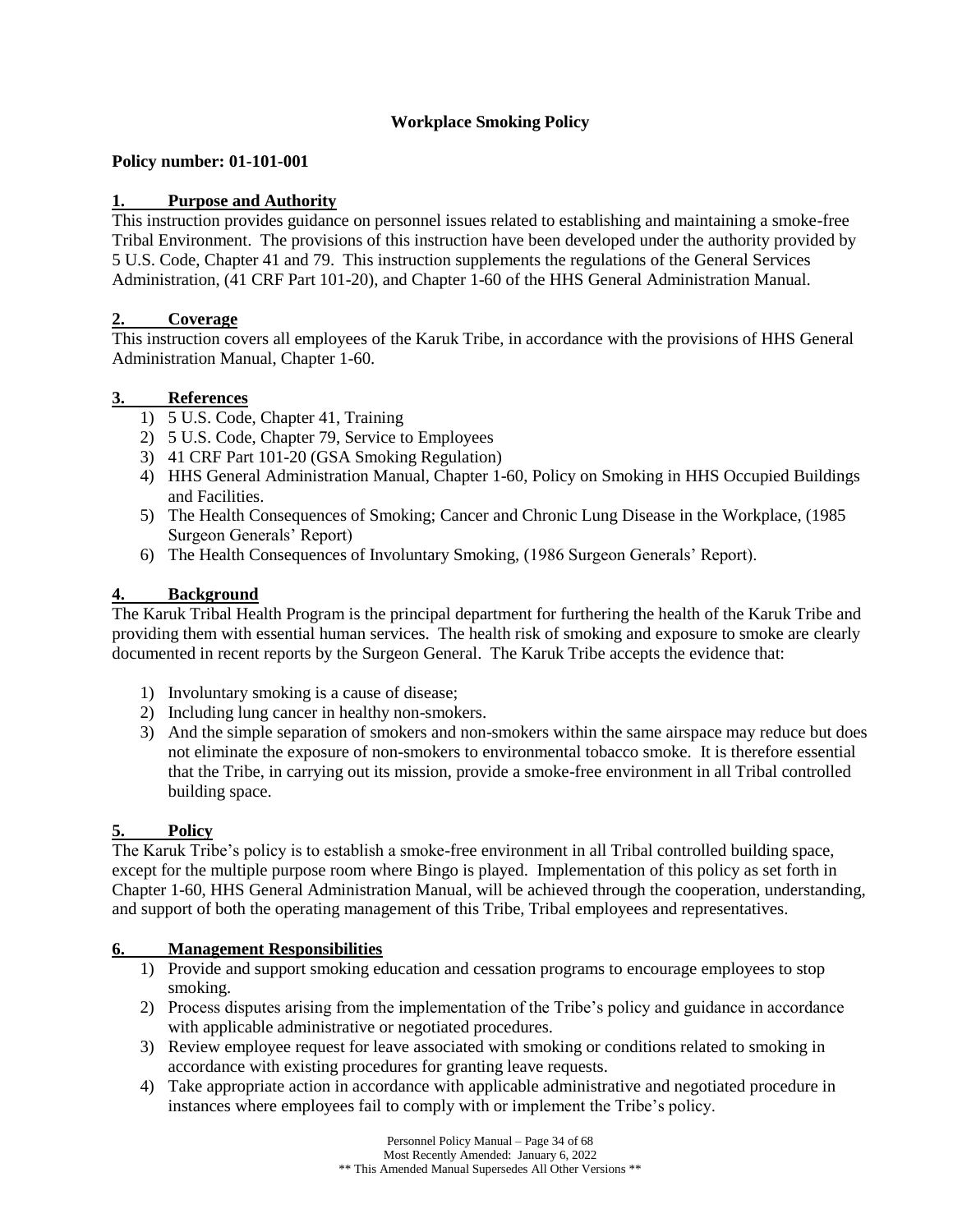## **7. Employee Responsibilities:**

- 1) Abide by the requirement of the Karuk Tribe's smoking policy.
- 2) Pursue available training, educational, and counseling service, if desired.

## **8. Recruitment, Hiring, and Employment:**

- 1) All applicants selected for employment must be informed by the Tribe's policy on workplace smoking.
- 2) An applicant or employee's smoking preference will not be a consideration in hiring and employment decisions.

## **9. Workplace Programs and Service:**

- 1) All components of the Karuk Tribe will ensure that any employee who wishes to participate will have access to an agency approved smoking cessation programs.
- 2) Tribal health funds may be used to pay for all or part of the cost of providing an agency approved smoking cessation programs. Incentives should be used to encourage employee participation in smoking cessation programs for employees who successfully quit smoking.
- 3) Employees of the Health Program will also provide appropriate educational programs and campaigns related to smoking.
- 4) Employees who wish to stop but who are unable to successfully complete a smoking cessation program, or who have quit smoking but are experiencing related difficulties, may seek additional assistance from our Mental Health Substance Abuse Programs.
- 5) Employee participation in educational, counseling, or cessation programs related to smoking is strictly voluntary.
- 6) When agencies approved, smoking cessation programs are scheduled during duty hours, components should provide employees with sufficient duty time and/or excused absence to participate in such programs, consistent with work requirements.

/s/Russell Attebery

Tribal Council Chairperson

\_\_\_\_\_\_\_\_\_\_\_\_\_\_\_\_\_\_\_\_\_\_\_\_\_\_\_\_\_\_\_\_\_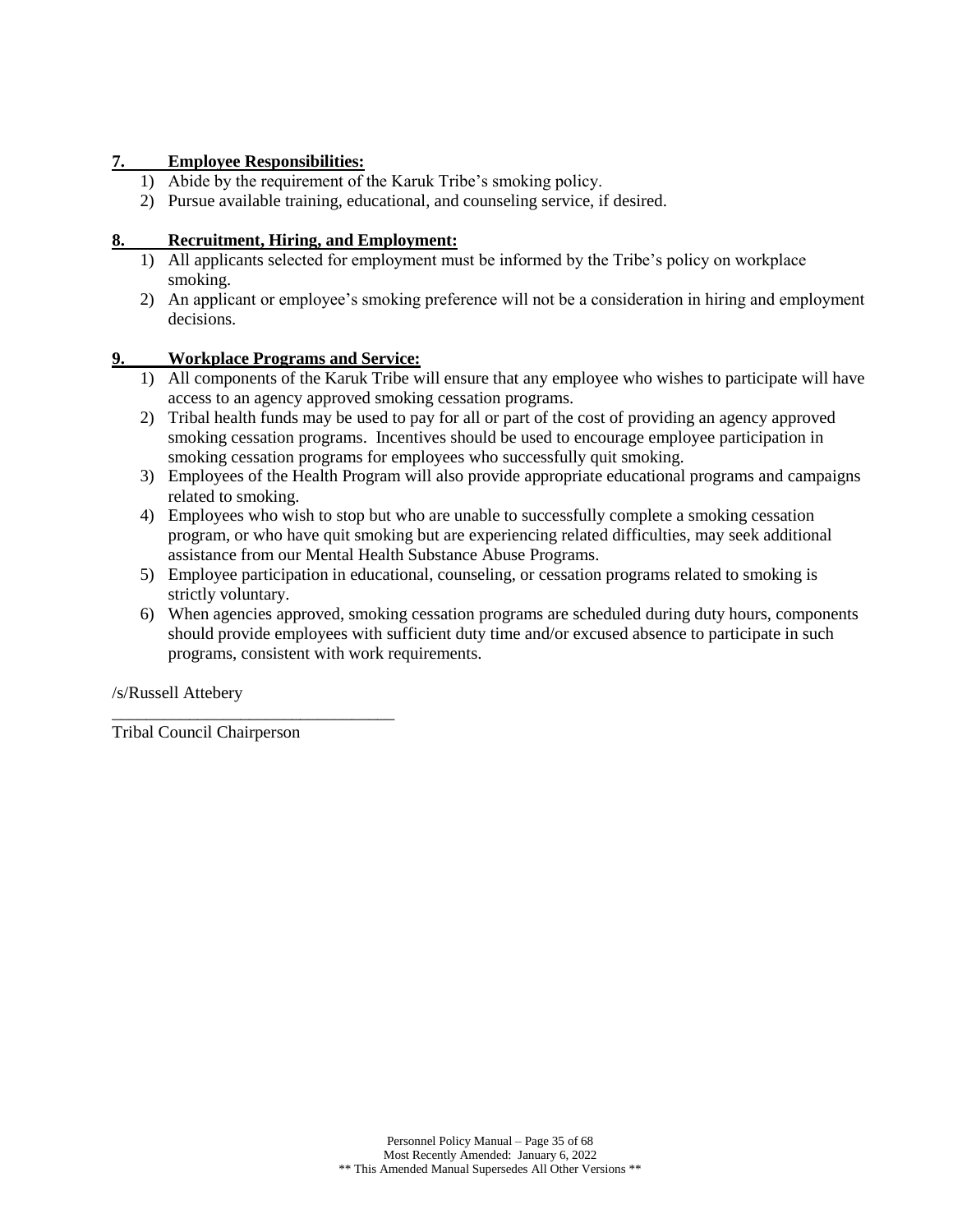#### **Policy on Supervision of the Health Program in the Executive Director of Health and Human Services Absence**

<span id="page-35-0"></span>This policy is to ensure smooth operation of the Health and Human Services Program during the times that the Executive Director of Health and Human Services may be absent due to travel, vacation, or illness.

In his/her absence, the Clinical Operations Administrator, will act or his/her behalf.

The Clinical Operations Administrator will report directly to the Tribal Chairman until the return of the Executive Director of Health and Human Services.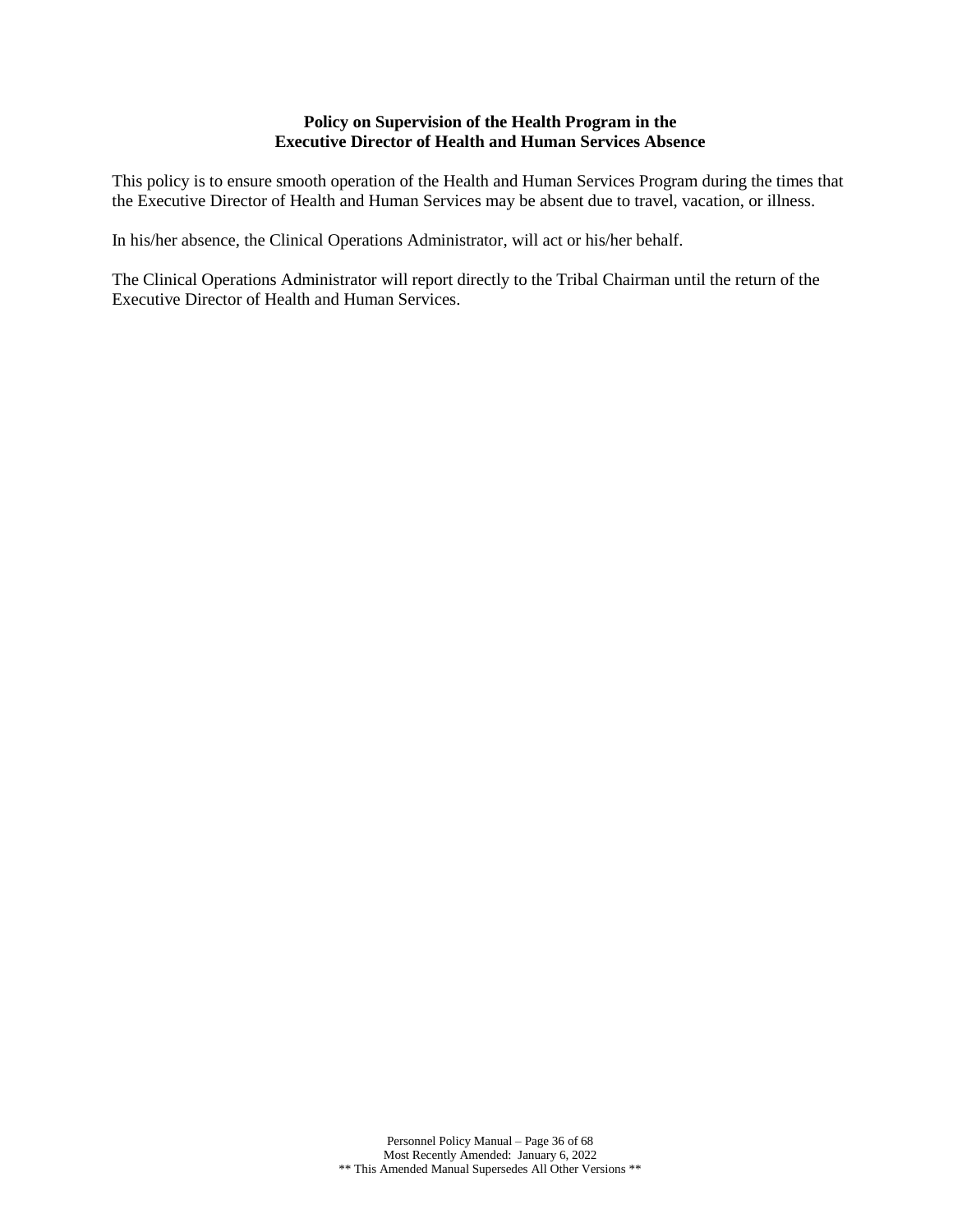### **Policy on Use of Electronic Media**

<span id="page-36-0"></span>The Karuk Tribe uses various forms of electronic communication, including, but not limited to computers (desktop and portable), email, telephones (including cellular), voice mail, fax machines, and Internet access/bandwidth. All electronic communications and devices including all software and hardware remain the sole property of the Karuk Tribe and are to be used only for Tribal business and not for any personal use.

Electronic communication/media may not be used in any manner that would be discriminatory, harassing or obscene, or for any other purpose which is illegal, against policy or not in the best interest of the Karuk Tribe.

Employees who misuse electronic communications and engage in defamation, copyright or trademark infringement (specifically but not limited to downloading and/or copying of music, movie, or other copyrighted media files onto company computers), discrimination, harassment or related actions will be subject to immediate disciplinary action up to and including termination depending on the severity of the offense.

Employees may not install personal software on company computer systems. All electronic information created by any employee using any means of Karuk Tribe electronic communication is the property of the Tribe and remains their property. Personal passwords may be used for purposes of security, but the use of a personal password does not affect the Tribe's ownership of the electronic information.

The Karuk Tribe will override all personal passwords if it becomes necessary to do so for any reason.

The Karuk Tribe reserves the right to access and review electronic files, messages, mail, etc. and to monitor the use of electronic communications as is necessary to ensure that there is no misuse or violation of company policy or any law.

Employees are not permitted to access the electronic communications of other employees or third parties unless approved by tribal council.

Employees who use cell phones, cordless phones and portable computers should not use these methods for communicating confidential, sensitive, or protected information or any trade secrets. Health Program fax communications are covered under a separate policy.

Statistical information is used and shared internally and externally for various purposes (i.e., grants, project reports to BIA and IHS, public health, etc.). Distribution of statistical information to an outside entity or grant applicant other than the Tribe or one of the Tribe's entities seeking to use that information to access grant funding is unallowable without the express permission of the Tribal Council.

Access to the Internet, Web sites and other types of computer access that is paid for by the Karuk Tribe is to be used for Tribal related business only.

The Tribe will allow employees to use the Internet for appropriate personal use (shopping, checking personal email, etc.) during break times, meal periods, or outside of business hours so long as such use does not adversely affect employees' performance or the work environment of surrounding employees. Personal use of the Internet may also be restricted based on limited resources, such as not enough bandwidth at a particular office. Music and radio websites may be utilized during the work day so long as such use does not have adverse affects as included above to the work environment or bandwidth.

Supervisors shall be responsible for monitoring employees' use to ensure it does not interfere with their performance or work environment and address situations accordingly in compliance with this section of the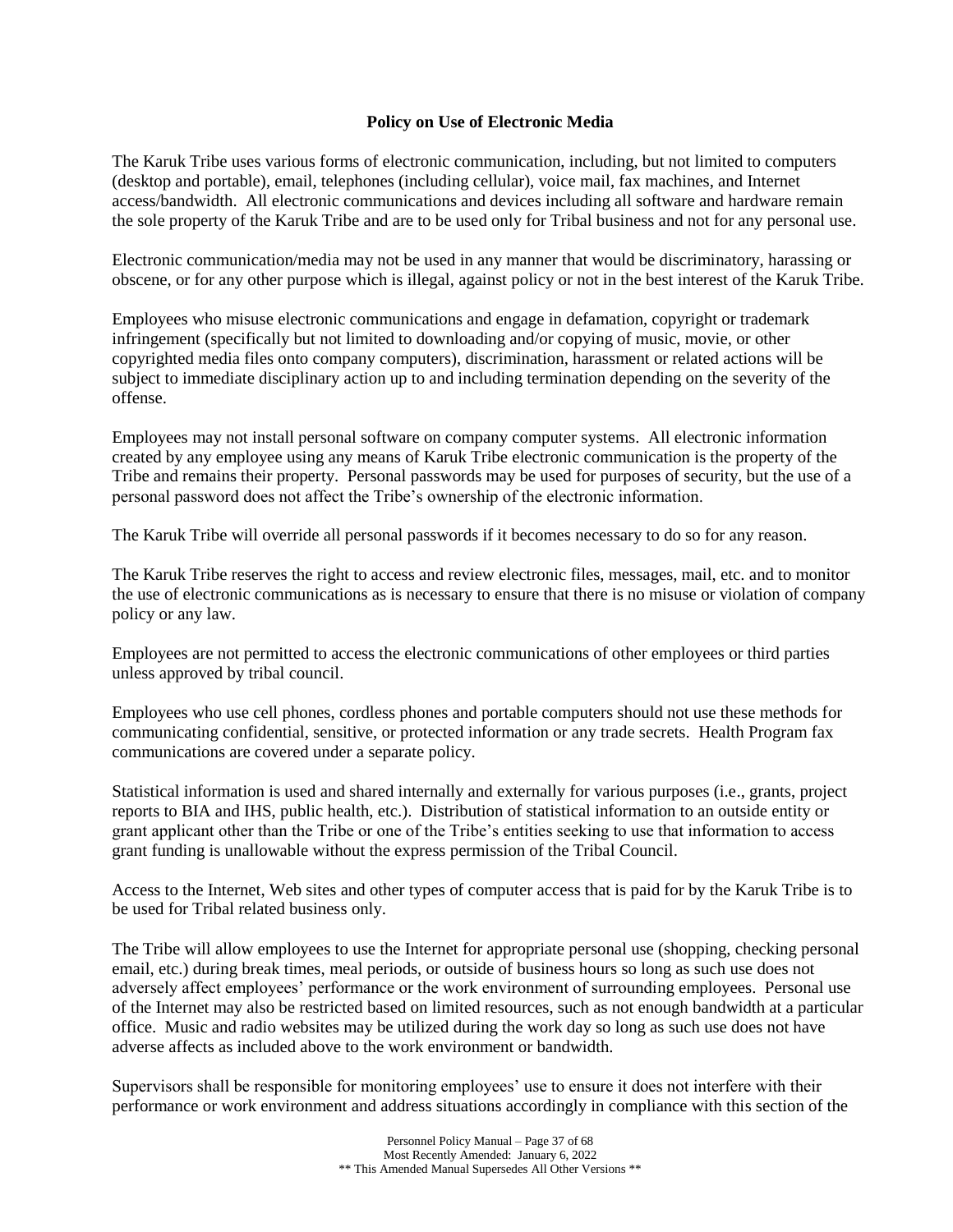policy manual. The IT Department will not be responsible for monitoring use, installing filters, or blocking sites, each Supervisor must address their employees directly.

Inappropriate use, viewing of inappropriate sites, and/or downloading or installing personal software shall be grounds for immediate disciplinary action up to and including termination depending on the severity of the offense.

Questions about access to electronic communications or issues relating to security should be addressed to the Information Technology Director.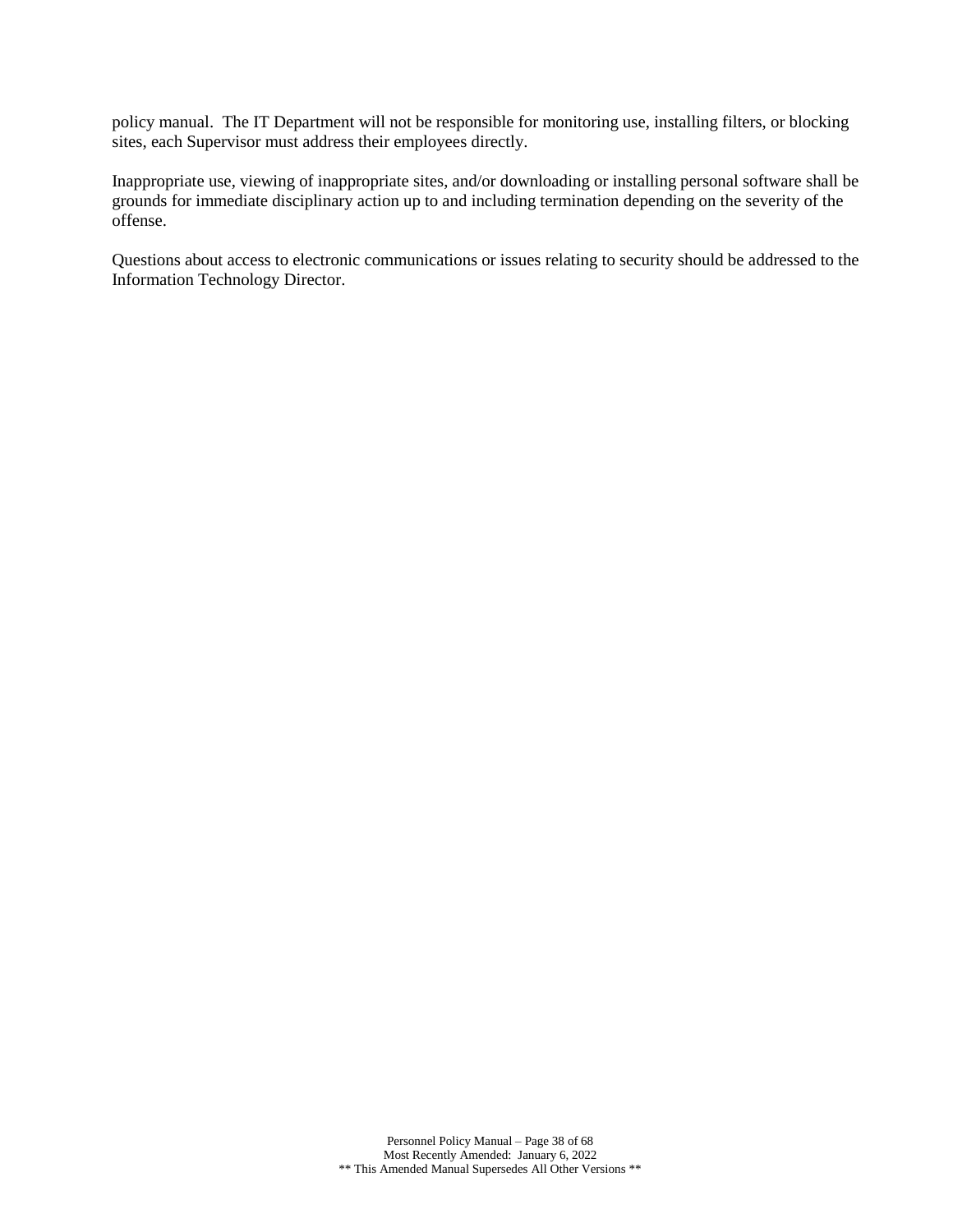## **Karuk Tribe Employee Social Media Policy**

## <span id="page-38-0"></span>**POLICY**

This policy provides guidance for employee use of social media, which should be broadly understood for purposes of this policy to include blogs, wikis, microblogs, message boards, chat rooms, electronic newsletters, online forums, social networking sites, and other sites and services that permit users to share information with others in a contemporaneous manner.

## **PROCEDURES**

The following principles apply to professional use of social media on behalf of the Karuk Tribe as well as personal use of social media when referencing the Karuk Tribe.

- 1) Employees need to know and adhere to the Karuk Tribe's Code of Conduct, Employee Personnel Policy, Confidentiality Policy, and other Karuk Tribe policies when using social media in reference to the Karuk Tribe.
- 2) Employees should be aware of the effect their actions may have on their image, as well as the Karuk Tribe's image. The information that employees post or publish may permanently become public information.
- 3) Employees should be aware that the Karuk Tribe may observe content and information made available by employees through social media. Employees should use their best judgment when posting to ensure that the material being posted is neither inappropriate nor harmful to the Karuk Tribe, its employees, or tribal clients and patients.
	- a. Although not an exclusive list, some specific examples of prohibited social media conduct include posting commentary, content, or images that are defamatory, pornographic, proprietary, harassing, libelous, or that can create a hostile work environment.
- 4) Employees are not to publish, post or release any information that is considered confidential or private. If there are questions about what is considered confidential or private, employees should check with the Human Resources Department or the Public Relations Specialist.
- 5) Social media networks, blogs and other types of online content sometimes generate press and media attention or legal questions. Employees should refer these inquiries to the Public Relations Specialist.
- 6) If employees encounter a situation while using social media that threatens to become antagonistic, employees should disengage from the dialogue in a polite manner and seek the advice of a supervisor.
- 7) Employees should get appropriate permission before referring to or posting images of anyone, including but not limited to: current or former employees, members, vendors or suppliers. Additionally, employees should get appropriate permission to use a third party's copyrights, copyrighted material, trademarks, service marks or other intellectual property.
- 8) Postings of copyrights, copyrighted material, trademarks, service marks or other intellectual property that belongs to the Karuk Tribe on employee's personal social media accounts are prohibited. Sharing, retweeting, or reblogging posts with such material, that originate from official Karuk Tribe accounts, is acceptable.
- 9) Social media use shouldn't interfere with employee's responsibilities at the Karuk Tribe. When using the Karuk Tribe's computer systems, use of social media for work purposes is allowed (ex: Facebook, Twitter, Karuk Tribe blogs and LinkedIn), but personal use of social media networks or personal blogging of online content is discouraged and could result in disciplinary action.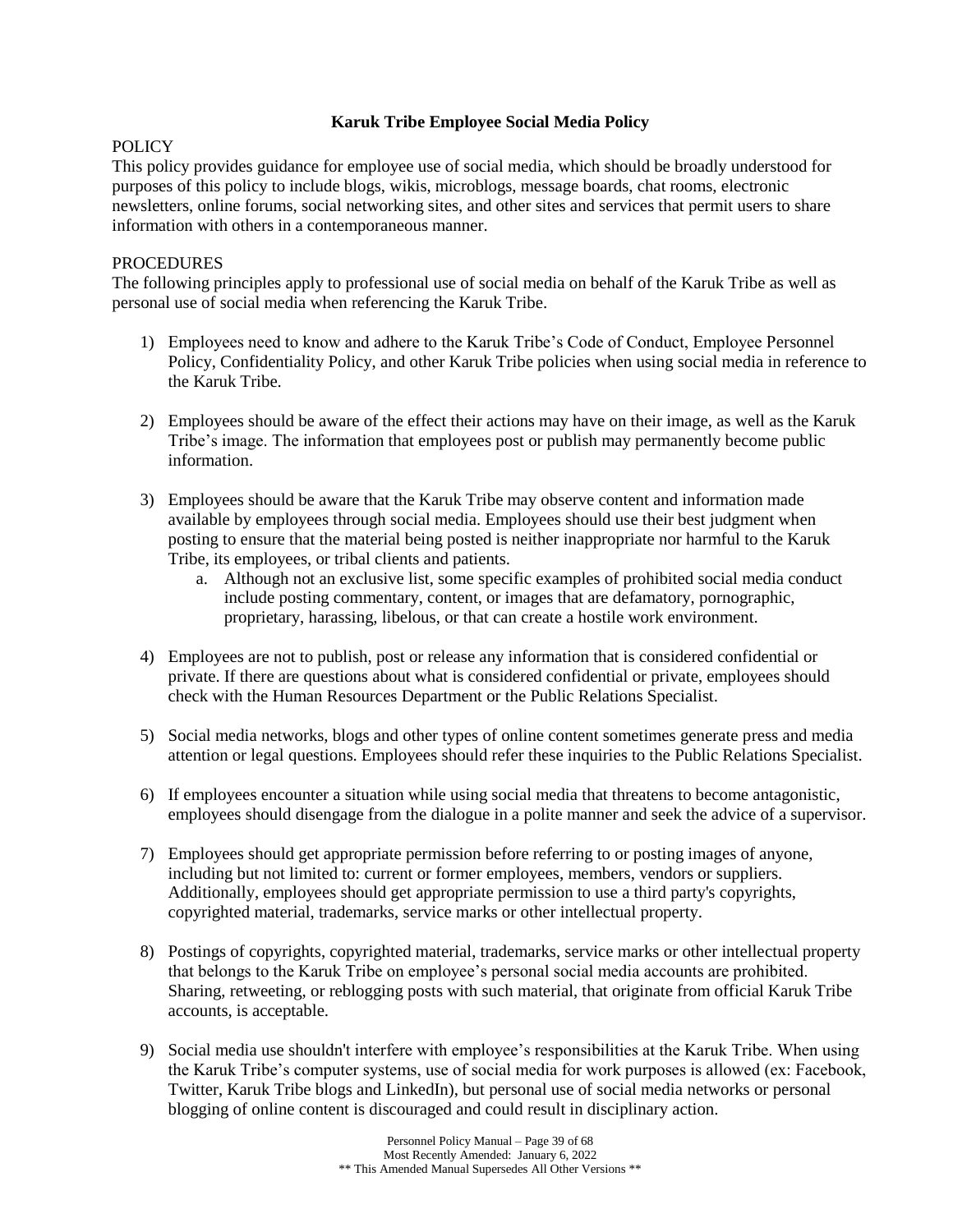- 10) Subject to applicable law, after‐hours online activity that violates this policy or the Karuk Tribe's Code of Conduct or any other tribal policy may subject an employee to disciplinary action or termination.
- 11) If employees publish content after‐hours that involves work or subjects associated with the Karuk Tribe, a disclaimer should be used, such as this: "The postings on this site are my own and do not represent the Karuk Tribe's positions, strategies or opinions."
- 12) Employees should keep the Karuk Tribe's related social media accounts separate from personal accounts, unless connection to a personal account is required by a platform.
- 13) Personal use of social media during work hours is acceptable only during breaks and meal periods.
- 14) When employees are online, they are representing the Karuk Tribe, our people, and our values. There is no room for bigotry, prejudice, misogyny, or hatred in our workplace or on our associated social media feeds.
- 15) Questions about social media or issues relating to online communications should be addressed with your supervisor or the Public Relations Specialist.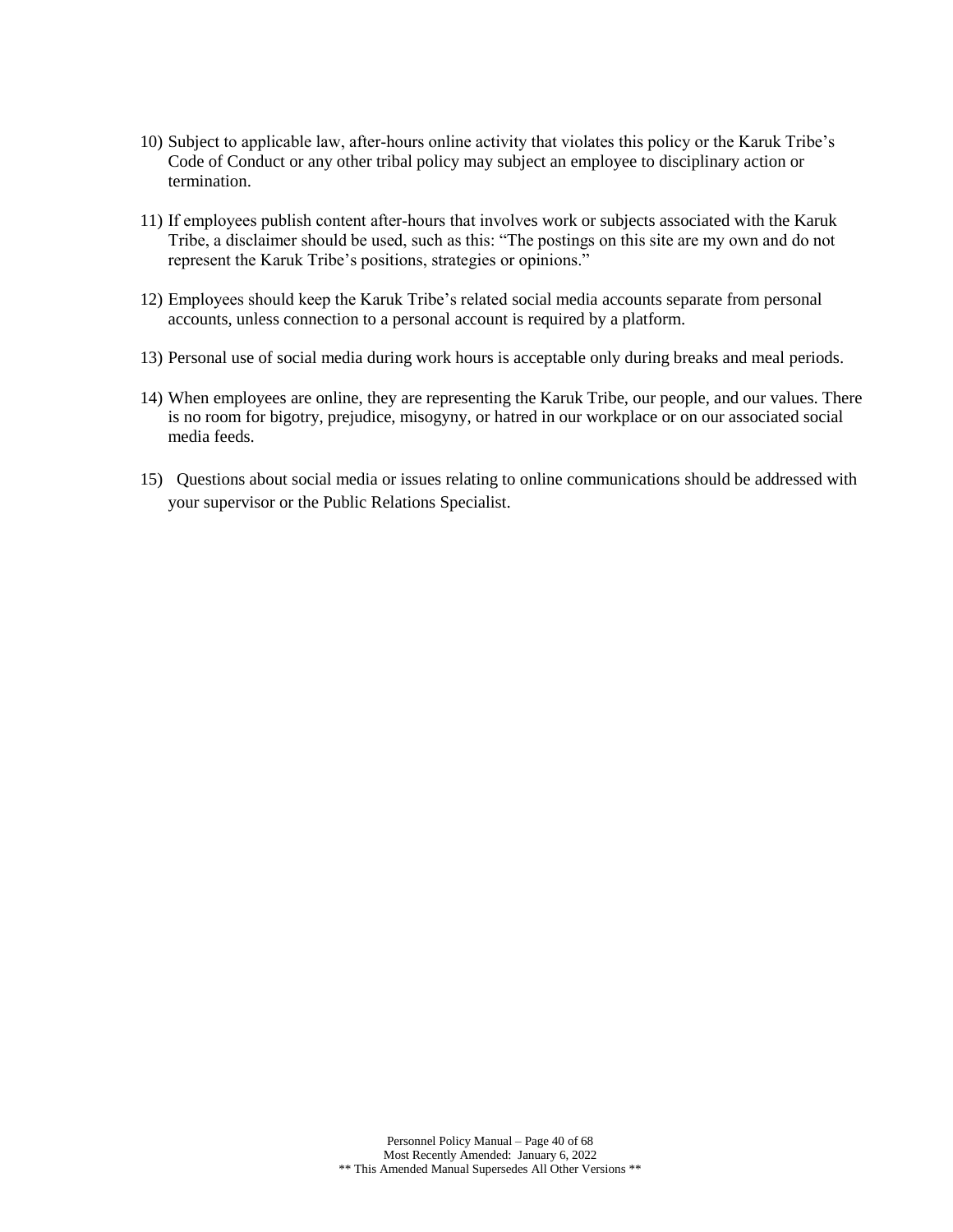### **Annual Employee Health Exam and Tuberculosis Testing Policy**

<span id="page-40-0"></span>**Purpose:** To establish a process for annual exams and TB Testing.

- **Policy:** Employees of the Karuk Tribal Clinics will have an annual health evaluation. This evaluation will include TB skin test or other appropriate screening.
- **Procedure:** Each employee shall be offered a physical examination and health maintenance evaluation, annually, by the clinic providers at no cost to the employee. Skin testing for tuberculosis or other appropriate screenings (for positive converters) will occur at the time of the annual health evaluation.

/s/Russell Attebery

Tribal Council Chairperson

\_\_\_\_\_\_\_\_\_\_\_\_\_\_\_\_\_\_\_\_\_\_\_\_\_\_\_\_\_\_\_\_\_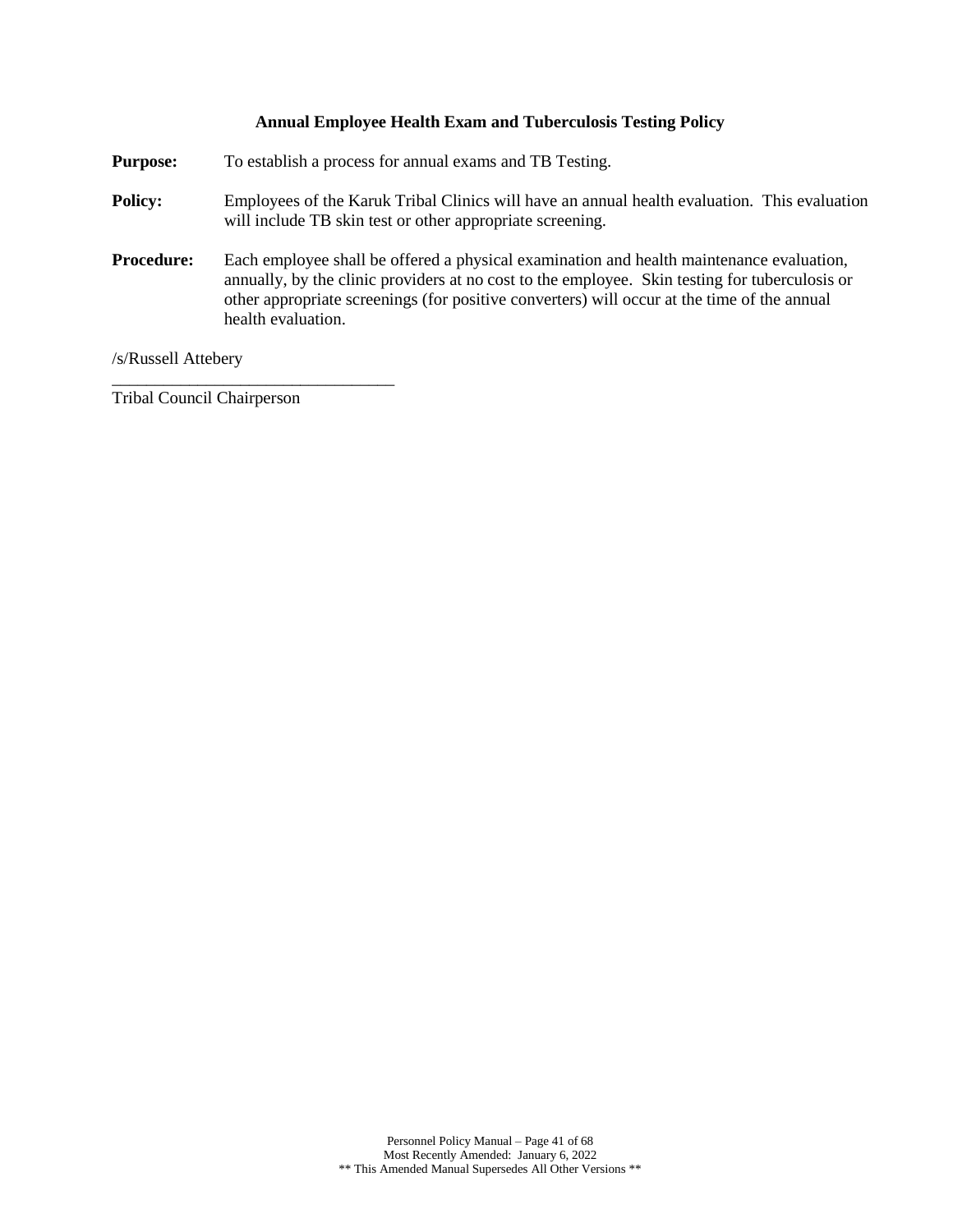## **Policy on Confidentiality**

## <span id="page-41-0"></span>**Purpose**

To establish awareness for privacy and confidentiality in working with personal information, and to obtain a confidentiality contract with all employees through a Confidentiality Statement.

## **Background**

The Karuk Tribe is a community-based organization in which Karuk Indians may apply for membership. In becoming a member, personal information is collected and maintained in membership files in the Enrollment Department.

The Karuk Tribe operates Social Services and Assistance programs like Indian Child Welfare, Elders, Low Income Energy Assistance, Education and others in which personal information is also collected and maintained.

The Karuk Tribal Health Program not only collects personal data but also maintains health records, which contain a history of medical information about each patient seen. This also includes dental and other health program services like CHR and Public Health Nursing.

In addition, the Karuk Tribal Personnel Department collects and maintains personal information on each employee and their work performance.

Statistical information is used and shared internally and externally for various purposes (i.e., grants, project reports to BIA and IHS, public health, etc.). Distribution of statistical information to an outside entity or grant applicant other than the Tribe or one of the Tribe's entities seeking to use that information to access grant funding is unallowable without the express permission of the Tribal Council.

Two types of personal information exist and are defined as:

- a. Identifiable information This is information that identifies the individual (name, social security number, driver license number, address, and telephone number). This information is to be kept confidential.
- b. Non-identifying information used for statistical purposes and does not identify the individual (five women were born in January or ten people living in Happy Camp are out of work and need emergency assistance). This information is not considered as confidential information.

As employees of the Tribe it is necessary for you to work with confidential information to do your job, but you are also responsible for keeping, storing and using this information in a confidential manner.

As a rule, you may only learn of and/or use information in which you have a need to know.

In addition, an individual should be afforded privacy during the collection of personal information.

### **Policy**

It is the policy of the Karuk Tribe that any information of a personal nature revealed to the Tribe is considered confidential and shall not be disclosed to any unauthorized individual(s). Such personal and confidential information shall be used only for Tribe-related purposes and not for any other purpose. Failure to abide by this policy will subject the employee to disciplinary action up to and including termination of employment.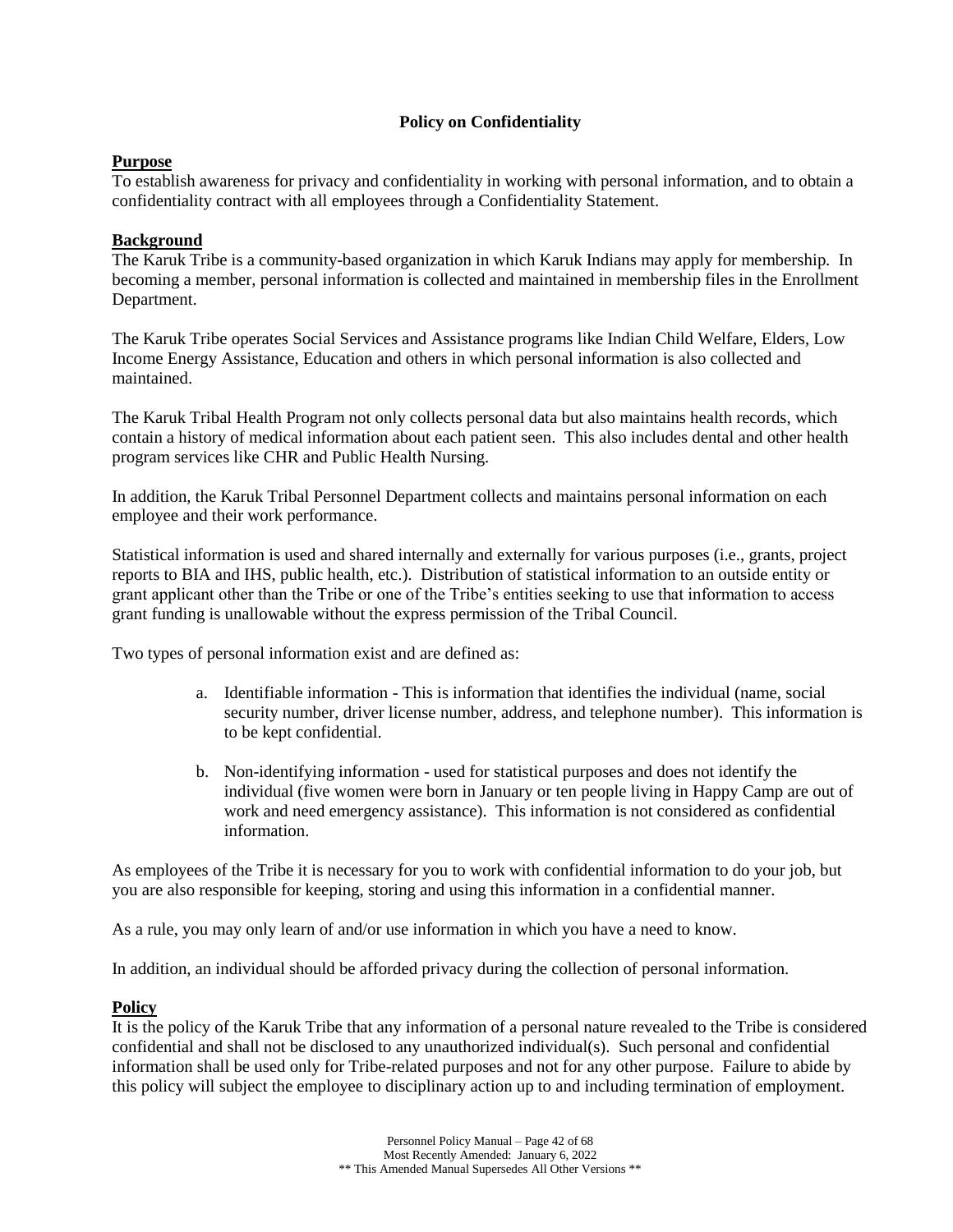This includes any communication during the course of application for participation in any tribal employment program, services, special events, and meetings of the governing board or committees and/or staff. The Karuk Tribe shall require all individuals working within any Karuk Tribal program, to read the policy on confidentiality, sign a confidentiality statement, and abide by all procedures ensuring the confidentiality and privacy of staff, members, patients and other individuals. This includes board members, employees, students, and volunteers, community service workers or employment agency interns.

#### **Procedures**

- 1. All Karuk Council and Health Council members will sign and initial an annual Confidentiality statement at the first meeting held after Council elections.
- 2. All employees, students, volunteers, community service workers, and employment agency interns will sign a confidentiality statement during orientation.
- 3. All employees will sign an annual confidentiality statement during their annual performance evaluation.
- 4. Any volunteer, student, community service worker, or employment agency working within the Karuk Tribe for more than one-year shall sign a confidentiality statement annually.

### /s/Russell Attebery

Tribal Council Chairperson

\_\_\_\_\_\_\_\_\_\_\_\_\_\_\_\_\_\_\_\_\_\_\_\_\_\_\_\_\_\_\_\_\_\_\_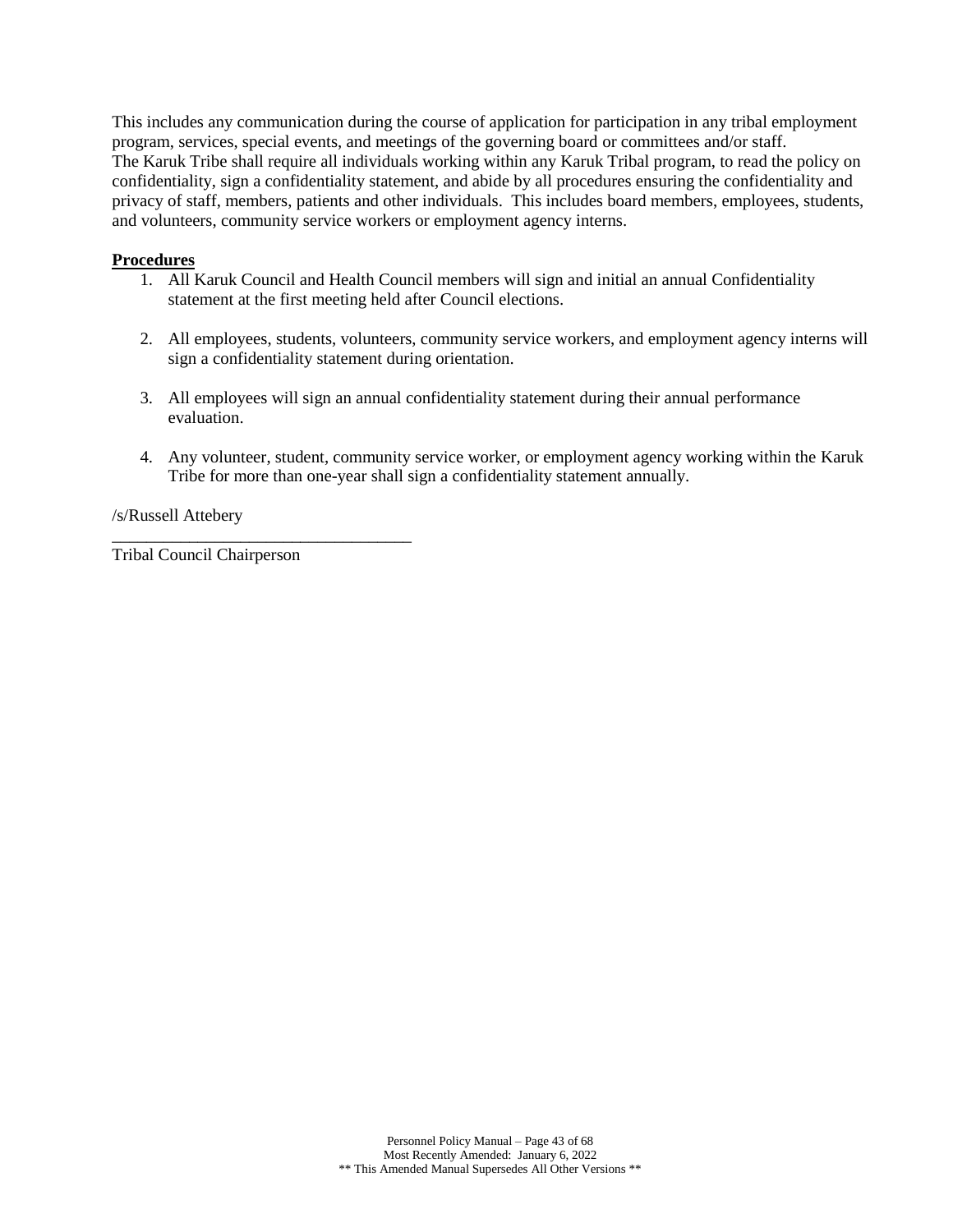### **Worker's Compensation Reporting**

<span id="page-43-0"></span>If an employee is injured on the job, it is the responsibility of the employee or Supervisor to notify the Payroll Clerk immediately and fill out an **Employer's First Report of Injury or Illness.** This must be completed **WITHIN 24 HOURS OF THE INJURY**.

If you do not have a supply of the above forms, notify payroll and they will be supplied.

## **REMINDER: PLEASE REPORT ALL INJURIES TO THE PAYROLL CLERK IMMEDIATELY.**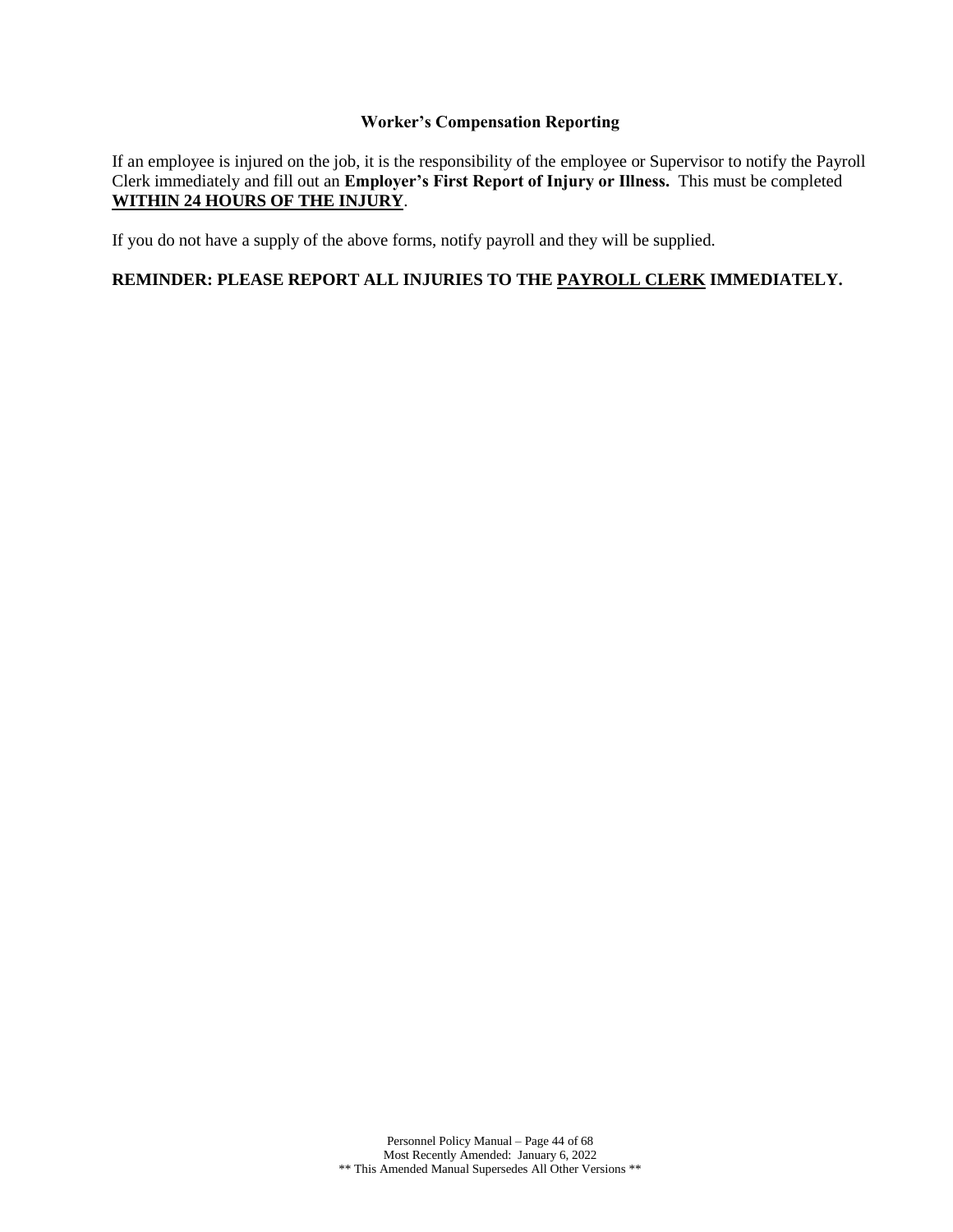## **Dual Employment Policy**

- <span id="page-44-0"></span>1. "Dual employment" is the concurrent employment of a single employee in multiple departments, programs or organizations of the Karuk Tribe (i.e., the Tribal government, health clinics and Triballychartered corporations).
- 2. Because it is the general intent of the Tribal Council to extend employment opportunities to the greatest possible number of Karuk Tribal members, the maximum number of hours worked in any dual employment arrangement shall not exceed the equivalent of one Full-Time position, or 40 hours per week, except in unusual circumstances.
- 3. In unusual circumstances to be considered on a case-by-case basis, a dual employment arrangement between a department (or departments) of the Karuk Tribe and a Tribally-chartered corporation shall not exceed the equivalent of 1.25 Full-Time positions, or 50 hours work per week.
- 4. The unusual circumstances under which dual employment may exceed the equivalent of one Full-Time position will be determined on a case-by-case basis by consensus among the employee's Department Director(s), Chief Financial Officer, Corporate Executive Director and Tribal Chairperson.
- 5. In the event of emergency or fire dispatch, Department of Natural Resources employees of the Karuk Tribe will be allowed to become KCDC employees as a non-exempt employee for a federal dispatch. When this occurs KCDC will be allowed to bill the current Bureau of Indian Affairs (BIA) Cooperative Agreement for reimbursement of wages, fringe, retirement and indirect cost rates as applicable. Any DNR employee wishing to be eligible for a dispatch must submit in advance a written request to their supervisor and/or the program director for approval of an emergency assignment. If approved, the employee must take "Leave without Pay" from their regular full-time position until such time as they are released from their interim position at KCDC. While working on the assignment the employee will be paid at the reimbursement rate allowed by the BIA Agreement.
- 6. The Karuk Tribe's Gaming operations and any future business resulting from Gaming operations is excluded from the dual-employment policy.

/s/Russell Attebery

Tribal Council Chairperson

\_\_\_\_\_\_\_\_\_\_\_\_\_\_\_\_\_\_\_\_\_\_\_\_\_\_\_\_\_\_\_\_\_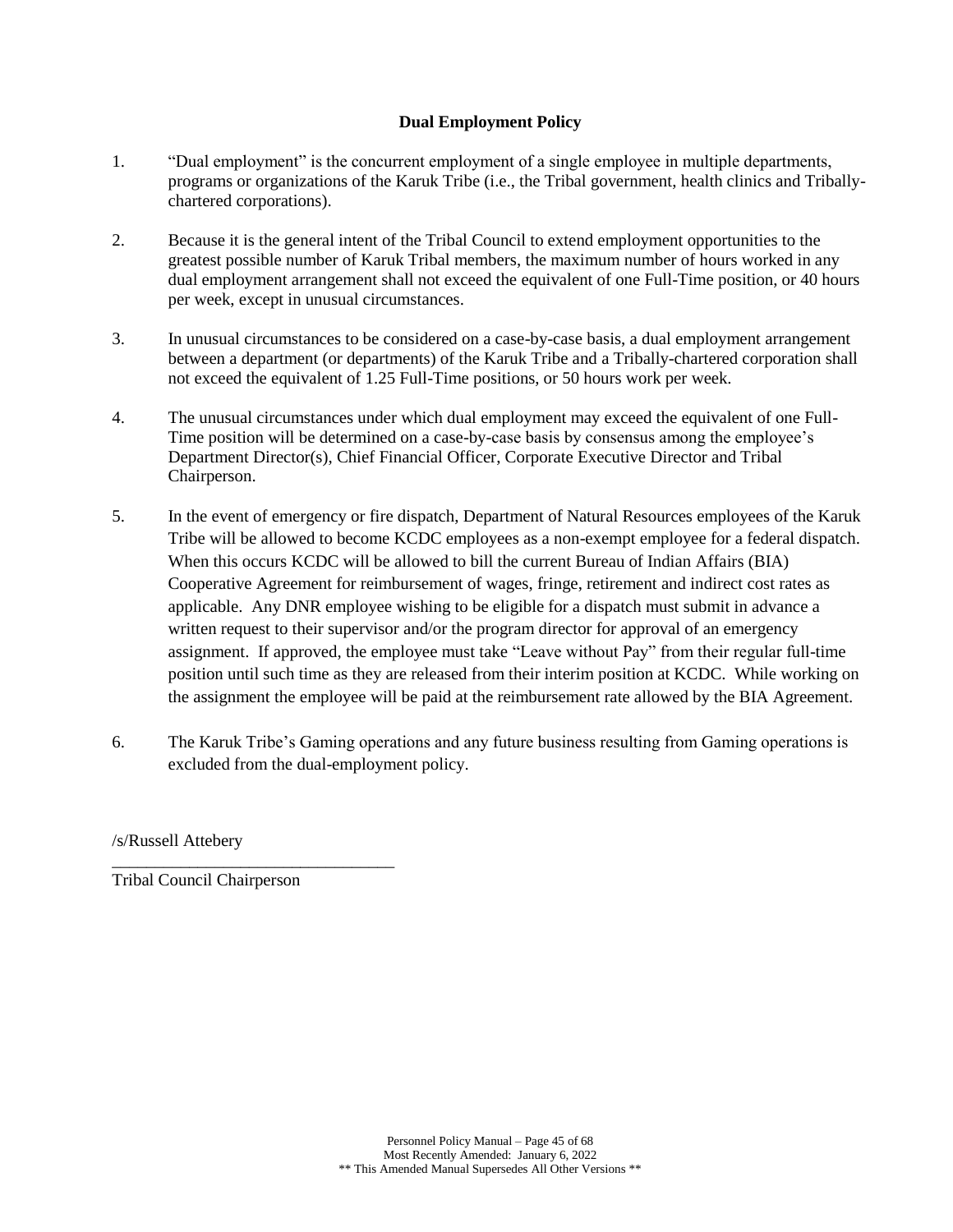#### **Substance Abuse Control Policy and Procedure**

### <span id="page-45-0"></span>**Policy Statement**

It is the intent of the Karuk Tribe to promote a safe, healthy and productive work environment for all employees, to protect the general public and to comply with federal and any applicable law. The Tribe recognizes that the illegal and/or excessive use of controlled substances and/or alcohol is not conducive to safe working conditions. It is the objective of the Tribe to have a work force that is free from the influence of controlled substances (illegal drugs) and alcohol during working hours and at all times on the Tribe premises. The term "the Tribe premises" includes all property, facilities, land, buildings, structures, automobiles, trucks and all other vehicles, whether owned, leased or used by the Tribe or its affiliates or subsidiaries. This policy applies to all Tribe employees. Call-When-Needed (CWN) positions are subject to annual point of hire drug testing.

### **Purpose of Policy**

The purposes of this policy are:

- 1. to establish and maintain a safe, healthy working environment for all employees;
- 2. to ensure the sound reputation of the Tribe and its employees within the community and the industry;
- 3. to reduce the number of injuries to persons or property; and
- 4. to reduce absenteeism and tardiness and to improve productivity.

#### **Policy**

The following rules represent the Tribe's policy concerning controlled substance and alcohol abuse, effective immediately.

- (1) The unlawful possession, manufacturing, distribution, dispensation or use of any controlled substance is inconsistent with the Tribe's objective of operating in a safe and efficient manner and is strictly prohibited. Accordingly, no employee shall engage in the unlawful possession, manufacturing, distribution, dispensation or use of any controlled substance (illegal drugs) during working hours or at any time on the Tribe premises. No employee shall report to work or continue to work while under the influence of any drug whose manufacture, sale, dispensation, distribution, use or possession is unlawful. Similarly, no employee shall use or have in his or her possession on the Tribe premises any prescription medication other than medications currently prescribed by a physician for the employee.
- (2) Employees taking physician-prescribed medications which impair their job performance should not report to work. Employees taking physician-prescribed medication which will not impair their job performance should present a statement from the prescribing physician to the employee's Supervisor indicating the duration of the prescription and stating that the use of the prescription will not impair the employee's ability to perform his or her specific job duties. This Policy does not require or request the prescribing physician or the employee to identify any prescription drug or the medical condition for which it is prescribed.
- (3) The use of alcoholic beverages by employees engaged in the operation or maintenance of the Tribe's equipment and/or facilities is inconsistent with the objective of operating in a safe and efficient manner. Accordingly, no employee shall use alcoholic beverages on the Tribe premises or during working hours. No employee shall report to work or continue to work under the influence of alcoholic beverages.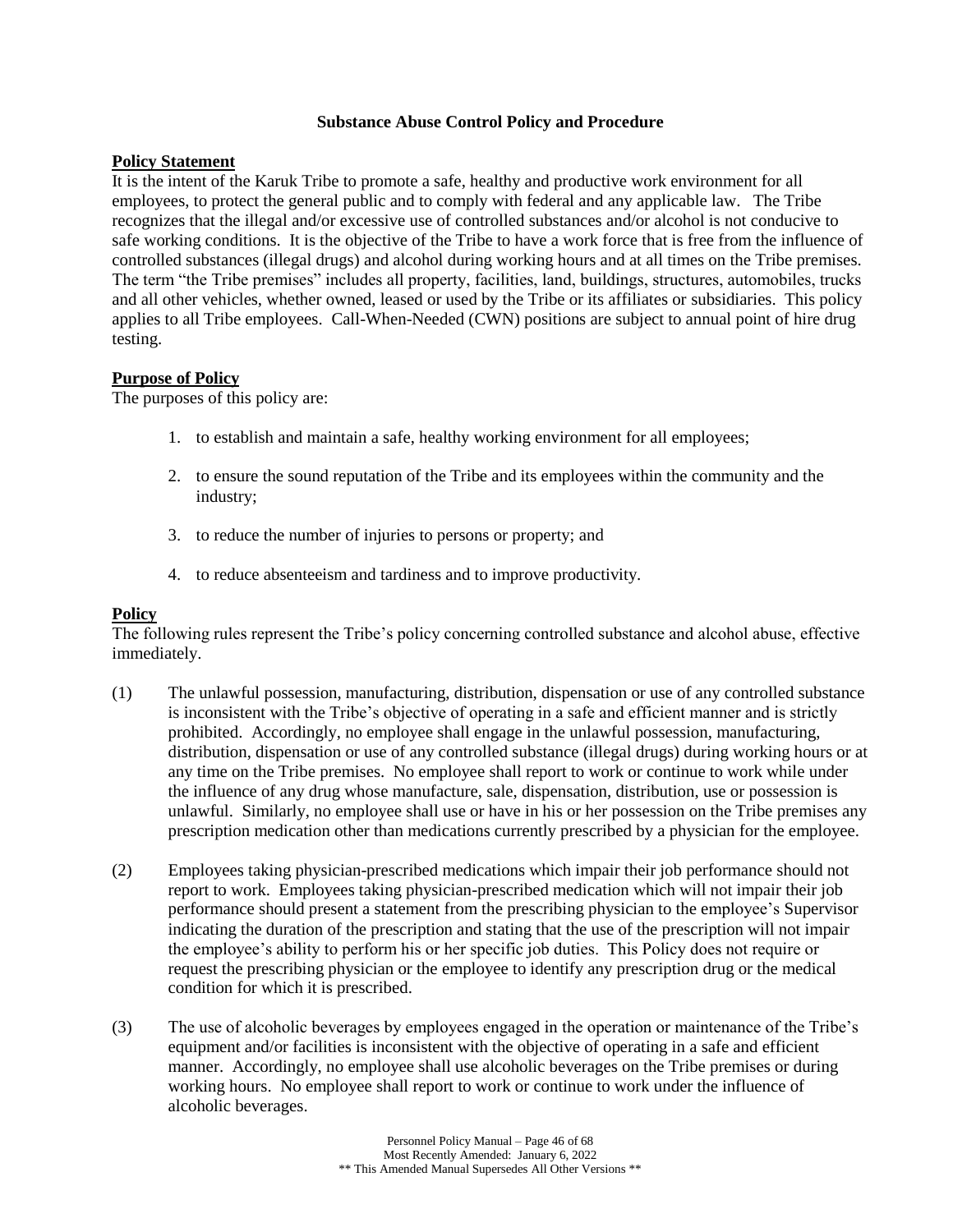(4) Lockers, desks, storage areas and the Tribe vehicles are the Tribe's property and must be maintained according to the Tribe's standards. All such areas must be kept clean and are to be used only for work-related purposes. The Tribe reserves the right, at all times and without further notice, to have the Tribe's representatives conduct searches and inspections of any or all employee lockers and other Tribe property for the purpose of determining if this Policy has been violated.

All vehicles and containers, including bags, boxes, purses, lunch pails, brought onto the Tribe's premises are subject to the Tribe's inspection at any time the Tribe's representative authorized by the Tribe to make such a determination has a reasonable suspicion that a Tribe rule, policy or regulation has been violated and such an inspection is reasonably necessary in the investigation of such violation(s). Such inspections will be conducted, to the extent reasonably possible, in a manner designed to preserve the dignity of the employee. Inspections will be done in a private area, and will be conducted in a respectful manner.

- (5) As a condition of continued employment, employees must abide by this Policy. As a further condition of continued employment, any employee who is convicted of driving under the influence of alcohol or a controlled substance or a violation of any criminal drug statute related to the unlawful manufacture, distribution, dispensation, possession or use of controlled substances in the workplace must inform the Tribe no later than five (5) days after such conviction of the fact of the conviction. Any employee who is so convicted shall be subject to disciplinary action, up to and including, but not limited to termination of employment.
- (6) Violation of this Policy will result in disciplinary action, up to and including the termination of employment.

### **Drug Testing**

All initial offers of employment with the Tribe will be made contingent upon satisfactory completion of a preemployment controlled substance screen (bodily fluid testing). Employees who have been laid off for thirty (30) days or more will be required to submit to drug testing prior to resuming employment. Positive test results shall not bar re-application at a later time, but will result in the denial of employment. The waiting period for re-application following a positive test result shall be one year.

Individuals will be notified in advance of their pre-employment testing date, time, and location. It is the preference of the Karuk Tribe to use oral fluid collection as the primary method of drug testing. This includes all pre-employment drug screenings, as well as post-accident with a reasonable suspicion and reasonable suspicion testing. Should oral fluid collection not be available by reason identified by the testing laboratory service provider the Human Resources Department will be notified and if necessary a urine drug screen could be ordered as an alternate screening method. Refusal on the employee's part to submit to the collection process will constitute a positive result.

In the event that Urine Drug Screening testing method is used, any individual who reports for a test and after a three-hour period fails to submit a specimen will be informed that the refusal constitutes a positive result. Additionally, any individual who submits a sample that is rejected by the laboratory due to being diluted will be required to immediately report back to the clinic for a repeat test. Should this occur three times in a row, a physician's note indicating the medical condition that is causing the dilution shall be required or the individual will not be hired for the position.

If an individual cannot make it to a test they must notify Human Resources as soon as possible so the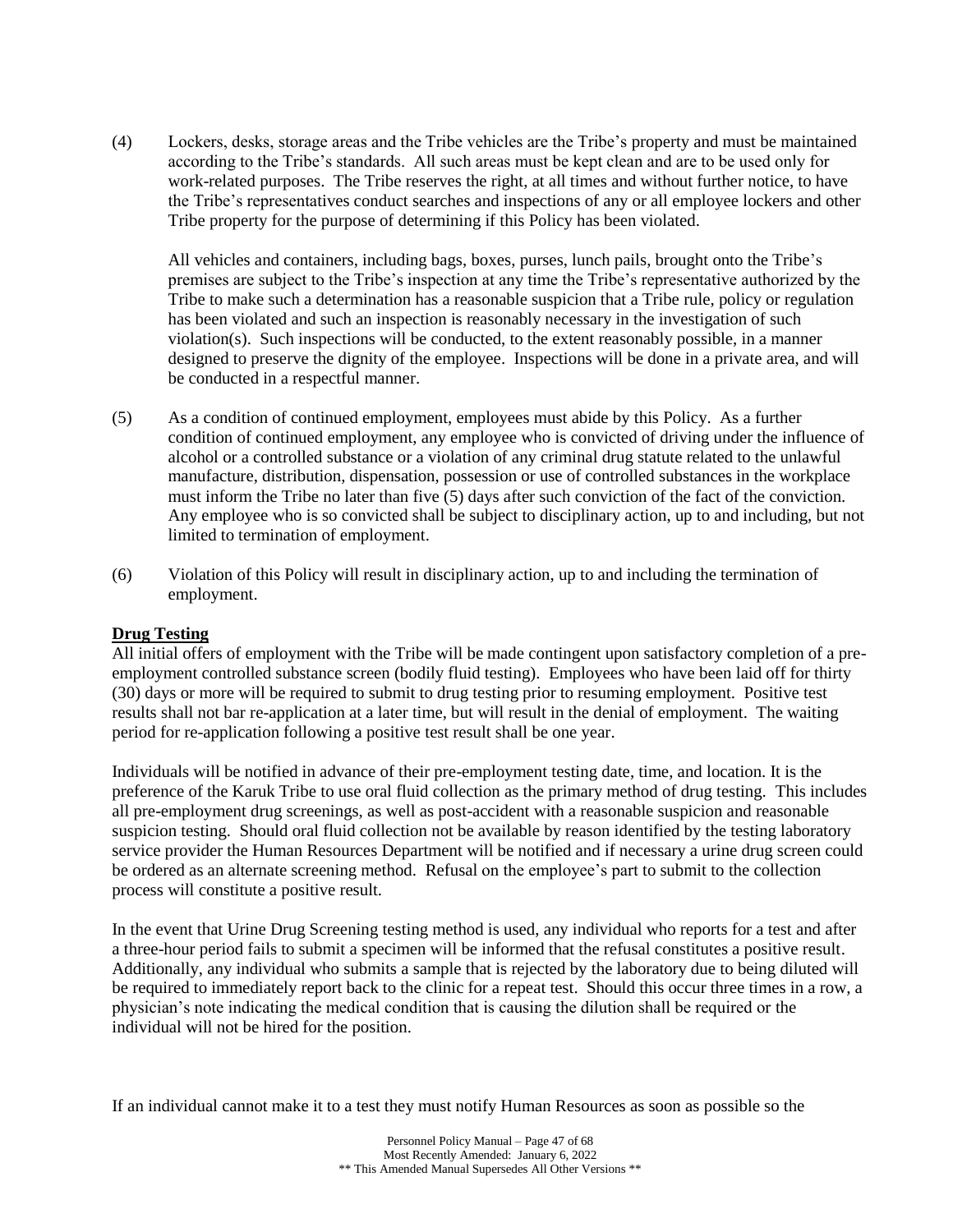appointment can be rescheduled. Under no circumstances may an Employee contact the Clinic directly to change an appointment.

Any employee found to be in violation of this policy, or who refuses to submit to an oral, urine and/or blood analysis, shall be subject to disciplinary action, up to and including termination. All employees are expected to cooperate with any investigation regarding this policy. Failure to cooperate, providing false information or omitting information may subject any employee to disciplinary action, up to and including termination.

If the Tribe has reasonable suspicion to believe that an employee is (1) intoxicated or under the influence of controlled substances or alcohol or (2) has used controlled substances or alcohol on the Tribe's premises or during working time, the employee may be directed to undergo an immediate physical examination, including controlled substance and/or alcohol testing at an independent licensed laboratory, to determine the employee's compliance with this Policy and fitness for duty. A reasonable suspicion may be based upon the employee's appearance, behavior, body odors, and speech or upon other factors constituting reasonable suspicion. In order to protect customer safety and health, to preserve professional reputation, and to insure the fitness for duty of all employees, the Tribe may direct any employee to submit to the discretionary drug or alcohol testing to detect the current use or abuse of alcohol or controlled substances at any time.

Testing will be administered at a laboratory selected by the Tribe. When an employee is directed to undergo testing because the Tribe possesses reasonable suspicion that the employee is intoxicated or under the influence of controlled substances or alcohol, the employee shall be transported to the laboratory by another person designated by the Tribe. Any employee who thinks that they will request independent testing, must request and pay for split sampling at the time they are sent for testing.

If the Tribe directs an employee to undergo controlled substance or alcohol testing based on a reasonable suspicion, the employee will be placed on unpaid leave from the time of the initial testing until test results are received and reviewed by the Tribe. In the event controlled substance and alcohol screen results are negative, the Tribe may convert the unpaid leave to a paid leave.

An employee who submits to testing will be tested for alcohol and/or marijuana (only for reasonable suspicion testing), amphetamines, barbiturates, benzodiazepines, cocaine, methadone, and opiates. Positive test results for these substances will result in termination of employment.

Any positive test results shall be automatically confirmed by a gas chromatography-mass spectrometry (GC-MS) test. If the GC-MS results are positive, the employee may designate a qualified testing laboratory whose work product is of a quality acceptable to the Tribe to test the original bodily fluid sample independently at the employee's expense. The Tribe will arrange delivery of the sample to designated laboratory.

## **Closing**

This policy has been instituted in order to assure the maximum safety and well-being of all employees, the public and other personnel. Your assistance and cooperation toward the achievement of this goal is vitally important.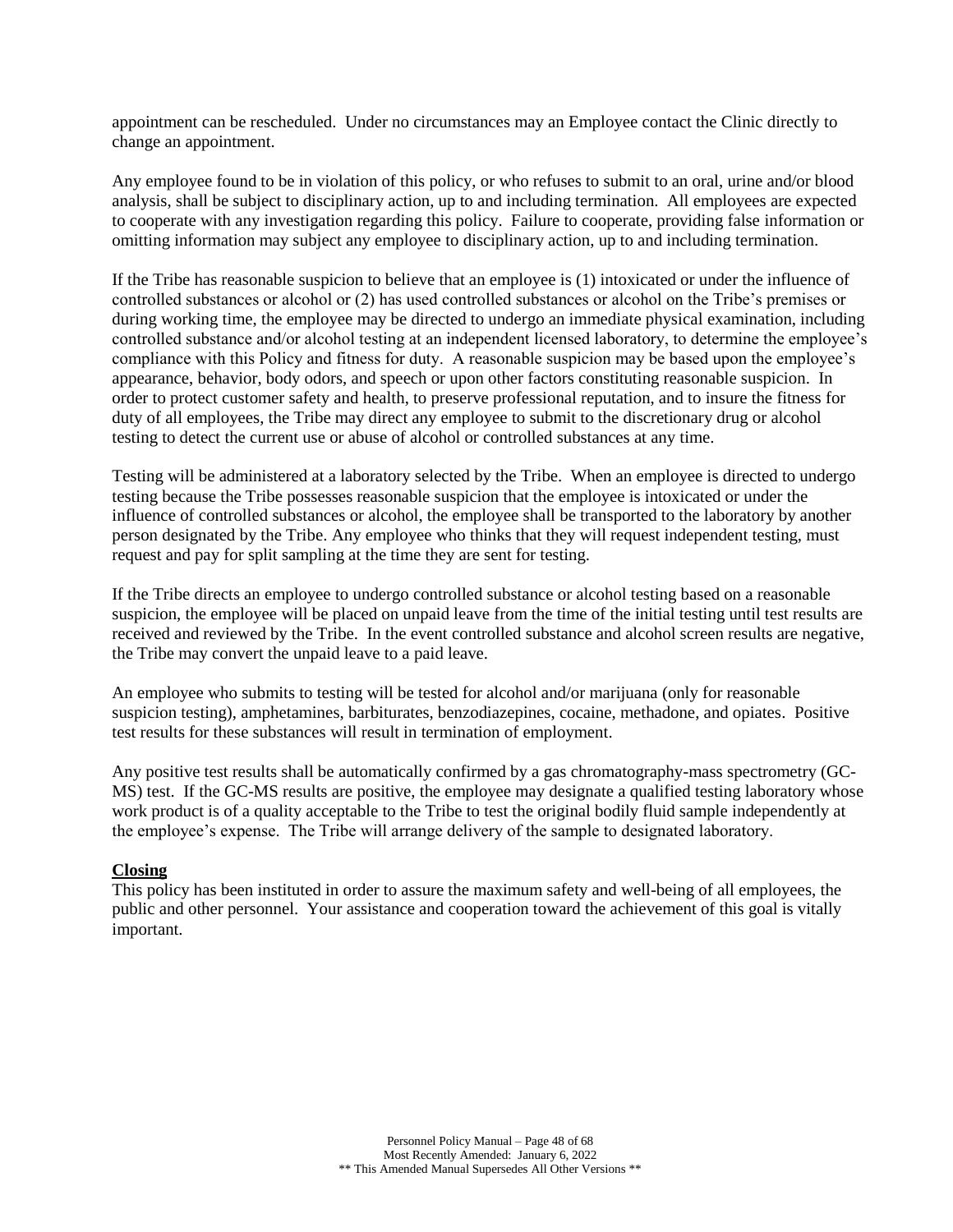#### **\*\* SAMPLE FORM \*\***

## **CONSENT FOR ALCOHOL AND CONTROLLED SUBSTANCE TESTING AND**

## **INDEMNIFICATION AGREEMENT**

(To be completed by employee at time sent for testing)

I hereby consent and agree to give a sample of my saliva, urine or breath in accordance with the Tribe's Substance Abuse and Control Policy and Procedure. I understand that the purpose of performing any test necessary is to determine the presence of controlled substances or alcohol in by body and compliance with Tribe policy and/or any applicable government regulations. I authorize the Tribe's medical review officer and/or designated testing laboratory to order on behalf of the Karuk Tribe such laboratory tests as may be necessary to determine the presence of drugs or alcohol in my body.

I understand that I may request and pay for split sampling at the time I am sent for testing.

I agree to indemnify and hold harmless and defend the Karuk Tribe and its officers, directors, agents and employees from and against any and all liability, losses, claims, lawsuits, judgments, obligations, costs, damages or expenses, including attorney's fees, which any of the indemnified persons may sustain or suffer as a result of or arising out of any test necessary to determine the presence of controlled substances and/or alcohol in by body and release and use of the results thereof.

Sample Form Only

\_\_\_\_\_\_\_\_\_\_\_\_\_\_\_\_\_\_\_\_\_\_\_\_\_\_\_\_\_\_\_\_\_\_\_

\_\_\_\_\_\_\_\_\_\_\_\_\_\_\_\_\_\_\_\_\_\_\_\_\_\_\_\_\_\_\_\_\_\_\_

\_\_\_\_\_\_\_\_\_\_\_\_\_\_\_\_\_\_\_\_\_\_\_\_\_\_\_\_\_\_\_\_\_\_\_

Employee

Sample Form Only

Employee's Signature

Sample Form Only

Date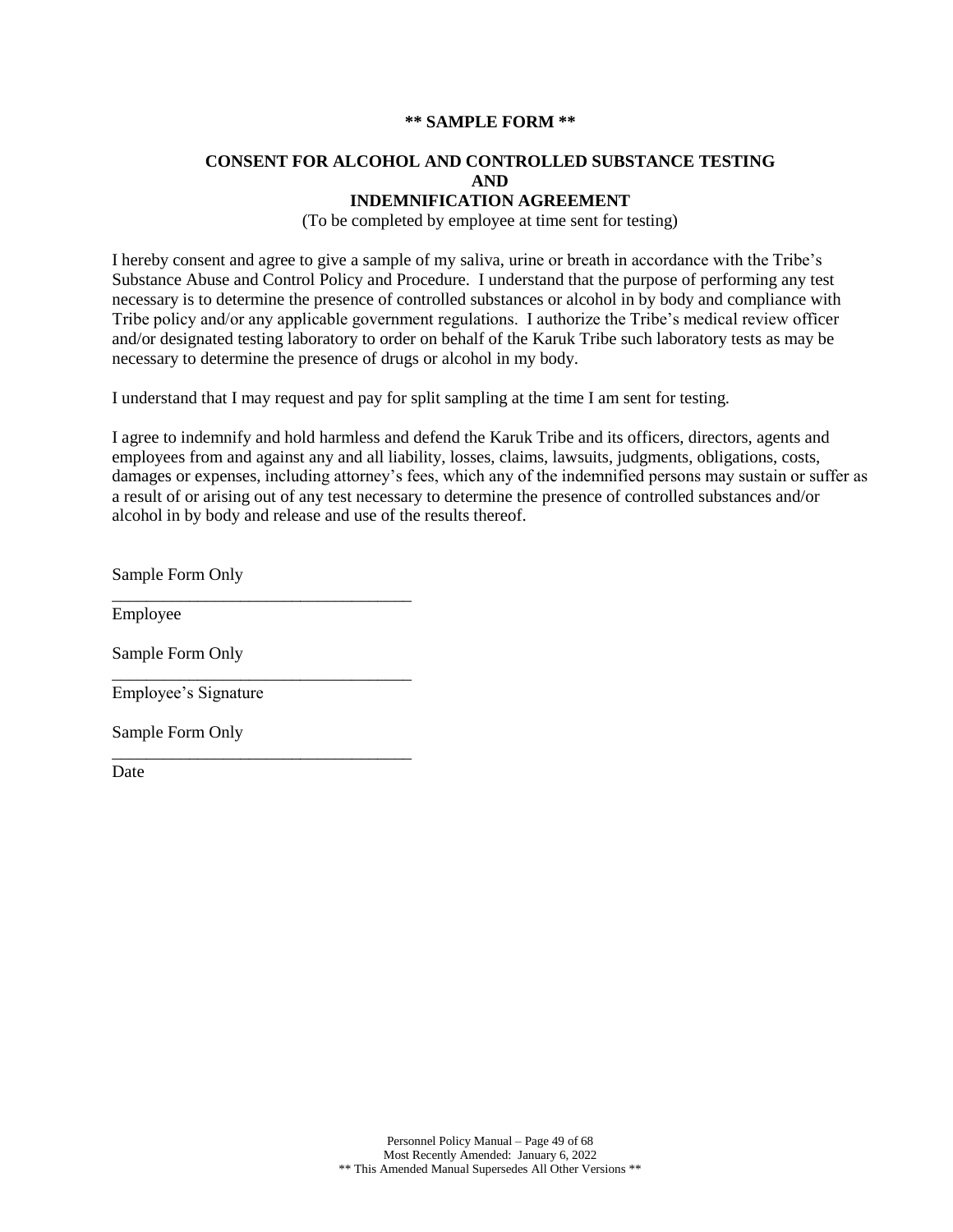#### **\*\* SAMPLE FORM \*\***

#### **AUTHORIZATION FOR RELEASE OF MEDICAL INFORMATION**

(To be completed by applicant/employee at time sent for testing)

I hereby authorize \_\_\_\_\_\_\_\_\_\_\_\_\_\_\_\_\_\_\_\_\_\_\_\_\_\_\_, a testing laboratory, to release to The Karuk Tribe or its designated agents the results of the laboratory tests to which I have consented for the purpose of determining the presence of controlled substances or alcohol in my body. I expressly understand and agree that The Karuk Tribe will utilize the results of these tests in connection with making a decision concerning my compliance with Tribe policy and/or a decision concerning my continuing employment at The Karuk Tribe. Other than for the purpose of making a determination concerning my compliance with Tribe policy and/or my continued employment at the Tribe, I understand that the Tribe shall not use or further disclose the medical information released pursuant to this authorization unless further expressly authorized by me or unless such disclosure is required by law. This authorization shall become effective immediately and remain in effect for a period of 90 days after the date executed. I understand that I have the right to receive a copy of this authorization and the results of the controlled substance test or alcohol upon request.

Sample Form Only

Applicant/Employee

Sample Form Only

Applicant/Employee's Signature

\_\_\_\_\_\_\_\_\_\_\_\_\_\_\_\_\_\_\_\_\_\_\_\_\_\_\_\_

\_\_\_\_\_\_\_\_\_\_\_\_\_\_\_\_\_\_\_\_\_\_\_\_\_\_\_\_\_\_\_\_\_\_\_\_\_

\_\_\_\_\_\_\_\_\_\_\_\_\_\_\_\_\_\_\_\_\_\_\_\_\_\_\_\_\_\_\_\_\_\_\_\_\_

Sample Form Only

Date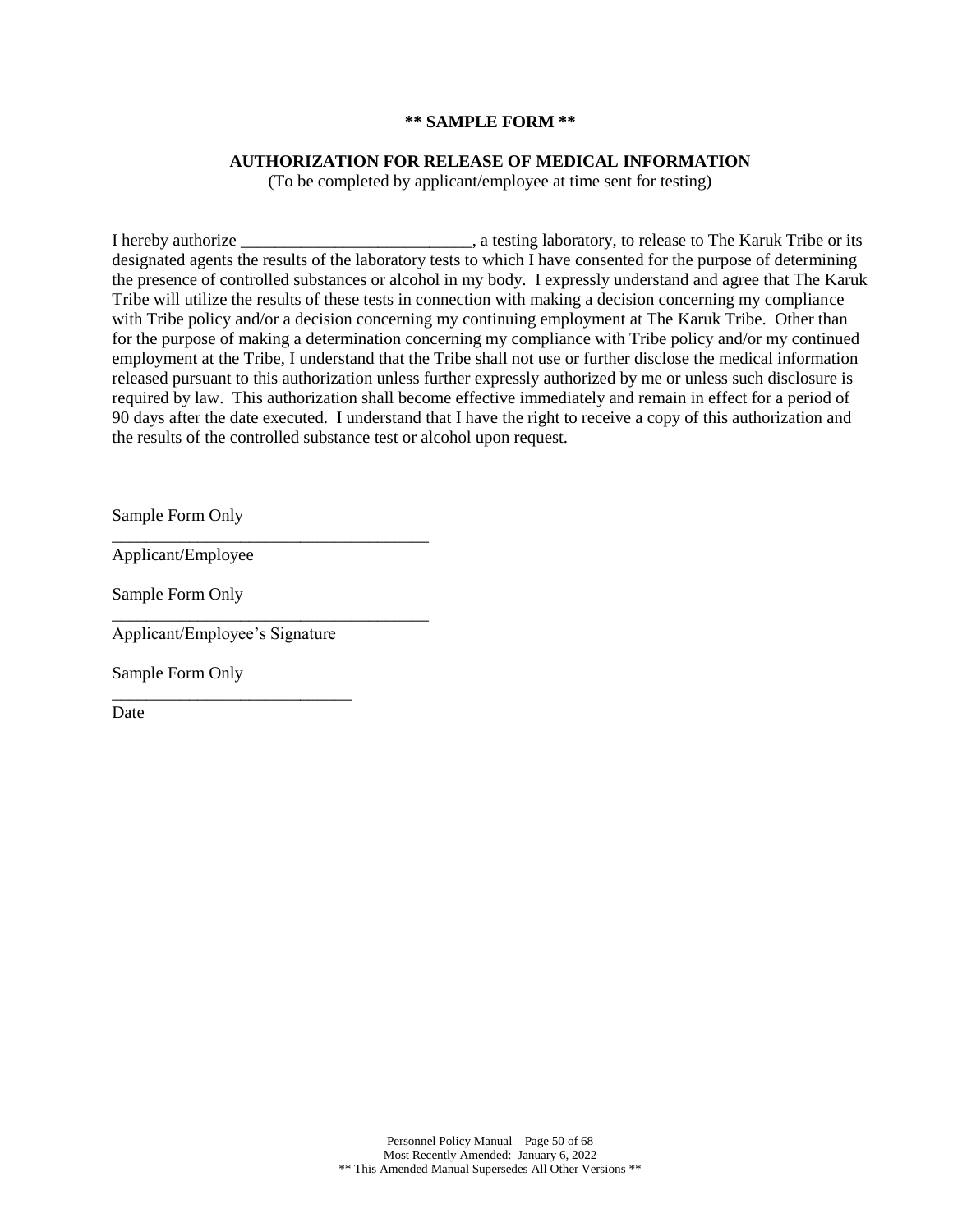## **ATTACHMENT A**

## **Hiring Policy & Procedures**

## <span id="page-50-0"></span>**1. JOB POSTING REQUIREMENTS**

All job descriptions must be submitted to the Human Resources Department for approval. Notices of all job vacancies within the Karuk Tribe shall be posted. Variances from these posting requirements shall only be authorized with approval from the Tribal Council. The procedure for posting vacancies is as follows:

**All revised and new position descriptions must be approved by the Review Committee prior to seeking applications. The Review Committee for all positions shall consist of the Human Resources Director and the Director of Operations in addition to: for HHS positions, the HHS CEO, for KTHA positions, the KTHA Executive Director and for all other positions, the Karuk Tribe Executive Director. For each position to be posted, a Job Vacancy Posting Request Form must be completed and submitted to Human Resources. Skills testing will be advertised if it is determined to be a part of the screening/interview process.**

- **Regular Postings:** Minimum of ten (10) business days posting. All positions are available to anyone interested in applying.
- **Internal Posting:** Minimum of four (4) business days posting.This internal hiring process will apply to all positions and employees of the Karuk Tribe and its entities, (excluding Rain Rock Casino). All internal vacancy announcements will be posted on the Karuk Tribe's website and distributed to all users via email, allowing any Karuk Tribe employee an opportunity to apply to the human resources department for consideration.
- **Emergency Postings:** The position will be flown internally for 4 business days, screened and processed. Should there be no qualified internal applicants, it will be posted for 4 business days externally. (Necessity of emergency posting will be justified by the Department Director/Supervisor of the vacant position in writing).
- **Emergency Hires:** Will be done with the consensus of the Chairman (For Tribe Positions) or the Executive Director (For KTHA, or KCDC Positions), the Human Resources Director, the TERO Director, and the Department Director/Supervisor in true emergency situations. Emergency hires can only be done for temporary appointments.

### **2. APPLICATION/INTERVIEW PROCESS**

Applications must be received by the Human Resources Department at or before the job posting deadline in order to be considered. An electronic copy of each application received shall be retained as a business record for a minimum of one year before it may be destroyed.

### **Application Process**

To ensure that their application is given the appropriate consideration, prospective job candidates must adhere to the following requirements:

1. Applicants claiming tribal preference under the TERO Ordinance must attach proof of the preference to their application. A photocopy is sufficient.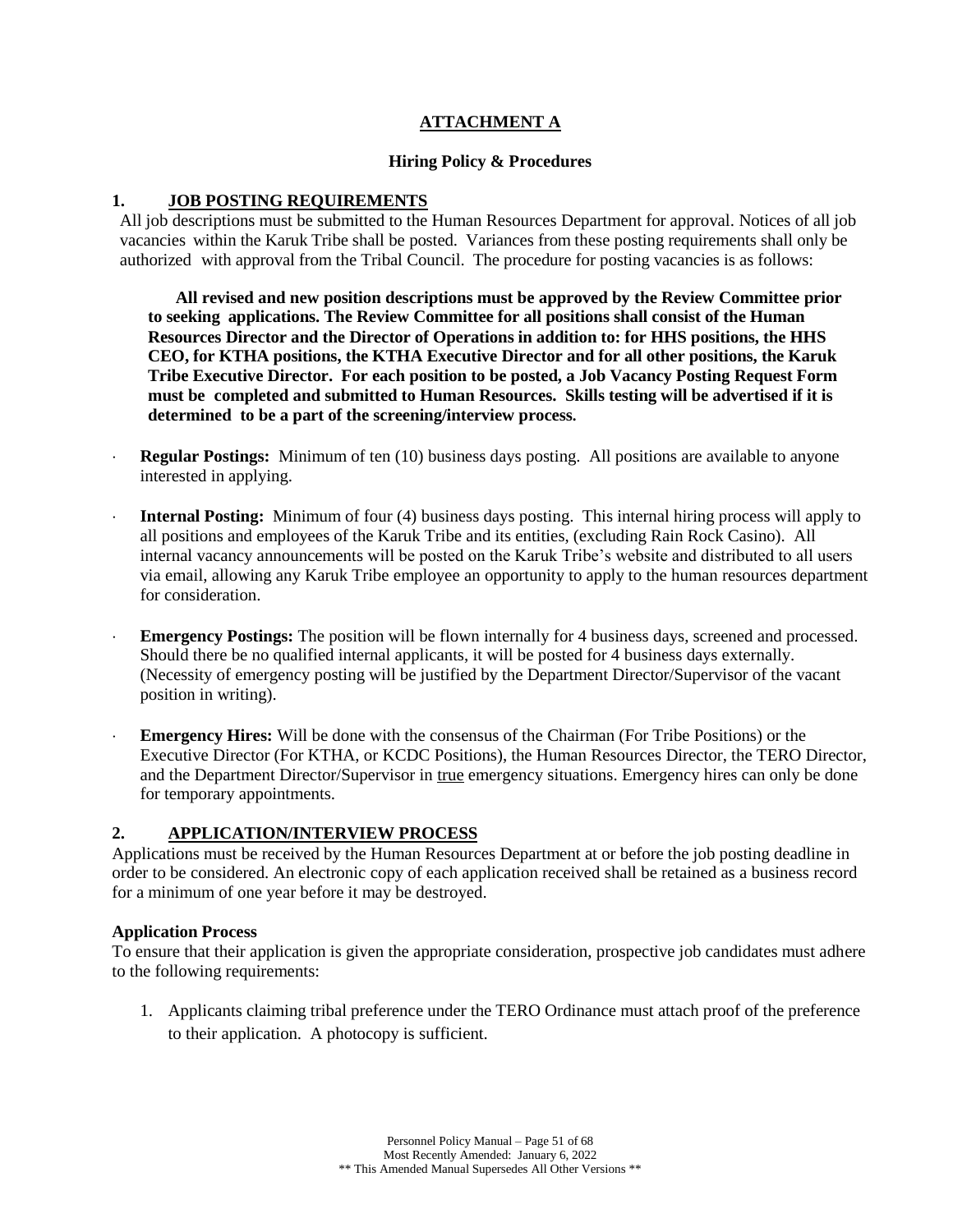- 2. Applicants must attach proof of all specialized trainings, certifications, or educational achievements, etc. to their application in order for it to be considered. Photocopies of transcripts, degrees, certificates, etc. are sufficient.
- 3. Applicants must be sure to completely fill out and sign the employment application. Incomplete applications will not be considered by the Application Screening Committee.

## **Application Screening Process**

TERO Preference shall be applied in the Application Screening Process. After a posting has closed, applications shall be reviewed by the Department Director and/or Supervisor, Human Resources, and a TERO Representative, with the option for a Council Member(s) to participate. A majority of Council Members participation is mandatory for positions that report directly to the Tribal Council. The screening panel shall use the job description for the open position to determine the threshold of skills required to fill the vacant position. Applicants who appear qualified shall be selected for interviews. If requested by the hiring department, skills testing (mathematical, clerical, technical, etc.) shall be conducted to determine which applicants are qualified.

Interview questions shall be developed and/or reviewed by the hiring department prior to interviews being held. If a tribal member applicant is not selected for an interview, they may contact TERO Director to find out why. If they are not satisfied with the information received from the TERO Director, they may appeal to the TERO Commission whose determination is final.

### **Internal Posting Screening Process**

Upon closing of this internal period, applicants will be screened against the most recently approved position description for the job. Any internal applicants meeting the minimum qualifications will be considered using existing hiring policy, including the standard interview process or waiver thereof. Should no qualified applicants be received for the position, it will then be posted for the standard 10 business days externally. An unsuccessful internal applicant can request that their application be included for consideration in the external pool. Should an emergency hire be necessary, the position will be flown internally for 4 business days, screened and processed. Should there be no qualified internal applicants, it will then be posted for 4 business days externally.

#### **Interview Process**

All applicants will be notified regarding whether or not they were chosen for an interview. Under special circumstances the Human Resources Director shall use their discretion for phone or electronic media modes for interviewing for all positions. A formal letter shall be mailed out to all applicants. Interview packets are compiled by the Human Resources Department. An Interview/Selection Summary Form documenting the selection and interview process must be completed. Interview packets and the Interview/Selection Summary Form are to be kept by the TERO Director for one year before being purged.

### **Waiver of Interview**

In the event that the screening process of an internal posting only provides for one qualified applicant, the supervisor may, at their discretion, request the waiver of the interview process. This request must be approved in writing by the supervisor, Executive Director of the supervising department, the Chairman of the hiring entity and the Tribal Chairman.

#### **Date, Time, Location & Composition of Interview Committee**

A date, time, and location shall be set for the interviews to be held and an Interview Committee will be comprised that includes a department representative(s), Human Resources, TERO, and a Council Member(s) if they wish to attend. However, Council Member participation is mandatory for positions that report directly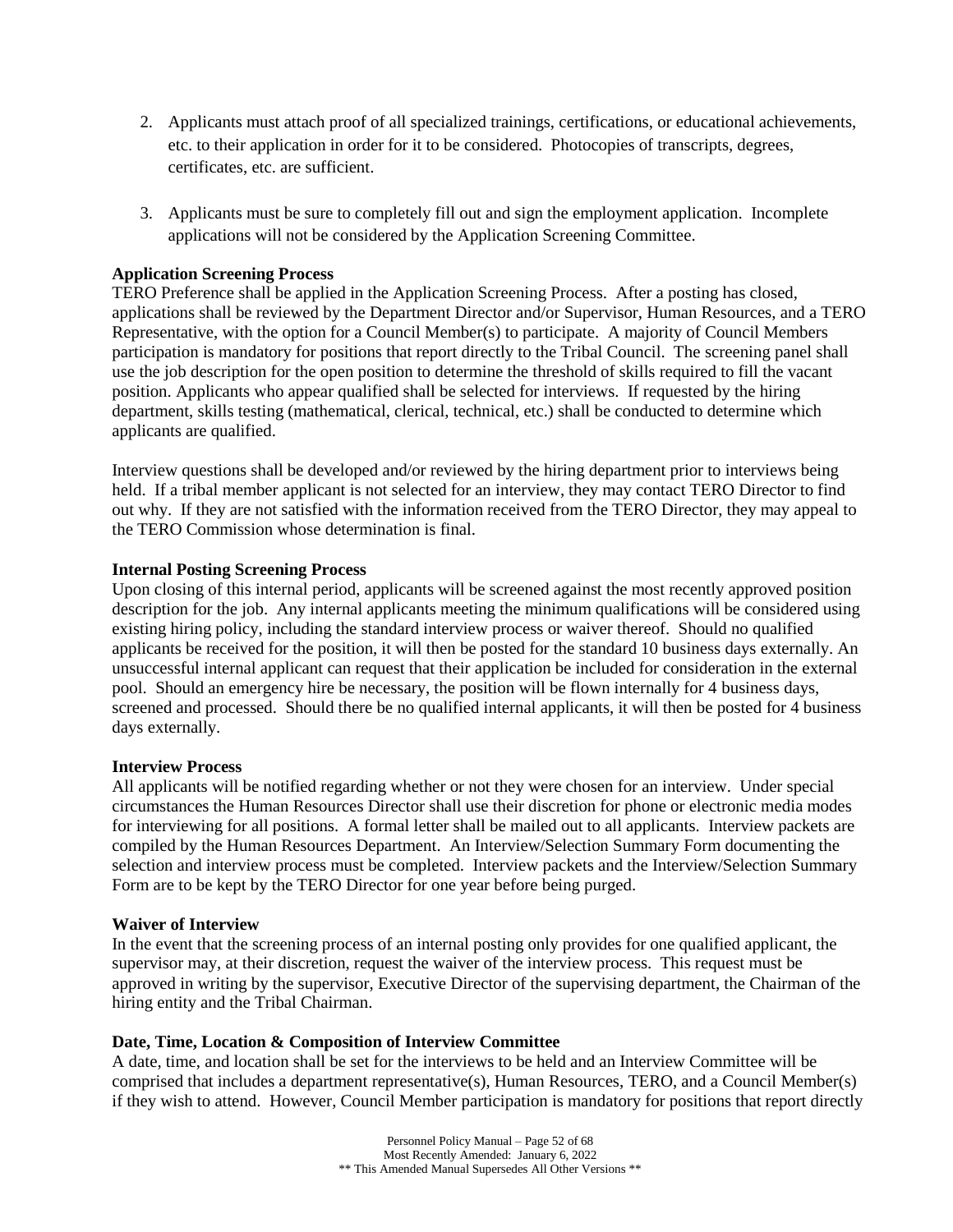to the Tribal Council. For such positions, a majority of Council must be present in order for the interviews to be conducted.

A Board Member(s) from KTHA or KCDC shall be included for positions for those Entities and a Policy Council Member for Head Start positions.

#### **Voting Process; When Applicable**

It is preferred that the selection of a candidate is done by consensus. However, when no agreement can be reached by the Interview Committee, the matter shall be put to a vote. The voting shall be as follows: The hiring department (including when applicable, Board Members from KTHA, KCDC, and the Head Start Policy Council) as a whole shall have one vote; the Human Resources Department shall have one vote; all Council Members present at the interview, as a whole, shall have one vote. There shall be a total of (3) three votes cast to choose the successful candidate. The TERO Representative shall serve as a non-voting member of the Committee in order to ensure that Tribal Preference is observed.

This voting procedure does not apply to positions that report directly to the Tribal Council. For such positions, each Council Member present at the interviews shall each have one vote. The Human Resources Department shall also have one vote.

This voting procedure also does not apply to interviews for the Executive Director position of KTHA or KCDC. For such positions, the Members of each Board present at the interview shall each have one vote. The Human Resources Department shall also have one vote. The choice of a candidate shall not be official until approved by a vote of the Karuk Tribal Council.

## **Interview Format; 2nd Choice Applicant**

All interviews will be held in a standard format with all applicants being afforded equal time and consideration by the Interview Committee. To ensure fairness, all applicants shall be asked the same set of questions.

The Interview Committee shall have the option of selecting a second choice applicant which will remain eligible for placement in the position should the first choice decline or vacate within the first 90 days of employment.

#### **Objection by Committee Member**

In the event that a member of the Interview Committee objects to the selection made, or feels there was bias from any individual on the interview panel they shall clearly voice that concern to the Committee at the interviews and request that the TERO Director convene the TERO Commission for review of the hiring decision. The TERO Commission shall come together within 24 hours of notification that review is necessary. No notifications shall be made to applicants until the dispute is resolved. The results of the TERO Commission's review shall be presented back to the Interview Committee immediately for reconsideration. Should the Interview Committee still be unable to achieve consensus after these steps, the matter shall be forwarded to the Tribal Council for final review and decision.

#### **Post Interview Procedure**

Upon the decision of the Interview Committee, the Human Resources Department will notify all applicants of the results of their interview. The Human Resources Department shall schedule all drug screens for selected individuals and notify the Department Director/Supervisor of the results upon receipt and coordinate new employee orientation with the Supervisor and Health Program, when applicable.

#### **Outstanding Debt**

Upon hiring or appointment to a Board/Committee, any individual who has delinquent debt to the Karuk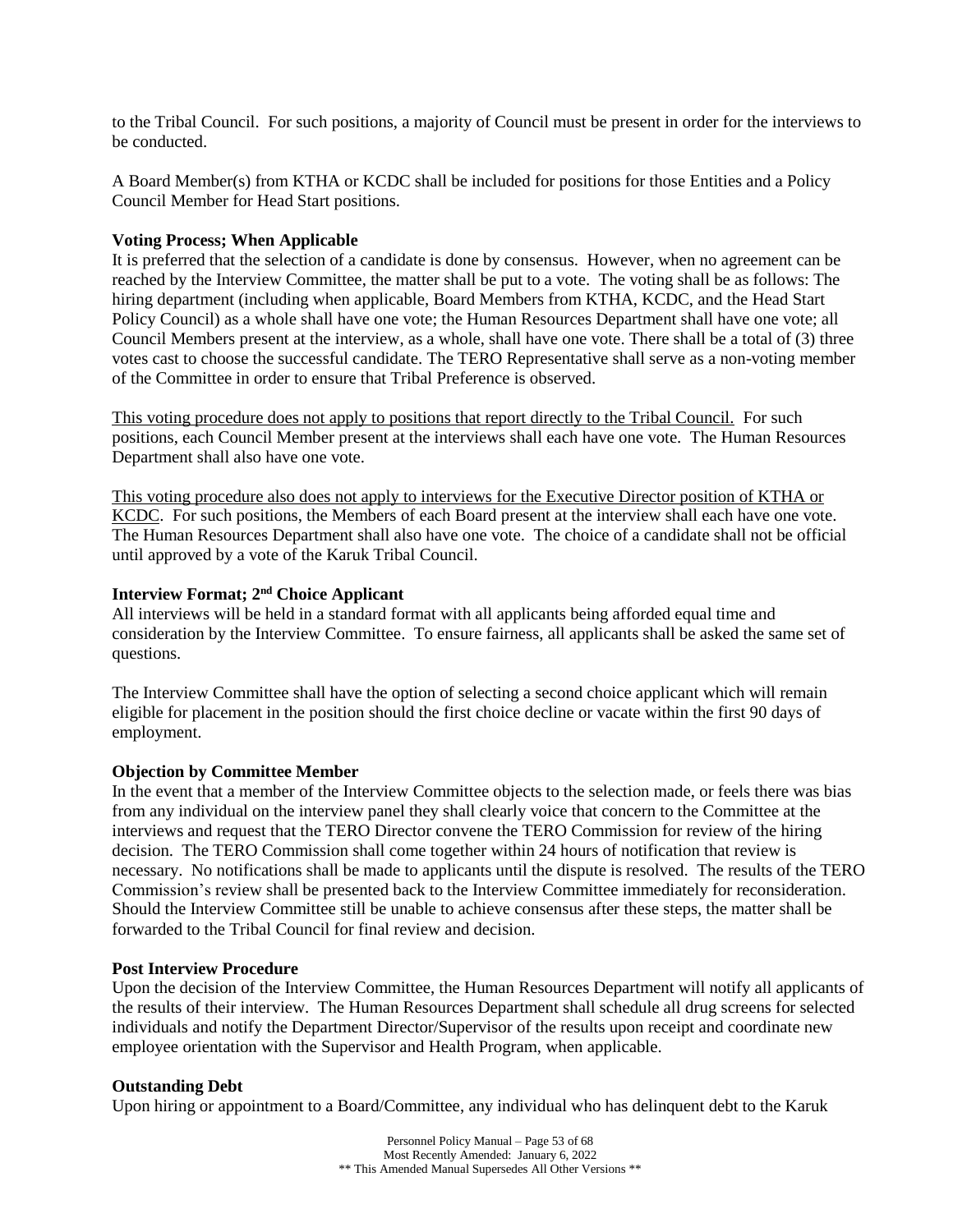Tribe or one of its' entities shall as a condition of hire/appointment be required to pay any delinquent debt in full, or shall make appropriate arrangement for payroll deductions at a mutually agreed upon amount toward such debt. Any individual who incurs a debt to the Karuk Tribe or one if its' entities while employed or sitting on a Board/Committee shall make appropriate arrangement for payroll deductions at a mutually agreed upon amount toward such debt.

Any individual who has a debt to the Karuk Tribe or one of its entities employed or sitting on a Board/Committee at the time this policy is implemented shall make appropriate arrangement for payroll deductions at a mutually agreed upon amount toward such debt. All mutually agreed upon payment agreements or modification to said agreement shall remain with the original creditor.

## **Applicant Expense Reimbursement**

For upper level positions (physicians, dentists, senior management), the Human Resources Director has authorization to coordinate and provide airfare and lodging accommodations for out of the area applicants if requested either by making the accommodations directly or upon submission of valid receipts. This shall include rental cars if necessary. Applicants will be responsible for their own meals and incidentals and any gasoline costs.

## **3. TRIBAL PREFERENCE (TERO)**

In accordance with the Tribal Employment Rights Ordinance (TERO), Tribal Preference will be observed in hiring. Positions will be granted to the most qualified candidates as determined by the Interview Committee. The Interview Committee shall comply with all TERO requirements, including the ranking system, in selecting the successful candidate. The TERO Rankings are as follows:

- 1. Enrolled Karuk Tribal Member
- 2. Enrolled Karuk Descendant Member
- 3. Spouse of an Enrolled Karuk Tribal Member or Parent of an Enrolled Karuk Member who is under the age of 18
- 4. Enrolled Member of another Federally Recognized Tribe.

## **Veteran's Preference**

It shall be the policy of the Karuk Tribe to provide preference in hiring to qualified applicants claiming Veteran's Preference who have been discharged with honorable or under honorable conditions from the United States Armed Forces. Individuals claiming preference must include a copy of their DD-214 demonstrating proof. An example of how the Veteran's Preference applies: between two applicants, both equally qualified receiving equal preference as Enrolled Karuk Tribal Members, if one of the applicants also has the Veteran's Preference, that applicant shall prevail.

## **4. LAYOFFS**

An employee may be laid off whenever it is deemed necessary. All employees are employed at-will and may be terminated with or without cause and with or without notice. Seasonal layoffs may follow a separate procedure due to the temporary nature of the position.

Affected employees will be notified of impending layoffs either verbally or in writing. The notification process will identify any options the employee may have for reassignment and subsequent re-employment.

Tribal preference, seniority, performance and the type of appointment may be considered in the determination of any layoffs. Karuk Tribe reserves the right to make layoff determinations in its sole and absolute discretion and intends to follow all applicable laws in the processing of layoffs.

In the event an employee who is notified of layoff chooses to end their employment earlier than expected, that employee shall communicate this decision to the Supervisor immediately. Any employee who fails to report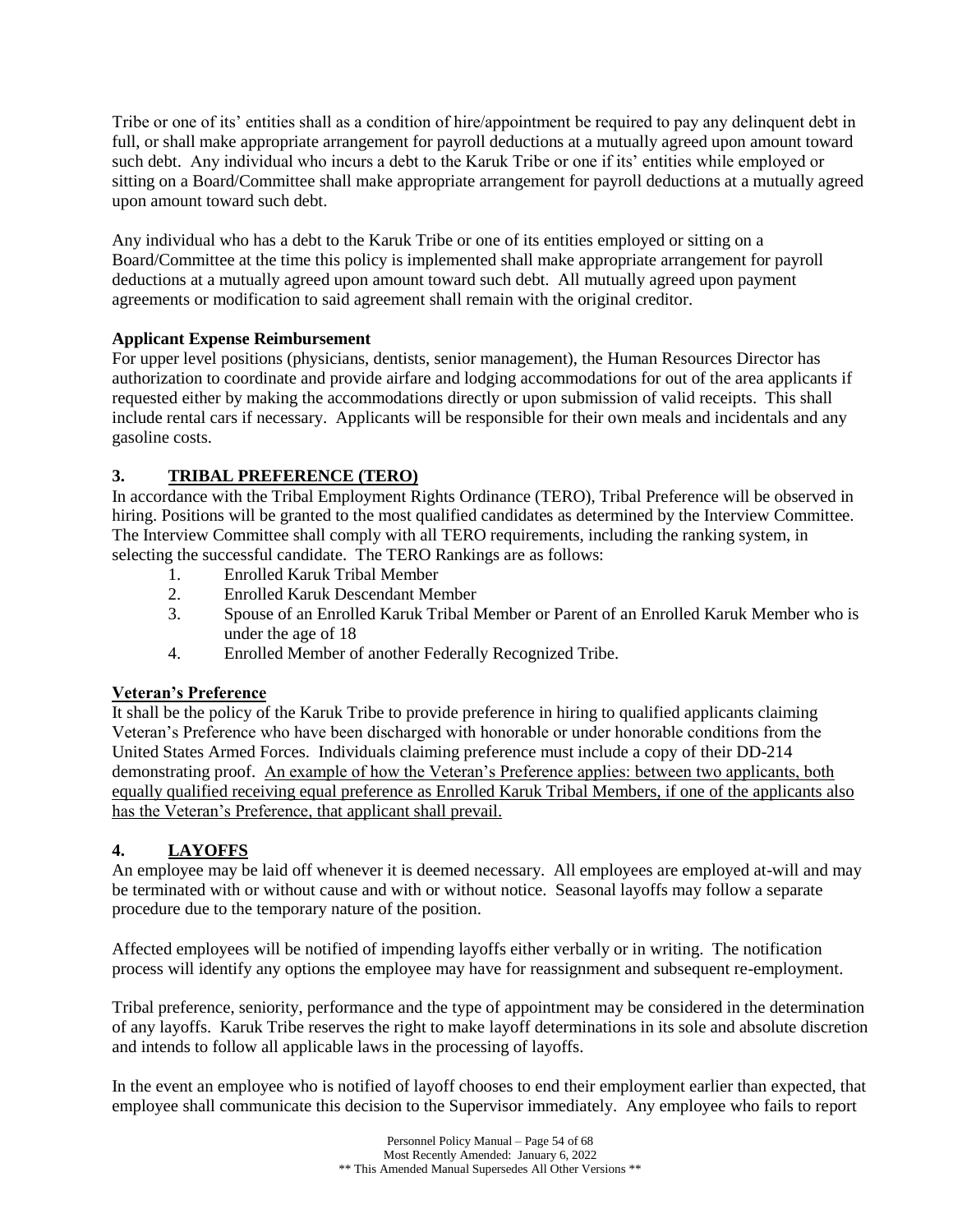to work after notification of a layoff may be subject to immediate termination of the employment relationship.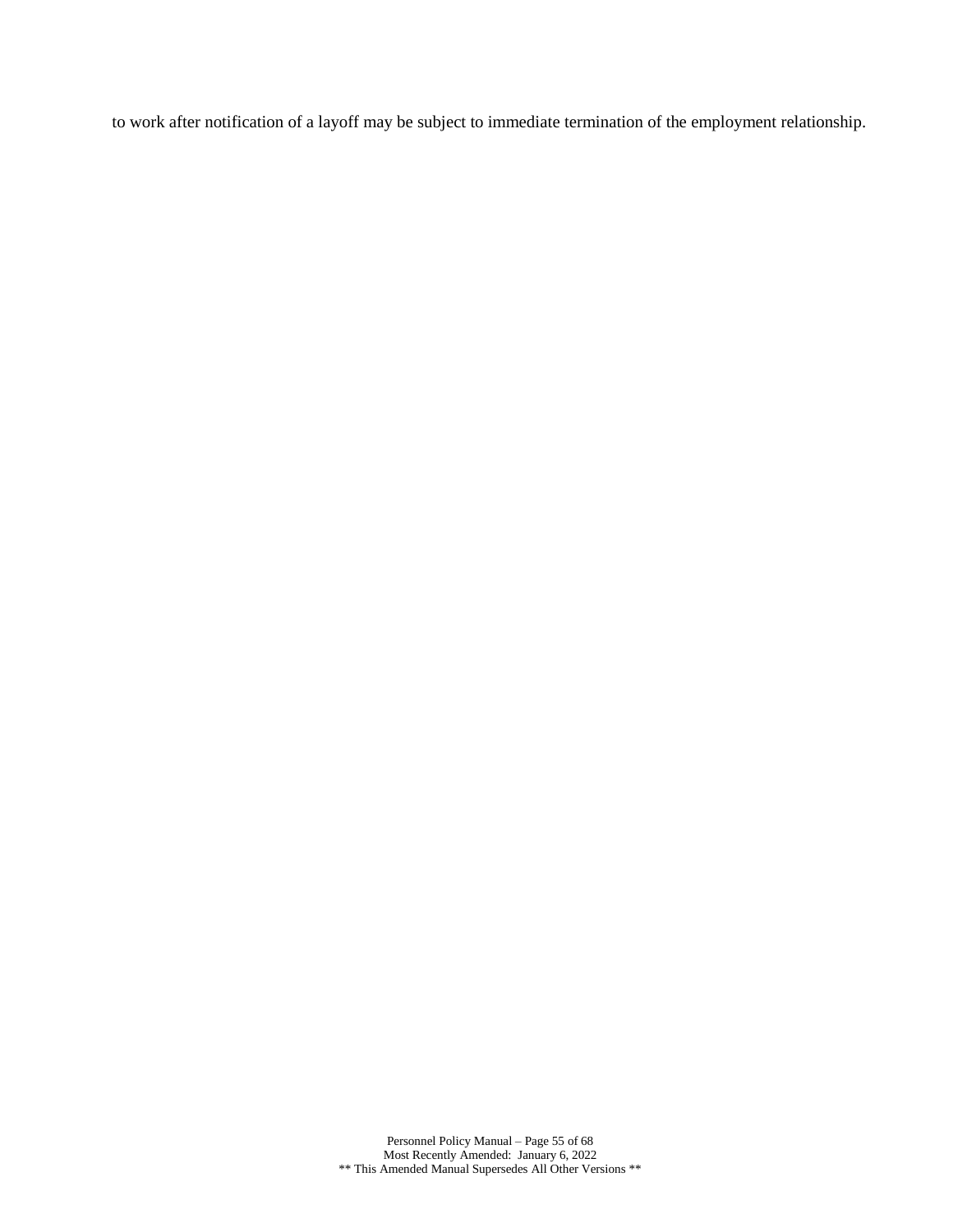## **ATTACHMENT B**

#### **Harassment Policy**

<span id="page-55-0"></span>The Karuk Tribe intends to provide a work environment that is pleasant, healthful, comfortable, and free from intimidation, hostility or other offenses which might interfere with work performance. Harassment of any sort - verbal, physical, visual - will not be tolerated.

#### **What Is Harassment**

Harassment can take many forms. It may be, but is not limited to: words, signs, jokes, pranks, intimidation, physical contact, or violence. Harassment is not necessarily sexual in nature.

Sexually harassing conduct may include unwelcome sexual advances, requests for sexual favors, or any other verbal or physical contact of a sexual nature that prevents an individual from effectively performing the duties of their position or creates an intimidating, hostile or offensive working environment, or when such conduct is made a condition of employment or compensation, either implicitly or explicitly.

### **Responsibility**

All Karuk Tribal employees, and particularly managers, have a responsibility for keeping our work environment free of harassment. Any employee who becomes aware of an incident of harassment, whether by witnessing the incident or being told of it, must report it to their immediate manager or any management representative with whom they feel comfortable. When management becomes aware that harassment might exist, it is obligated by law to take prompt and appropriate action, whether or not the victim wants the Tribe to do so.

### **Reporting**

Any incidents of harassment must be immediately reported to a manager or other management representative. Appropriate investigation and disciplinary action will be taken. All reports will be promptly investigated with due regard for the privacy of everyone involved. Any employee found to have harassed a fellow employee or subordinate will be subject to severe disciplinary action or possible discharge. The Karuk Tribe will also take any additional action necessary to appropriately remedy the situation. No adverse employment action will be taken for any employee making a good faith report of alleged harassment.

The Karuk Tribe accepts no liability for harassment of one employee by another employee. The individual who makes unwelcome advances, threatens, or in any way harasses another employee is personally liable for such actions and their consequences. The Karuk Tribe will not provide legal, financial or any other assistance to an individual accused of harassment if a legal complaint is filed.

/s/Russell Attebery

Tribal Council Chairperson

\_\_\_\_\_\_\_\_\_\_\_\_\_\_\_\_\_\_\_\_\_\_\_\_\_\_\_\_\_\_\_\_\_\_\_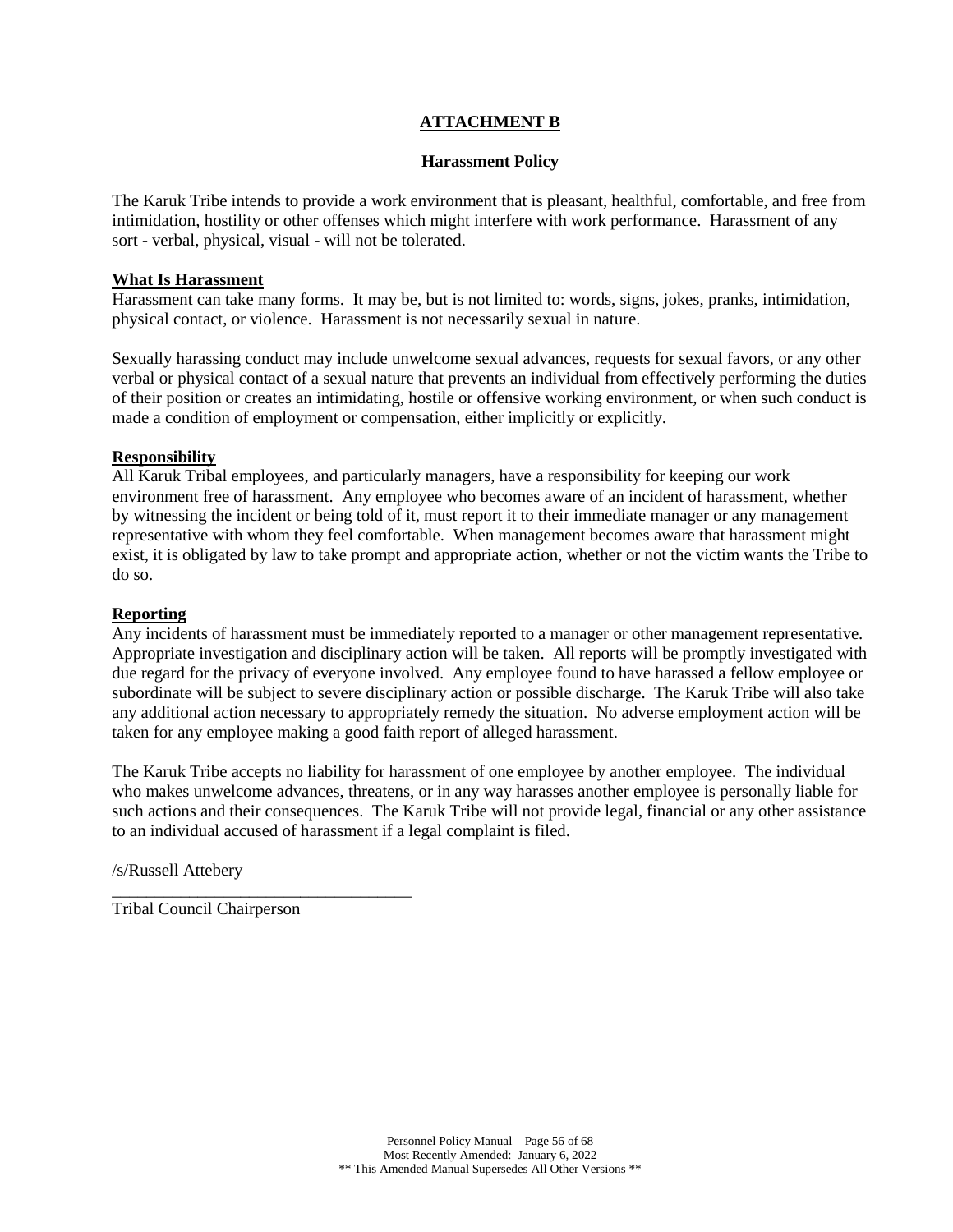## **ATTACHMENT C**

## **Karuk Tribe Head Start Personnel Policy Amendments**

## **Policy Changes**

Policy Council shall review the Personnel Policies of the Karuk Tribe at the beginning of their yearly term. Approval or any changes regarding Karuk Head Start Personnel Policies shall be submitted to the Policy Council and KCDC Board for discussion and approval and to Tribal Council for final discussion and approval.

## **Initiation Period**

Karuk Head Start new hires will have a 90-day initiation period, however, due to the nature of the Head Start schedule, the initiation period will include Leave Time as identified below.

## **Leave Time**

Karuk Head Start employees will receive leave in the following manner:

- a. Each individual employee shall receive one week paid leave during the Thanksgiving holiday of the Karuk Head Start program.
- b. Each individual employee shall receive two weeks paid leave during the December holiday schedule of the Karuk Head Start program.
- c. Each individual employee shall receive one week paid leave during the spring break of the Karuk Head Start program.
- d. Exceptions to the individual's time off will be made upon notification to their immediate supervisor and with permission granted by the Head Start Director.

## **Sick Leave**

Employees must have met the initiation period as a regular staff member. All employees shall receive sick leave in the following manner as per Karuk Head Start Regulations:

- a. Employees shall receive nine-days per school year of paid sick leave.
- b. Additional sick leave shall be granted only when cause has been justified and cleared by the Head Start Director.
- c. Leave slips shall be submitted to the Director for approval for all hours not worked. This includes, personal, sick, annual, bereavement, and leave without pay. Approved leave slips shall be submitted along with the timesheet for the pay period in which the hours occur.

### **Bereavement Leave**

Bereavement Leave will be granted for a death in the immediate family. The leave will be a maximum of five working days of absence with pay added to the current nine-days of sick leave. Additional bereavement time can be requested and may be granted as Leave without Pay (LWOP) or Administrative Leave at the discretion of the KCDC Board of Directors or Tribal Council.

## **Lunch Break**

All non-exempt (hourly) employees are required to take at least a 30 minute lunch break each workday.

### **Timekeeping**

All employees are required to sign-in when they arrive, sign-out when they leave for lunch, sign-in when they return from lunch and sign-out when they leave work for the day.

Employees may not work outside of their scheduled regular hours without prior approval from the Director.

### **(These amendments are required as Karuk Head Start employees only work 9-10 months a year)**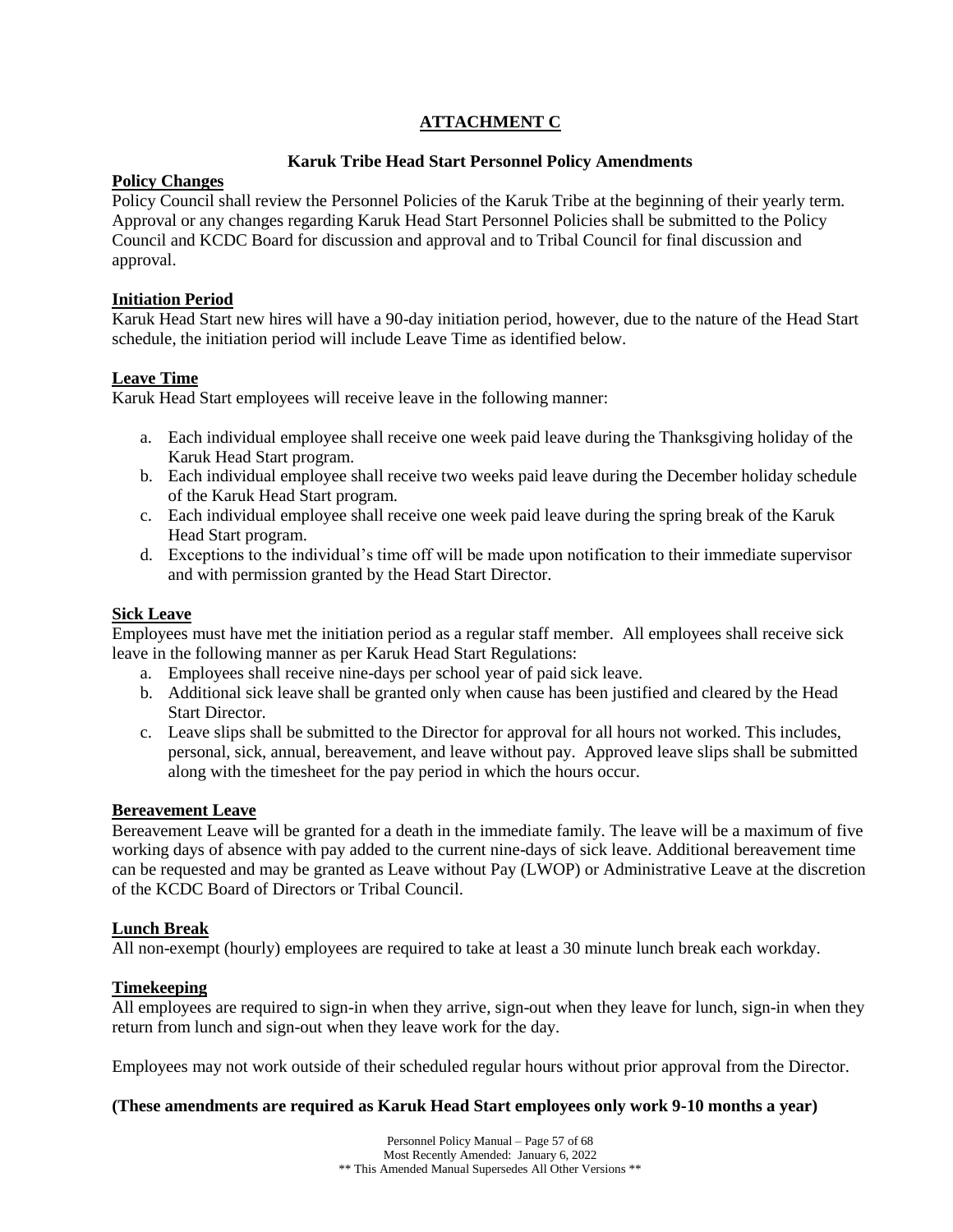## **Staff Selection**

Staff recruitment, selection, and grievance procedures for Karuk Head Start shall follow the procedures of the Karuk Tribe Personnel Policies (including this Attachment C) with the following exceptions:

During job interviews for Karuk Head Start positions there shall be a Policy Council member and/or a parent representative present. Once the selection has been made the Policy Council shall approve or disapprove the decision of the hiring committee. Previous Karuk Head Start parents will be given preference in hiring for Karuk Head Start positions provided they meet the requirements of the position. This policy in no way changes or supersedes the TERO and this preference will be subordinate to Tribal preference in hiring.

## **New Hires**

All newly hired employees must pass DOJ Criminal Background checks, have a clear TB test, and a physical before the start of employment. Upon employment they must adhere to the Karuk Tribe Personnel Policies and the Karuk Head Start Staff Handbook.

## **Termination**

The termination of a Karuk Head Start Director must be approved by the Karuk Head Start Policy Council. The termination must be a result of a recommendation of the immediate supervisor or the KCDC Board of Directors and/or Tribal Council. The supervisor must follow the Karuk Tribe Personnel Policies, Section 8.0.

## **Grievance**

The Head Start employees must follow the Open Door Policy, Section 9.0 of the Karuk Tribe Personnel Policies.

### **Internal Dispute Resolution**

A procedure for Tribal Council, KCDC Board, and Policy Council disputes and/or a situation such as an impasse is in the Policy Manual of the Head Start Program.

### **Tribal Council/KCDC Liaison Member**

This is a non-voting, advisory position to the Karuk Head Start Policy Council that serves as Liaison to the full Tribal Council and KCDC Board to assist and ensure the Head Start Director and Policy Council is in compliance with Federal laws and regulations and applicable state, tribal, and local laws and regulations.

### **Liaison Duties and Responsibilities**

- a. Review and understand the Head Start Program Performance Standards. Take the initiative to obtain information and knowledge about the program in order to offer suggestions and ideas for possible program improvement that is in compliance with Head Start Performance Standards.
- b. Keep Tribal Council and KCDC Board of Directors informed about Head Start issues; keep Head Start informed about relevant Tribal and KCDC topics.
- c. Assist in identifying and mobilizing Tribal and community resources to meet identified needs of the Head Start program.
- d. Keep written materials in an organized, accessible manner and be able to refer to specific Head Start Performance Standards and Program guidelines, directives, memorandums, etc., when appropriate.
- e. Review program Policies and Procedures and Policy Council By-Laws to ensure compliance and assist in the revision process if needed.
- f. Evaluate the Head Start Program components through the self-assessment process outlined in the Head Start Self-Assessment instrument to summarize compliance with Head Start Performance Standards.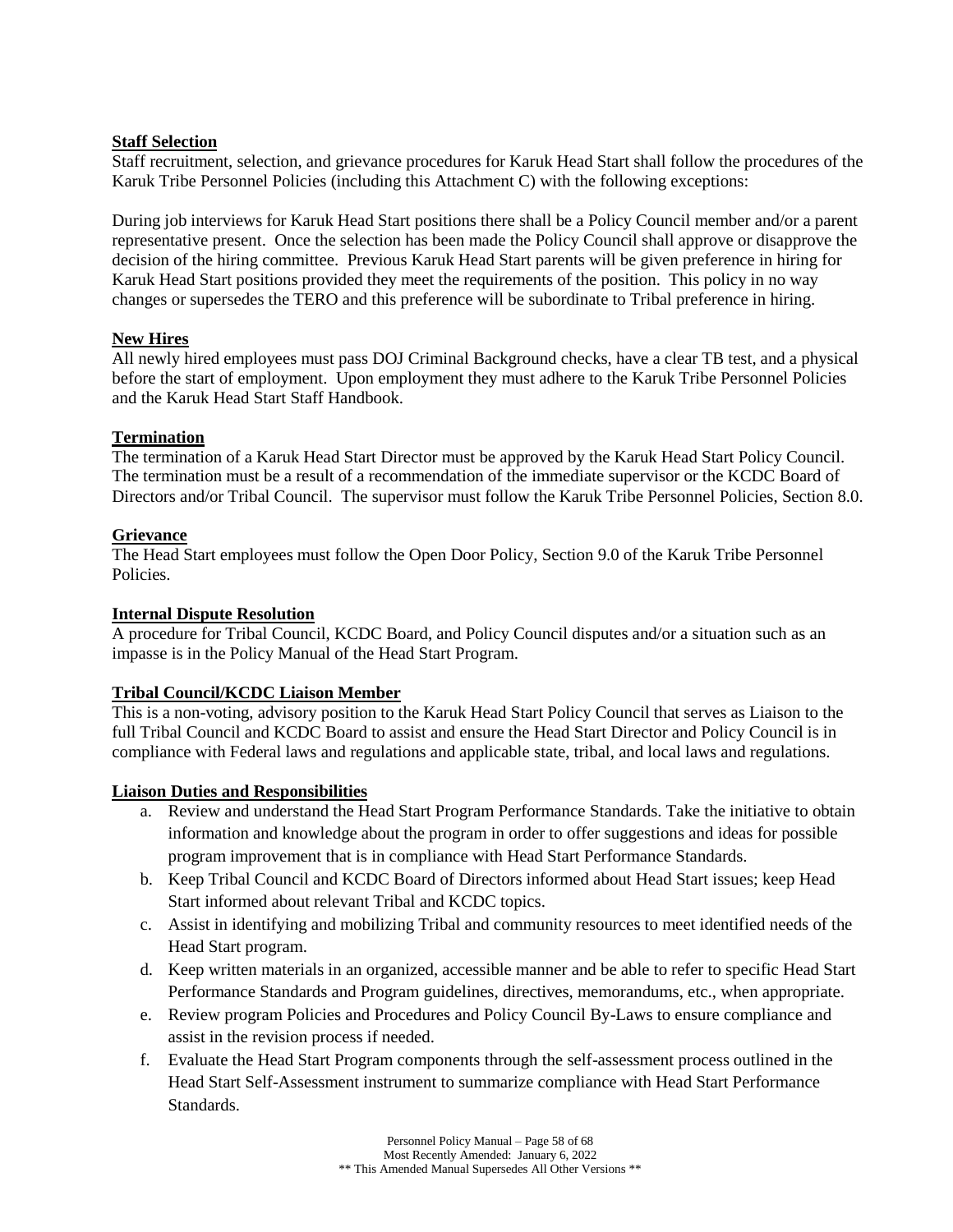- g. Make contact with the Head Start Director at least once a month.
- h. Conduct oneself in a professional, ethical manner, such as keeping certain program matters confidential.
- i. Serve as an ambassador for the Karuk Head Start Program and an advocate for the children and families.
- j. Be willing and able to participate or attend Head Start reviews, training sessions, and conferences as may be requested.

| Policy Council Approved:    | 1/15/2016; 10/16/2017; 1/8/2020 |
|-----------------------------|---------------------------------|
| <b>KCDC</b> Board Approved: | 1/15/2016; 10/25/2017; 1/8/2020 |
| Council Approved:           | 1/28/216; 10/26/2017; 1/23/2020 |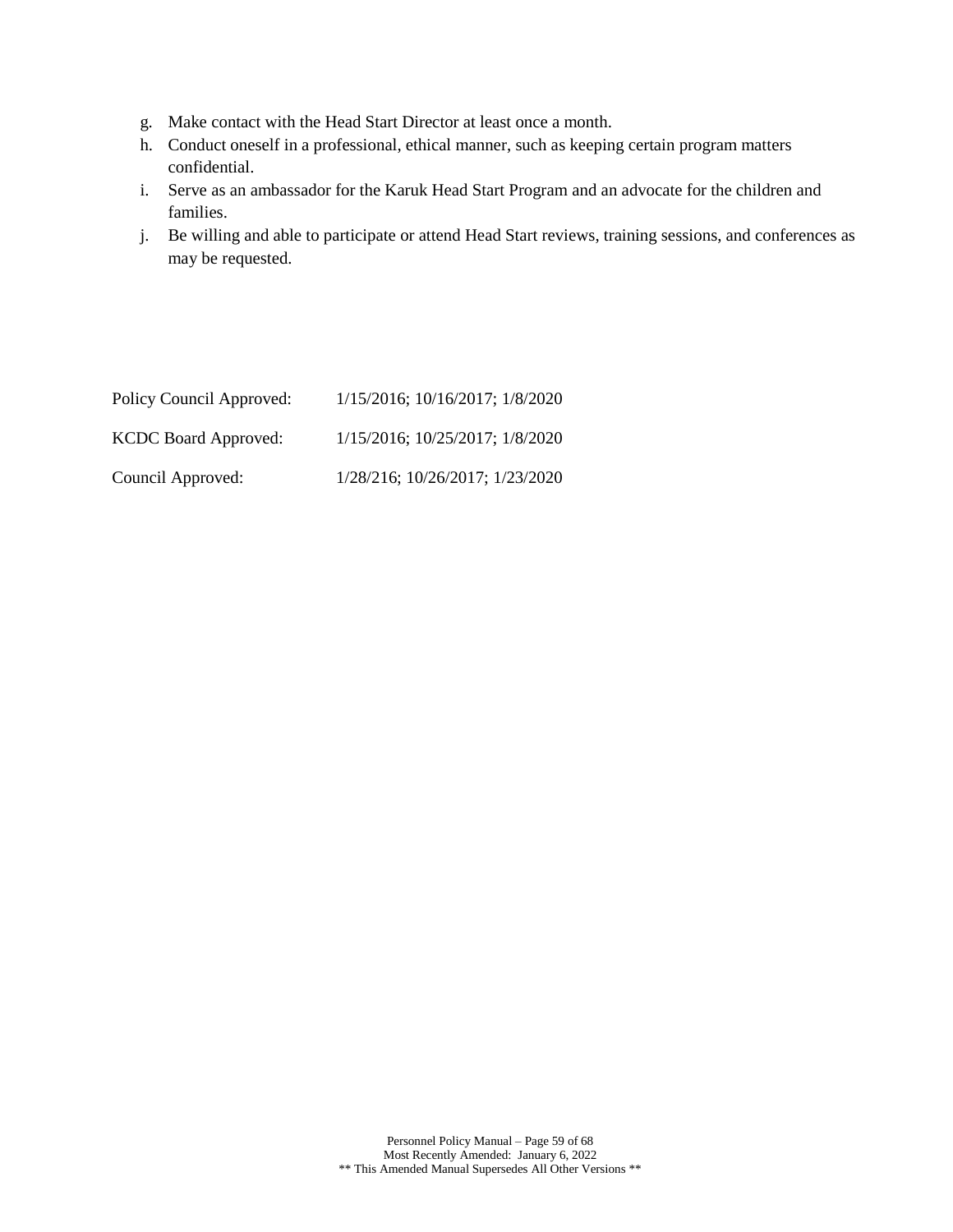## **ATTACHMENT D**

## **Equal Employment Opportunity Policies**

<span id="page-59-0"></span>The Karuk Tribe will provide equal employment opportunity without regard to race, color, sex, age, disability, religion, national origin, marital status, sexual orientation, ancestry, political belief, or activity, or status as a veteran, with the exception of the Tribal Preference, as stated in the Tribal TERO Ordinance shall be observed in all hiring decisions.

The policy applies to all areas of employment, including recruitment, hiring, and training and development, promotion, transfer, termination, layoff, compensation benefits, social and recreational programs, and all other conditions and privileges of employment in accordance with applicable Tribal and federal law.

It is the policy of the Karuk Tribe to comply with all the relevant and applicable provisions of the Americans with Disabilities Act (ADA). The Karuk Tribe will not discriminate against any qualified employee or job applicant with respect to any terms, privileges, or conditions of employment because of a person's physical or mental disability. The Karuk Tribe also will make reasonable accommodation wherever necessary for all employees or applicants with disabilities, provided that the individual is otherwise qualified to safely perform the duties and assignments connected with the job and provided that any accommodations made do not require significant difficulty or expense.

Equal employment opportunity notices are posted on appropriate employee bulletin boards as required by law. The notice summarizes the rights of employees to equal opportunity in employment and lists the names and addresses of the various government agencies that may be contacted in the event that any person believes that he or she has been discriminated against.

Management is primarily responsible for seeing that the Karuk Tribe's equal employment opportunity policies are implemented, but all members of the staff share in the responsibility for assuring that by their personal actions the policies are effective and apply uniformly to everyone.

Any employees, including managers, involved in discriminatory practices, will be subject to discharge.

/s/Russell Attebery

Tribal Council Chairperson

\_\_\_\_\_\_\_\_\_\_\_\_\_\_\_\_\_\_\_\_\_\_\_\_\_\_\_\_\_\_\_\_\_\_\_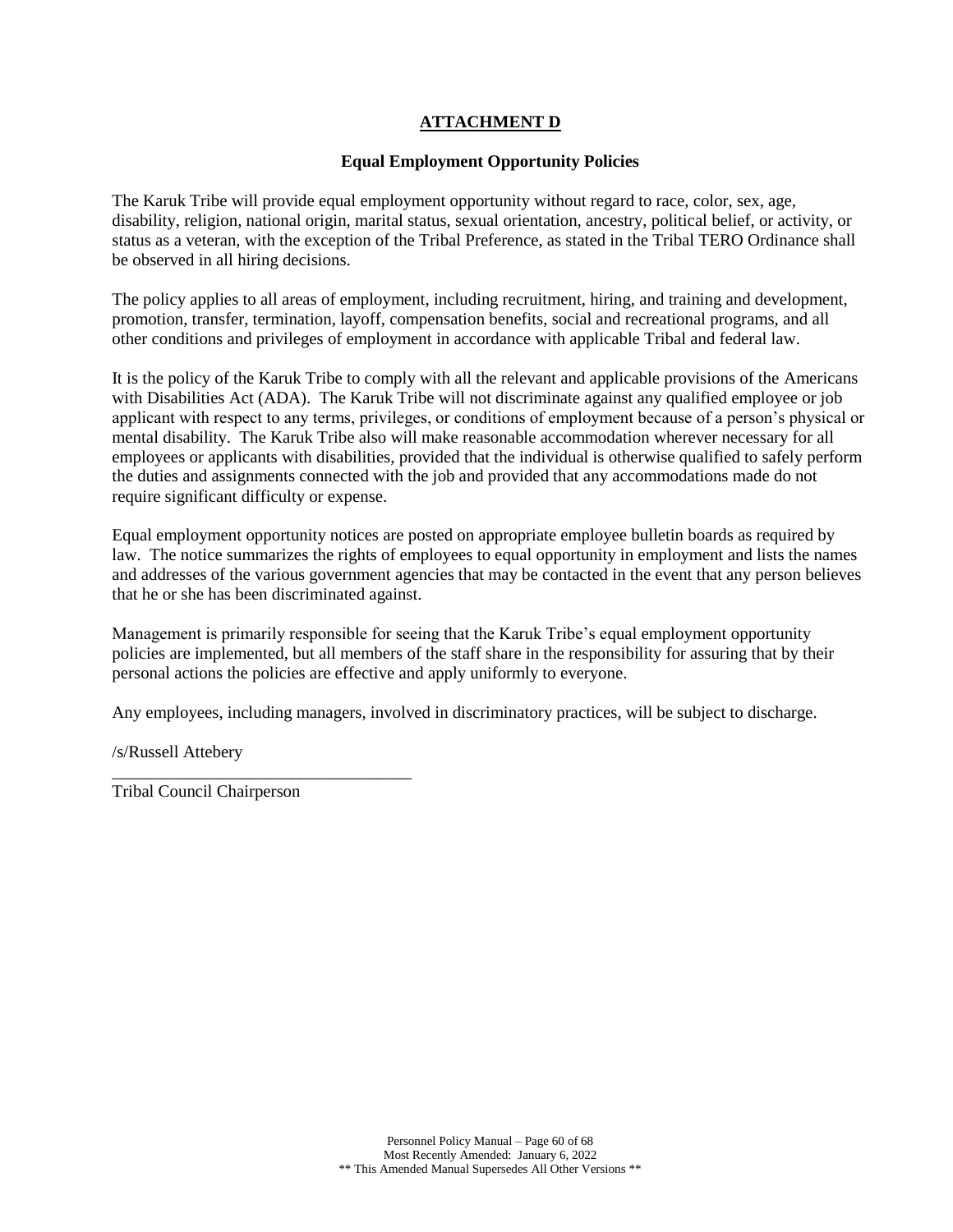## **ATTACHMENT E**

## **Employee Identification Policy**

## <span id="page-60-0"></span>**Purpose**

The wearing of picture identification tags allows visitors and/or patients to identify by names and titles who is providing their service or care. The wearing of picture identification tags is a security measure for all Tribal facilities, which promotes confidentiality and privacy. For this reason, all employees and Council members will be required to wear an identification tag and all visitors, consultants, students and volunteers will be required to wear an identification pass.

## **Policy**

During working hours all Tribal employees, including Karuk Tribe Housing Authority and Karuk Community Development Corporation, and Council members will wear picture identification tags clearly labeling their name and title. Tags shall be worn where other staff, visitors or patients can easily view them.

Visitors, consultants, students and volunteers shall wear an identification pass while providing Tribal services.

## **Employee Tags and Holder Identification**

- Tags and holders are horizontal; and
- They require a strap with a clip; and
- They are  $2^{3/4}$ " high by  $3^{1/4}$ " wide.

## **Stop Light Policy**

| <b>Color</b> | <b>Access</b>                                 | <b>Positions</b>                     |
|--------------|-----------------------------------------------|--------------------------------------|
| Green        | Go: Clinic, and Health/Admin. Office          | Providers, Health Staff, Clinic      |
|              | Access: Access To Exam Rooms Only             | <b>Transporters, Social Services</b> |
|              | When Necessary                                |                                      |
| Yellow       | <b>Caution:</b> Office Access Only: No Clinic | Office Personnel, Council Members,   |
|              | Exam Rooms or Health Office Areas **          | KTHA, KCDC                           |
| Red          | <b>Stop:</b> Escort Required                  | Non Employees, Visitors              |

\*\* Unless your office is located in a Health Building.

### **Issues/Renewals**

All Tribal employees and Council members will be issued identification tags upon hire or election. Picture identification tags shall be issued through the Tribal Enrollment Office. Color-coded straps shall be issued through the Personnel Department. New employee and Council member identification tags will be issued only for a one-year period. Thereafter, they will be issued for a four-year period. Employees may renew their identification tags ten (10) days prior to expiration.

### **Position Changes/Termination**

Employees and Council members may request new identification tags when their position title changes, their name changes, their current tag has become worn and unreadable or they have lost their tag. Identification tags must be surrendered before a new one is issued. Identification tags must be surrendered to Supervisor or Personnel Department upon resignation, termination or lay off. Surrendered and expired identification tags shall become the property of the Personnel Department and will be placed in your Personnel File.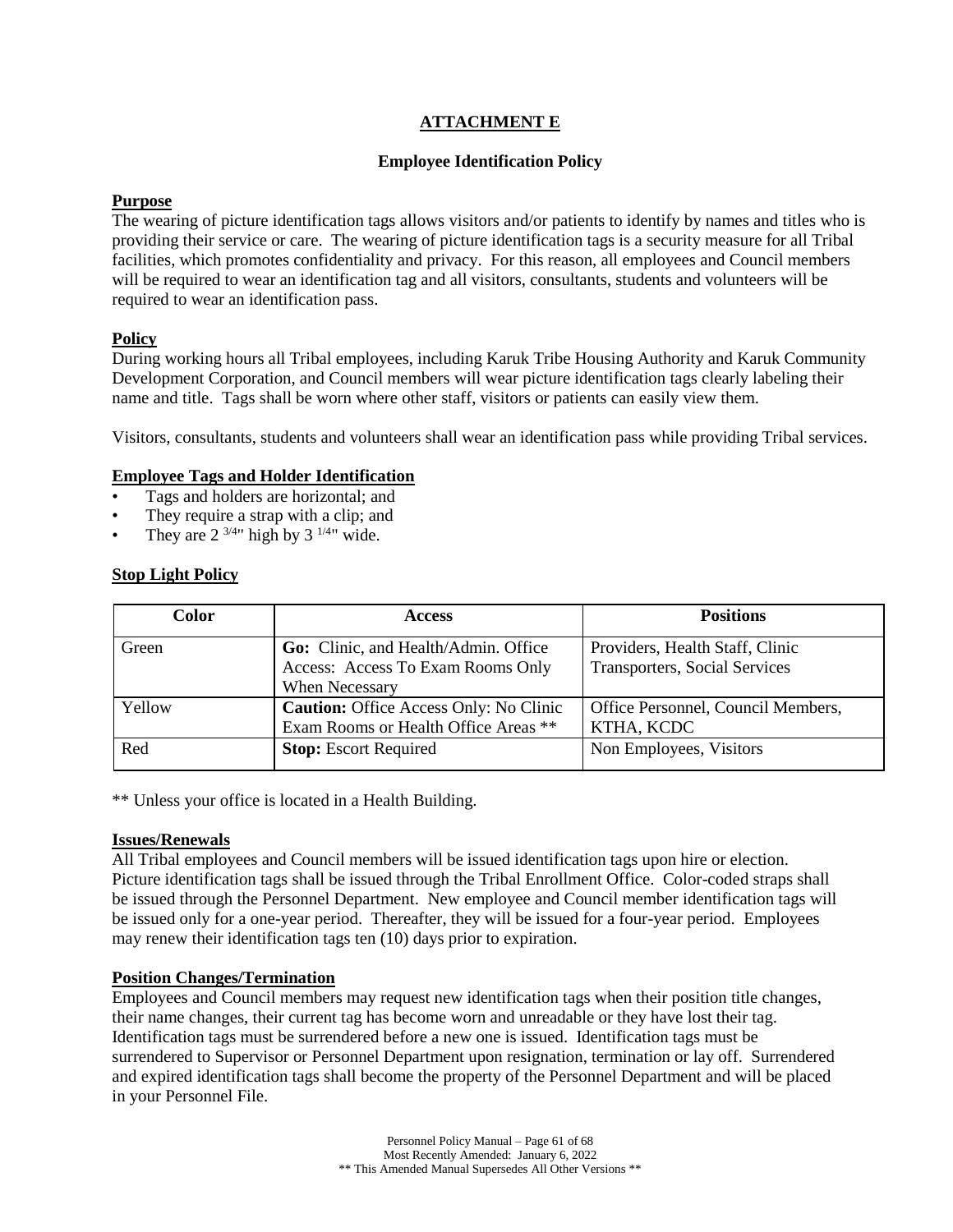## **Visitor Identification Policy**

Visitors, consultants, students and volunteers must obtain an identification pass from the receptionist before gaining access into Tribal facilities. They shall wear their identification pass on the right or left shoulder where staff members can easily view them. The Receptionist, Program Manager or CQI Director must sign pass, write in purpose of visit and fill in pass expiration date before it is valid.

Identification passes shall be color-coded. Green shall be issued to health care consultants, students and volunteers providing health services, which will allow them to walk around the clinic freely. Yellow and red will be issued in accordance with the department in which they are assigned.

### **Visitor Tag Identification**

- Tags and holders are vertical; and
- Holders have a permanent clip; and
- Both are  $3^{3/4}$ " high by  $2^{1/4}$ " wide.

## **Staff Responsibility**

It is the responsibility of all employees and Council members to stop any person without an identification tag and:

- Send them to the Receptionist to get one; or
- Ask them to leave the facility.

\_\_\_\_\_\_\_\_\_\_\_\_\_\_\_\_\_\_\_\_\_\_\_\_\_\_\_\_\_\_\_\_\_\_\_

It will be the practice in Tribal facilities that reception area doors leading to office areas will be locked at all times to allow staff the ability to monitor the flow of visitors throughout the building and ensure that passes are issued accordingly.

An incident report should then be completed and sent to the CQI Department.

### **Supervisory Responsibility**

As with all Tribal polices employees will be required to follow these procedures and failure to do so will result in disciplinary action. Supervisors will be required to enforce this policy with their staff.

/s/Russell Attebery

Tribal Council Chairperson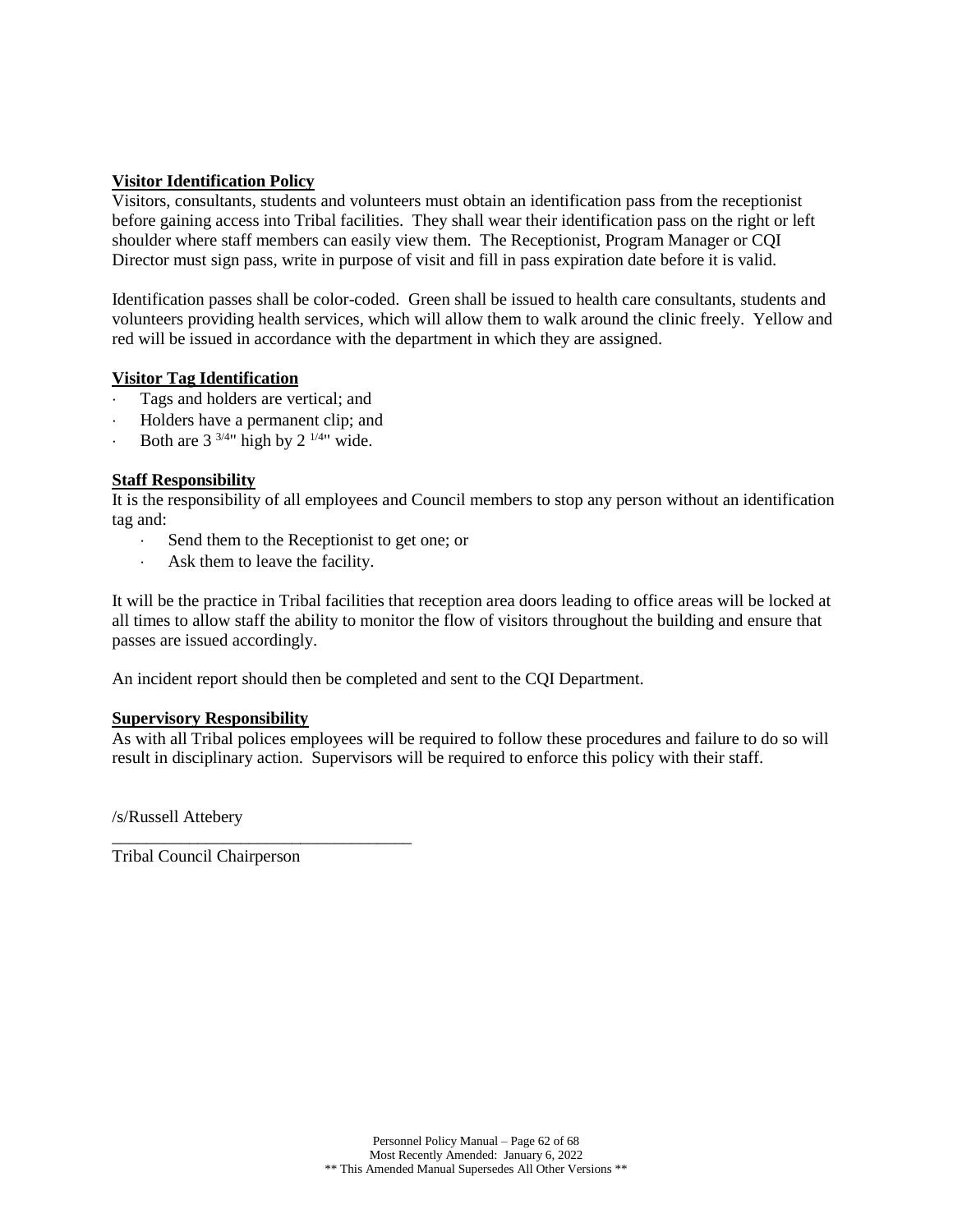## **ATTACHMENT F**

## <span id="page-62-0"></span>**Karuk Community Development Corporation Personnel Policy Amendments For Tribal Enterprises**

Tribal Enterprises that rely on earned revenues for funding will follow policies address below, as established by KCDC Board of Directors and Executive Director. Industry standards, Tribal TERO Ordinance, and Tribal Policies will serve as a guideline for creating and implementing enterprise policies.

Enterprises must operate based on customer service, available cash flow funding, etc. and are not funded from program budgets, they require different policies. The following areas are necessary variances from standard Tribal policies:

1. **Overtime/Holiday Policy**: Overtime for enterprises will be allowed at the Executive Director's discretion.

KCDC Executive Director will determine operating schedule (daily hours, days of the week and holiday schedule) for each enterprise.

- 2. **Fringe Benefits**: Industry standards will be used as a guideline for the KCDC Board of Directors and Executive Director to determine what fringe benefit package will be offered to each level of employee, for each enterprise.
- 3. **Hiring Policy**: KCDC Executive Director and business managers will oversee hiring consistent with industry standards and in the "spirit of TERO" (to hire qualified TERO candidates, in order of preference, when feasible).
- 4. **Part Time/Full Time/Temporary Status**: Enterprises will maintain employment based on need and funding availability.

**Other variances from Tribal Policy specifically for Tribal Enterprises shall be set by the Karuk Community Development Board of Directors and approved by the Tribal Council.**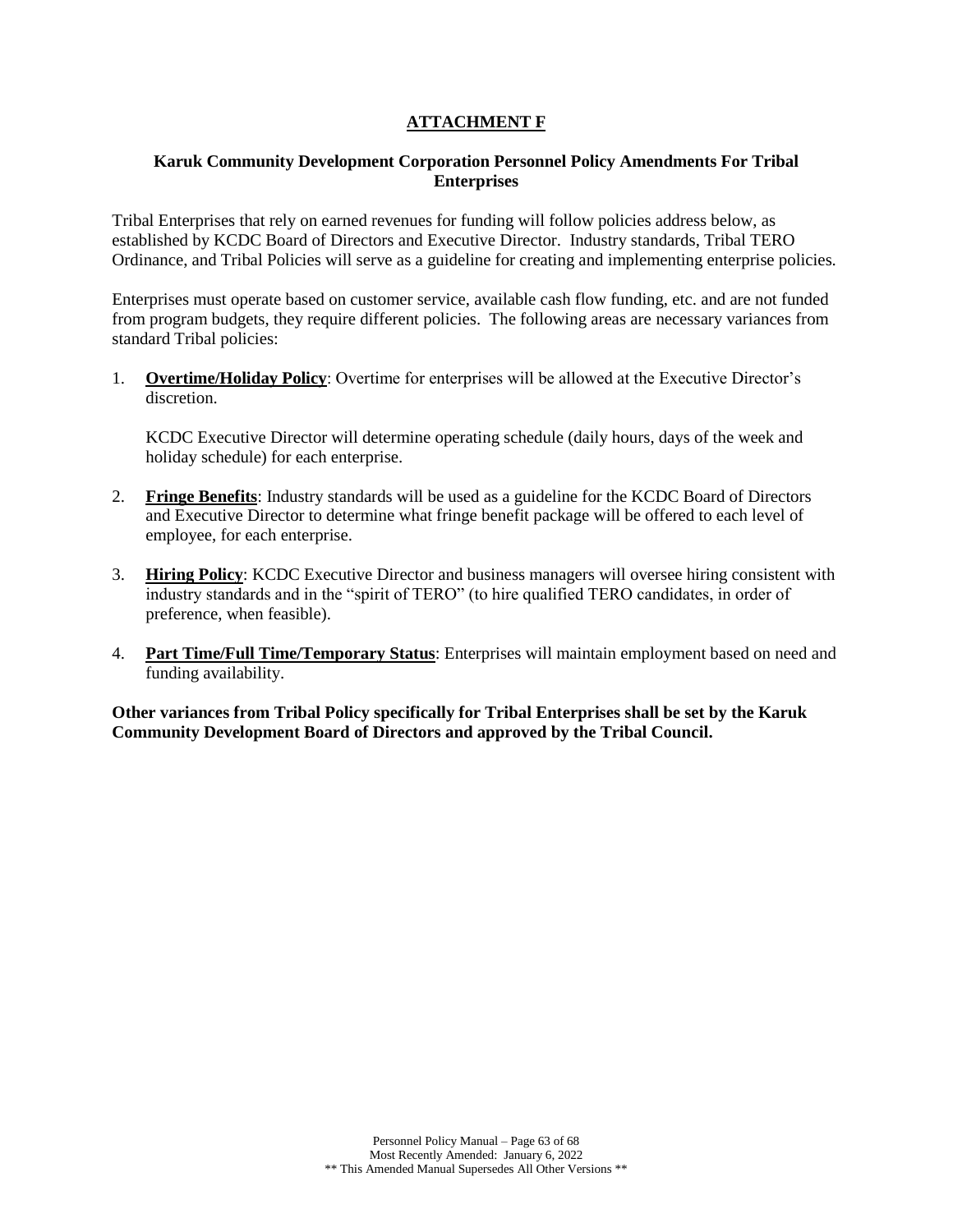## **ATTACHMENT G**

### **Workplace Violence Prevention – Zero Tolerance Policy**

### <span id="page-63-0"></span>**Purpose**

The Karuk Tribe is committed to having a work environment that is free from violence and theft. Acts of disruptive behavior, intimidation, threats or violence will not be tolerated or ignored. For the purpose of this policy, violence and threats of violence include, but are not limited to, the following behaviors:

### **Disruptive Behavior**

An act or communication that disturbs, interferes with, or prevents normal work functions or activities. Disruptive behavior includes yelling, using profanity, waving of arms or fists, or verbally abusing others; making inappropriate demands for time and attention; making unreasonable demands for action (example: when an employee approaches a supervisor or co-worker with a problem or complaint and demands an immediate resolution that is acceptable to him/her).

#### **Intimidation**

An act towards another person, the purpose of which is to coerce, and the result of which could reasonably cause the other person to fear for his/her safety or the safety of others.

#### **Threats of Violence**

A communicated intent to inflict physical or other harm on any person or on property.

## **Act of Violence**

Exercise use of physical force against another person or against property.

### **Policy**

All acts of disruptive behavior, intimidation, threats or acts of violence will be considered serious misconduct and will be the basis of disciplinary action, up to and including termination. If warranted, acts of disruptive behavior, intimidation, threats or acts of violence will be referred to legal authorities.

#### **Employee Responsibility**

- 1. All Karuk Tribe employees are responsible for using safe work practices, for following directives, guidelines and procedures and for assisting in maintaining a safe and secure work environment.
- 2. Do not bring any weapons, drugs, or alcohol to the workplace.
- 3. Follow entry and exiting the workplace security systems instruction. Keep all security doors closed and locked. Safeguard security codes.
- 4. Secure and guard company real, office furniture, business machines, medical/dental equipment and machines, computer hardware and software, records, and office supplies.
- 5. Report any burned-out lighting or notify their Supervisor and/or Safety Committee Member of inadequately lighted areas.
- 6. Secure and guard personal valuables (purses, wallets, and jewelry).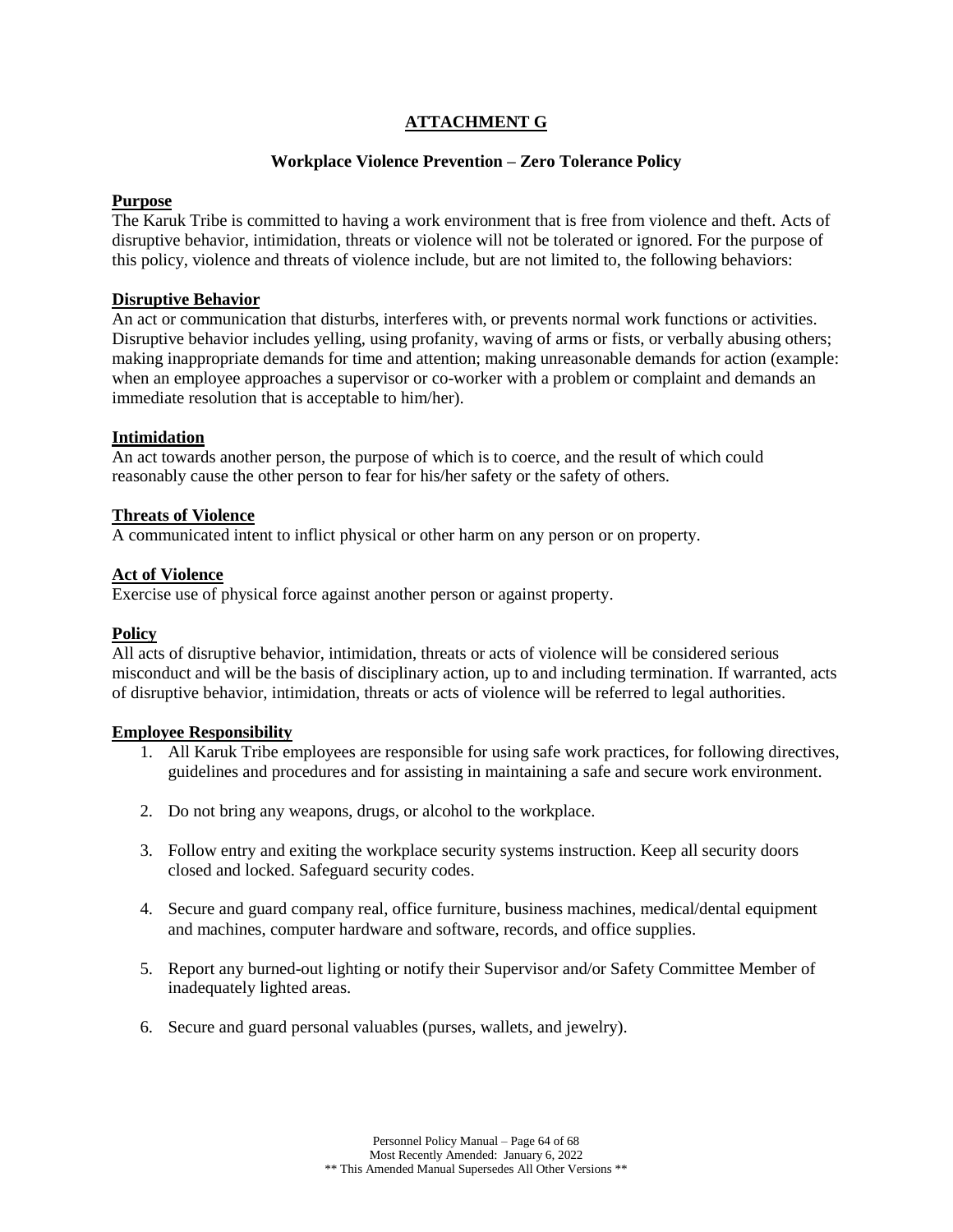### **Policy Manual Acknowledgement**

<span id="page-64-0"></span>This is to acknowledge my understanding, as a new employee of the Karuk Tribe, that I am entitled to access an approved, current electronic version of the Karuk Tribe's Personnel Policy Manual, Travel and Vehicle Use Manual, and Fiscal Policies and Procedures Manual at any time by accessing the Tribe's website at [\(www.karuk.us\)](http://www.karuk.us/) and then clicking on Forms.

I also acknowledge that the Manuals are available to me, promptly and free of charge, upon request to the Human Resources Manager.

I understand that I am responsible for accessing the Manuals, reviewing the policies and procedures contained in them (including At Will, Substance Abuse and Control, Harassment, and Zero Tolerance), and abiding by them as a condition of my employment with the Karuk Tribe.

I further understand that the Manual(s) do now, and at all times during my employment with the Tribe as an employee, contain the authorized Tribal representation to me as to the continuation and/or termination of my employment, and as to the other terms and conditions of employment referenced in the Manual(s), except for any direction issued by the Tribal Council in their authorized authority.

Any employee, officer or agent of the Karuk Tribe who is found to be in violation of the Karuk Tribe's policies and procedures are subject to disciplinary action, up to and including termination of their employment, and possible civil or criminal penalties.

I also understand that the Manual(s) provide the method(s) for resolution of employment issues and claims raised by me or any other person concerning an adverse employment decision, or action (including but not limited to, termination or layoff from employment) the resolution of which may involve the application or interpretation of the Manual(s).

As an employee of the Karuk Tribe, I hereby consent to the jurisdiction of the Karuk Tribe, these Policies and Procedures, and other applicable Tribal Ordinances, Laws, and Policies for any and all disputes in connection with my employment.

Employee Name (Print)

\_\_\_\_\_\_\_\_\_\_\_\_\_\_\_\_\_\_\_\_\_\_\_\_\_\_\_\_\_\_\_\_\_\_\_\_\_

\_\_\_\_\_\_\_\_\_\_\_\_\_\_\_\_\_\_\_\_\_\_\_\_\_\_\_\_\_\_\_\_\_\_\_\_\_

\_\_\_\_\_\_\_\_\_\_\_\_\_\_\_\_\_\_\_\_\_\_\_\_\_\_\_\_\_\_\_\_\_\_\_\_\_

Employee's Signature

Date

### **To Be Signed and Dated During New Employee Orientation**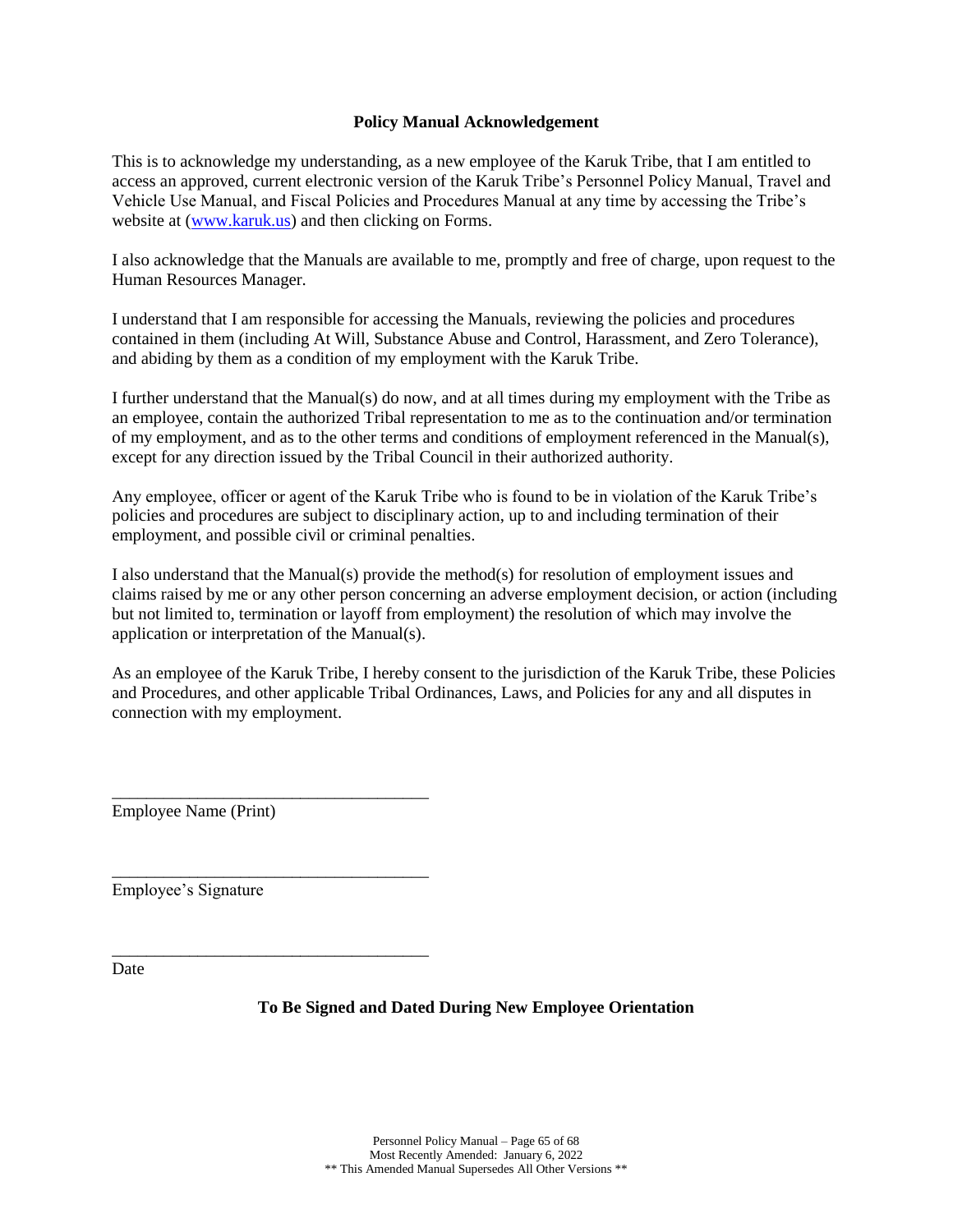#### **Substance Abuse Control Policy and Procedure Acknowledgment**

<span id="page-65-0"></span>I hereby acknowledge that I have received a copy of the Karuk Tribe's Substance Abuse Control Policy and Procedure. I understand and agree that it is my responsibility to read and familiarize myself with it and abide by it. I also understand that as a condition of employment I will be required to submit to testing under the policy and sign the Tribe's authorization and medical information release forms.

Employee Name

\_\_\_\_\_\_\_\_\_\_\_\_\_\_\_\_\_\_\_\_\_\_\_\_\_\_\_\_\_\_\_\_\_\_\_

\_\_\_\_\_\_\_\_\_\_\_\_\_\_\_\_\_\_\_\_\_\_\_\_\_\_\_\_\_\_\_\_\_\_\_

\_\_\_\_\_\_\_\_\_\_\_\_\_\_\_\_\_\_\_\_\_\_\_\_\_\_\_\_\_\_\_\_\_\_\_

Employee's Signature

Date

**To Be Signed Annually During Employee Evaluation**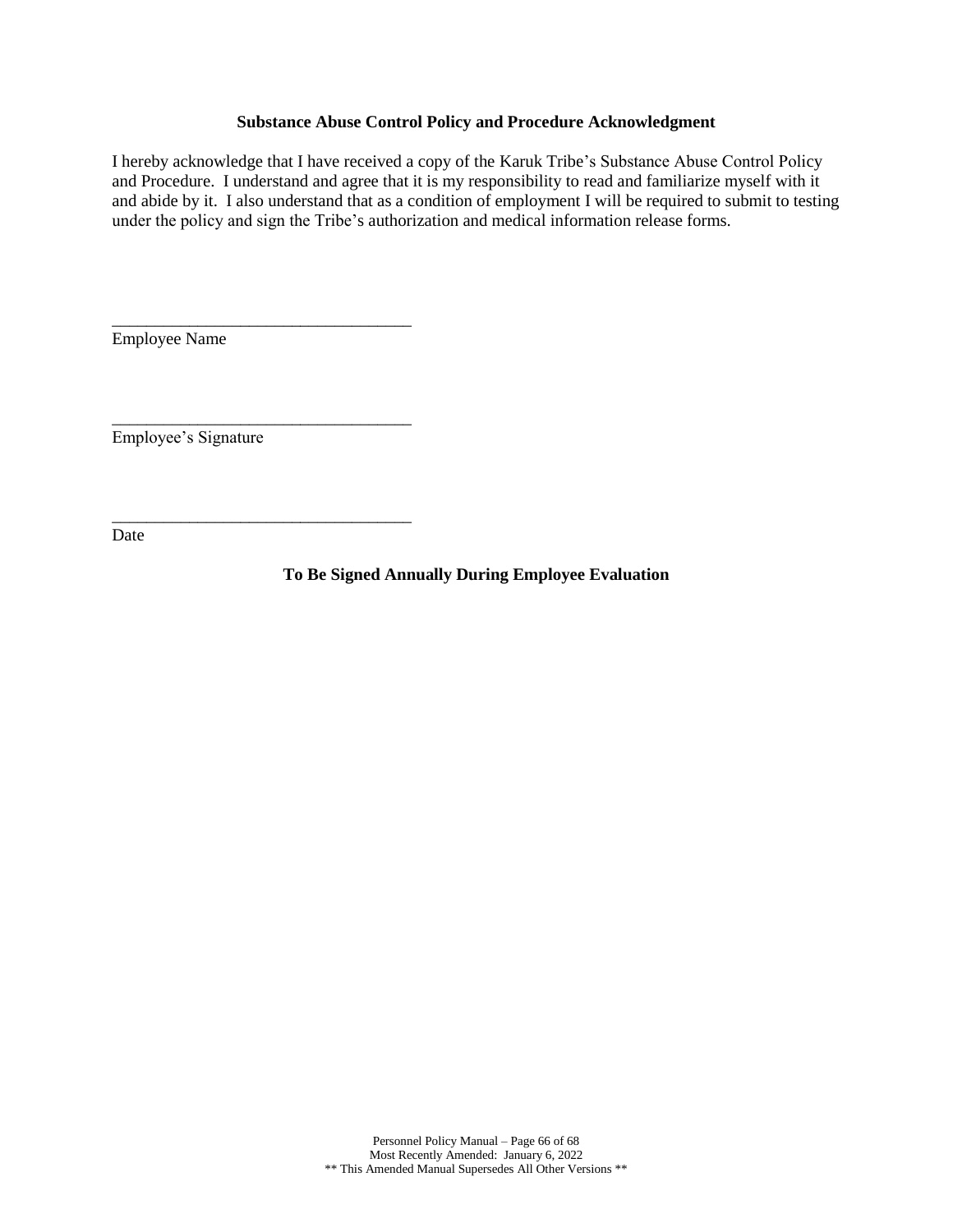## **Harassment Policy Acknowledgment**

<span id="page-66-0"></span>I hereby acknowledge that I have received a copy of the Karuk Tribe's Harassment Policy. I understand and agree that it is my responsibility to read and familiarize myself with it and abide by it.

Employee Name

Employee's Signature

\_\_\_\_\_\_\_\_\_\_\_\_\_\_\_\_\_\_\_\_\_\_\_\_\_\_\_\_\_\_\_\_\_

\_\_\_\_\_\_\_\_\_\_\_\_\_\_\_\_\_\_\_\_\_\_\_\_\_\_\_\_\_\_\_\_\_

\_\_\_\_\_\_\_\_\_\_\_\_\_\_\_\_\_\_\_\_\_\_\_\_\_\_\_\_\_\_\_\_\_

Date

**To Be Signed Annually During Employee Evaluation**